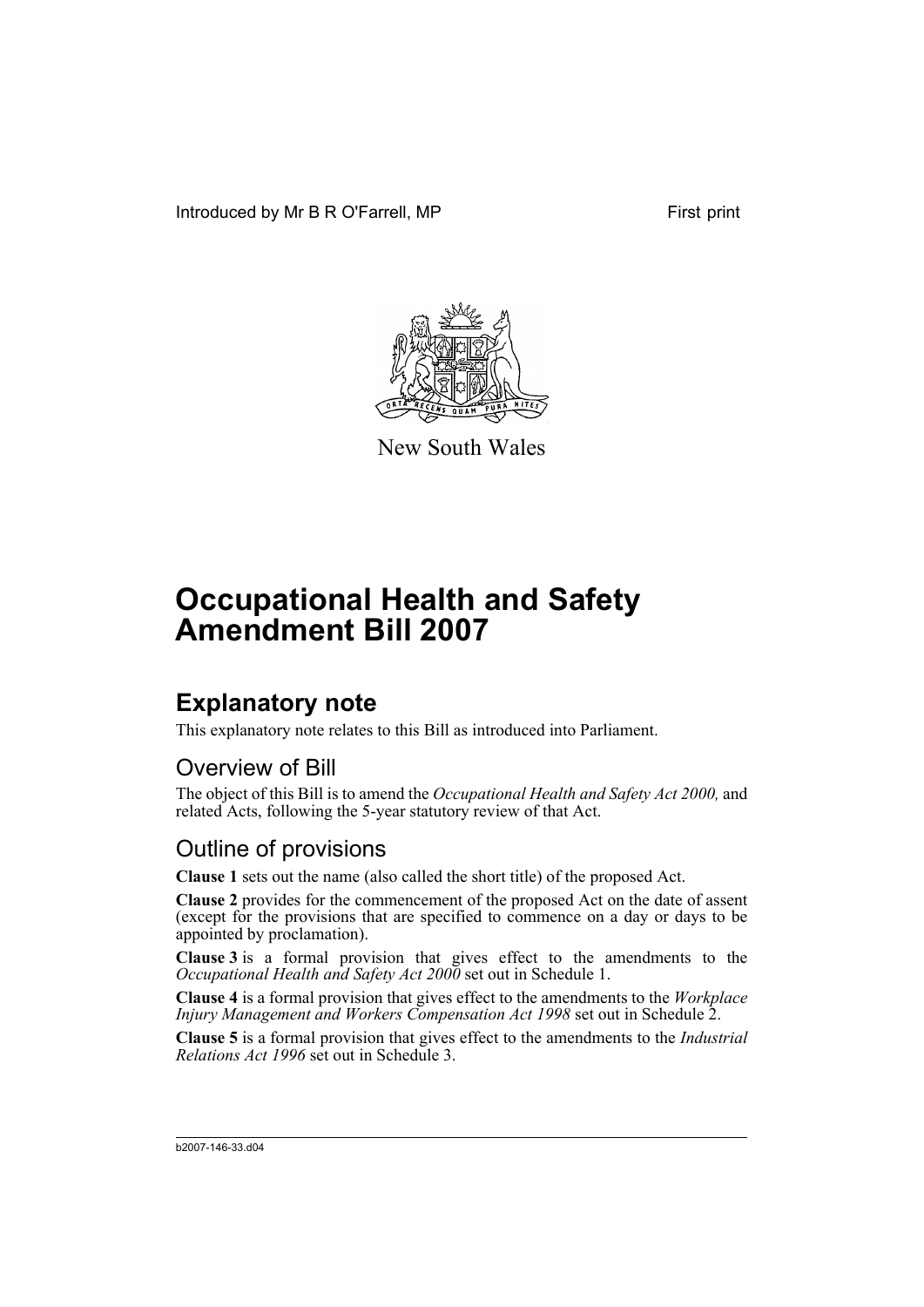Explanatory note

**Clause 6** is a formal provision that gives effect to the amendments to the *Crimes (Sentencing Procedure) Act 1999* set out in Schedule 4.

**Clause 7** is a formal provision that gives effect to the amendments to the *Fines Act 1996* set out in Schedule 5.

**Clause 8** is a formal provision that gives effect to the amendments to the mine safety legislation specified in Schedule 6 as set out in that Schedule.

**Clause 9** is a formal provision that gives effect to the amendments to the *Occupational Health and Safety Regulation 2001* set out in Schedule 7.

**Clause 10** provides for the repeal of the proposed Act on the day following the day on which all of the provisions of the proposed Act have commenced. Once the amendments have commenced the proposed Act will be spent and section 30 of the *Interpretation Act 1987* provides that the repeal of an amending Act does not affect the amendments made by that Act.

#### **Schedule 1 Amendment of Occupational Health and Safety Act 2000**

**Schedule 1 [1]** makes it clear that it is an object of the *Occupational Health and Safety Act 2000* to encourage employers, employees and others to take an active role to protect themselves and other people in the workplace against risks to health or safety.

**Schedule 1 [3]** inserts a note to indicate that the role and functions of WorkCover in securing the objectives of the *Occupational Health and Safety Act 2000* are set out in sections 22 and 23 of the *Workplace Injury Management and Workers Compensation Act 1998*.

Section 10 (3) (b) of the *Occupational Health and Safety Act 2000* excludes private dwellings (and plant or substances used in such dwellings) from the duty imposed on a person who has control of premises used by people as a place of work to ensure that the premises are safe and without risks to health. **Schedule 1 [9]** amends this paragraph so that the exclusion extends to common property that no resident has an exclusive right to occupy.

**Schedule 1 [11]** clarifies that the consultation process that employers are required to undertake under the *Occupational Health and Safety Act 2000* is to be carried out only so far as is reasonably practicable.

**Schedule 1 [12]** inserts proposed section 17A into the *Occupational Health and Safety Act 2000*. Proposed section 17A provides for an inspector to determine any disagreement between employers and employees with respect to consultation arrangements on the request of either party.

**Schedule 1 [14]** imposes a duty on employees to take reasonable care for their own health and safety while at work (with a maximum penalty for a contravention of this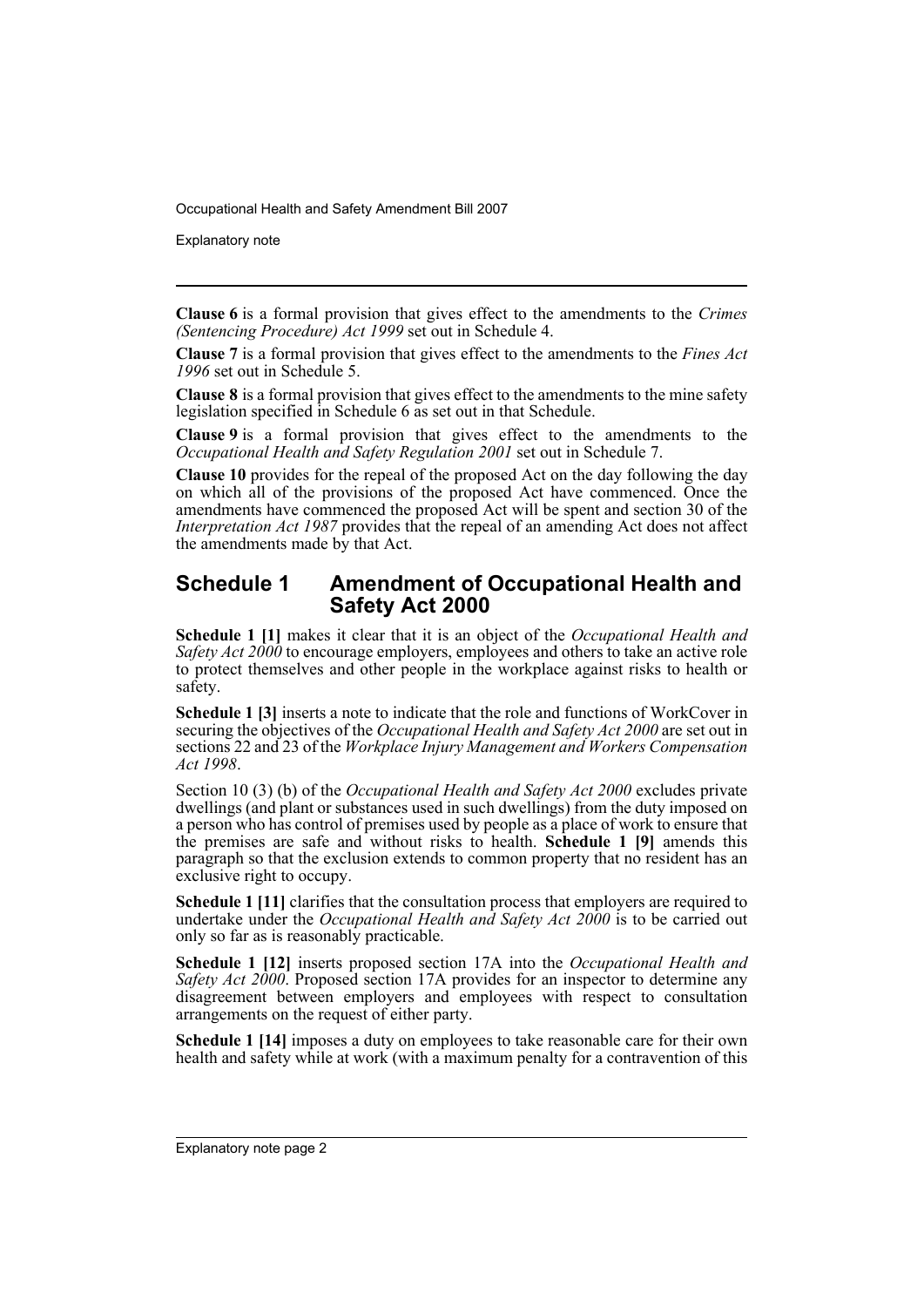Explanatory note

duty being 45 penalty units in the case of a previous offender or 30 penalty units in any other case).

**Schedule 1 [19]** inserts proposed section 23A into the *Occupational Health and Safety Act 2000*. Section 23 of that Act provides that it is an offence for an employer to, among other things, dismiss an employee because the employee makes a complaint about a workplace matter that the employee considers is not safe or is a risk to health, or because the employee is a member of an OHS committee or is an OHS representative. Proposed section 23A makes it clear that an employee who is dismissed because of one of those reasons may apply to the Industrial Court of NSW for an order for reinstatement or re-employment. **Schedule 1 [17]** makes a consequential amendment.

Section 26 of the *Occupational Health and Safety Act 2000* currently provides that a director or person concerned in the management of a company is liable for the contravention of the Act or regulations by the corporation unless that person used all due diligence to prevent the contravention by the corporation or was not in a position to influence the conduct of the corporation in relation to its contravention of the provision. **Schedule 1 [20]** substitutes section 26, replacing the current provision with a new provision that is more consistent with the *Corporations Act 2001* of the Commonwealth and captures a wider range of persons involved in a corporation. The proposed new provision provides that an officer of a corporation (within the meaning of the Commonwealth Act) is liable for a contravention of the Act or regulations by the corporation if the contravention is attributable to that officer's failing to take reasonable care. The proposed new provision sets out the matters that must be taken into account in determining whether a contravention is attributable to an officer's failure to take reasonable care and provides that an officer who is a volunteer is not liable for such a contravention. **Schedule 1 [6] and [23]** make consequential amendments.

**Schedule 1 [21]** enables the regulations to extend the operation of section 8 (Duties of employers), Division 2 (Duty to consult) of Part 2, section 20 (Duties of employees), section 23 (Unlawful dismissal or other victimisation of employee) and any other prescribed provision of the *Occupational Health and Safety Act 2000* to clothing outworkers and employees of clothing outworkers.

Where appropriate, the offence provisions in the *Occupational Health and Safety Act 2000* have been amended to include, as an element of the offence, "reasonably practicable", "reasonably necessary" or "without reasonable excuse" (for example, the duty to ensure health and safety so far as is reasonably practicable) (see **Schedule 1 [5], [7], [8], [10], [15], [16], [32], [38], [39], [42] and [49]**). **Schedule 1 [4]** inserts proposed section 7A into the *Occupational Health and Safety Act 2000*. Proposed section 7A clarifies that a duty imposed to ensure health and safety so far as is reasonably practicable requires the elimination of risks so far as is reasonably practicable and the reduction of these risks to the lowest level reasonably practicable (if elimination is not reasonably practicable). The matters that are relevant in determining what is reasonably practicable in relation to ensuring health and safety are also set out in proposed section 7A. **Schedule 1 [22]** omits the current defence in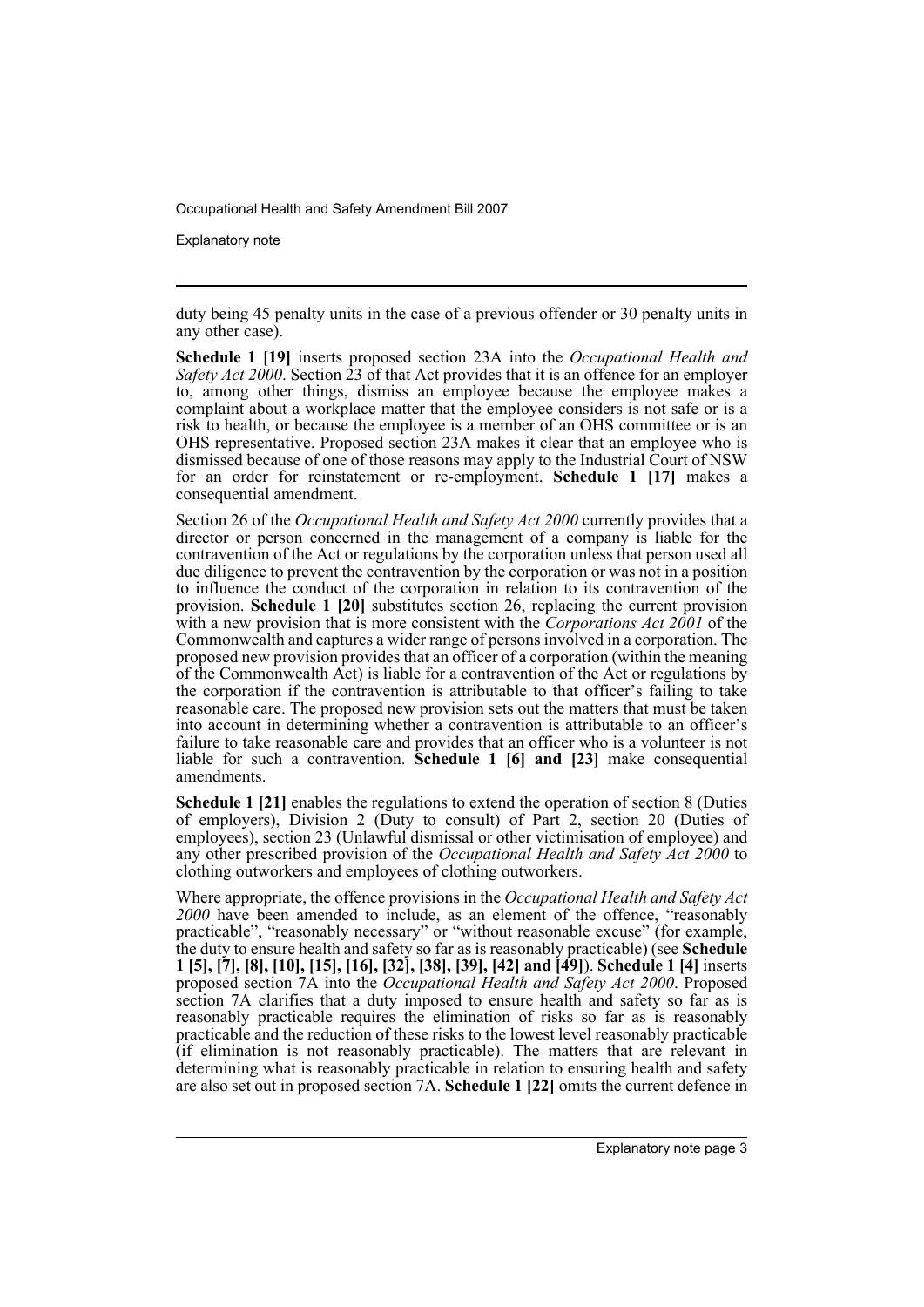Explanatory note

section 28 of the Act as a consequence of these amendments. **Schedule 1 [2] and [6]** also make consequential amendments.

**Schedule 1 [25]** makes an amendment consequential on the amendment to the *Industrial Relations Act 1996* in Schedule 3 [3].

**Schedule 1 [29]** inserts Division 2 (proposed sections 46A–46D) and Division 3 (proposed sections 46E–46G) into Part 4 of the *Occupational Health and Safety Act 2000*. Proposed Division 2 makes provision for WorkCover to make guidelines with respect to the application of certain provisions of the Act and how it may exercise a discretion under the Act or regulations. The process for making, amending and revoking the guidelines is provided for in the Division. Proposed Division 3 allows WorkCover to provide advice to a person who has a duty under the Act or regulations about complying with that duty. Any written advice must also be given to an OHS employee representative. **Schedule 1 [26]–[28] and [46]–[48]** make consequential amendments.

**Schedule 1 [30]** clarifies that where a person is required to give evidence in writing or orally to an inspector under section 62 of the *Occupational Health and Safety Act 2000*, that person can do so by answering questions or otherwise furnishing information. **Schedule 1 [31]** makes provision for the recording of any such oral evidence.

**Schedule 1 [33]** provides that section 101 (Service of notices) of the *Occupational Health and Safety Act 2000* applies to the service of notices under Division 2 (Powers of inspectors) of Part 5 of the Act.

Section 77 of the *Occupational Health and Safety Act 2000* gives an authorised representative of an industrial organisation the power to enter premises for the purpose of investigating any suspected breach of the occupational health and safety legislation. **Schedule 1 [35]** provides for any dispute about the entitlement of an authorised representative to enter the premises to be referred to the Industrial Relations Commission if WorkCover is unable to resolve the dispute.

**Schedule 1 [36]** makes it an offence for an authorised representative, who enters premises for the purposes of investigating a suspected breach, to deliberately hinder or obstruct the occupier of the premises (maximum penalty: 100 penalty units).

**Schedule 1 [37]** makes provision for an authorised representative of an industrial organisation of employees to enter a place of work to discuss matters relating to occupational health and safety with a member, or person eligible to be a member, of that organisation. The discussion may only take place while the person is on a work break and the authorised representative must give the occupier of the place of work 24 hours notice before entering the premises. **Schedule 1 [34]** makes a consequential amendment.

**Schedule 1 [40] and [41]** require an inspector who issues an improvement or prohibition notice to give a copy of the notice to the chairperson of the OHS committee or a specified OHS representative (where a committee does not exist).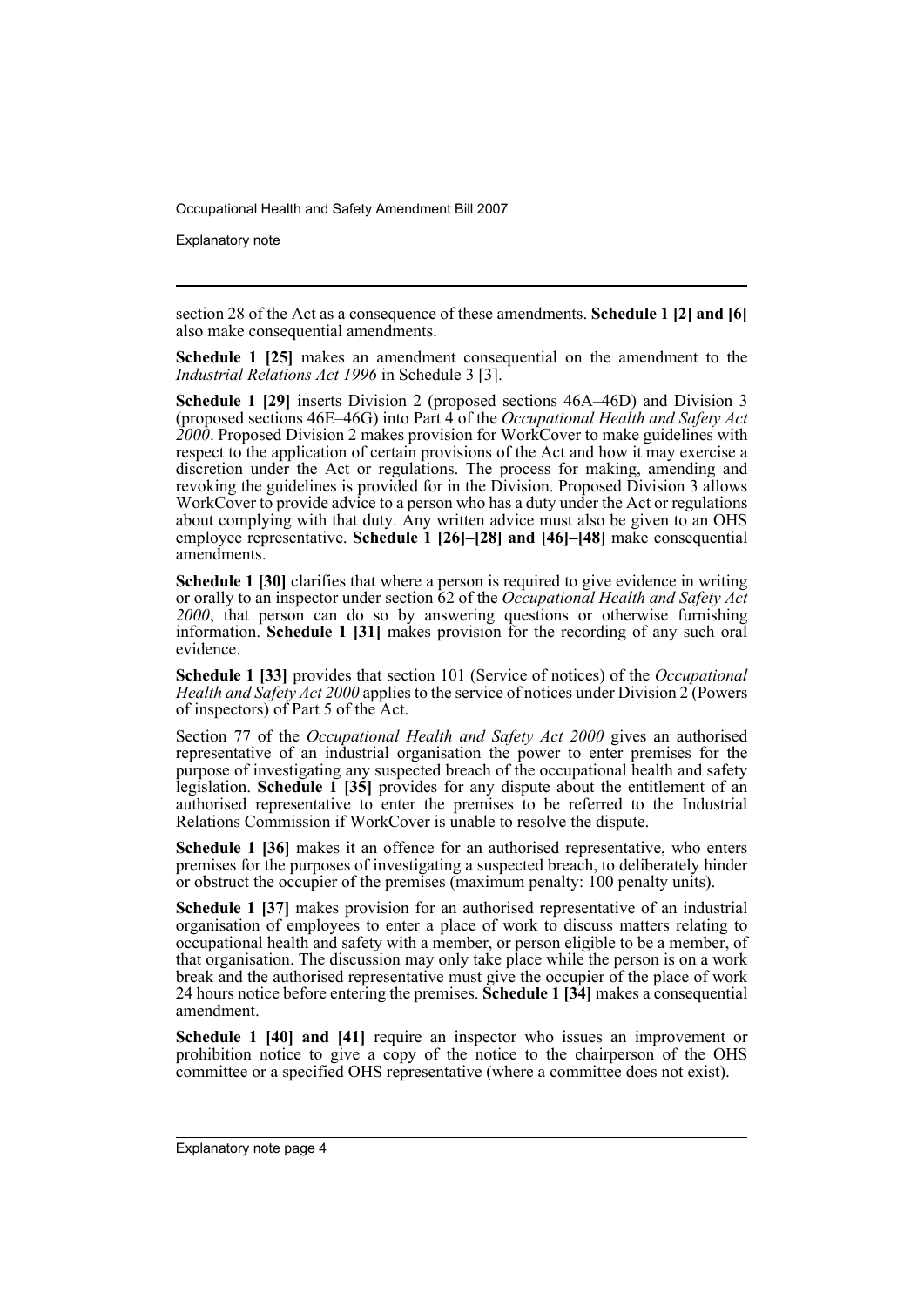Explanatory note

**Schedule 1 [43]** inserts Division 5 (proposed sections 103A–103E) into Part 6 of the *Occupational Health and Safety Act 2000*. The proposed Division provides WorkCover with an additional enforcement option in respect of a contravention or alleged contravention of the Act or the regulations by allowing WorkCover to accept a written undertaking by a person to remedy a contravention or prevent any further contravention. The Division does not apply to a contravention of section 32A (Reckless conduct causing death at workplace by person with OHS duties) of the Act. While an undertaking is in force, proceedings may not be instituted against the person in respect of the contravention to which the undertaking relates. Procedures for the acceptance, withdrawal and enforcement of undertakings are set out in the proposed Division. Proposed section 103E makes provision with respect to the admissibility of evidence concerning an undertaking. **Schedule 1 [46]** makes a consequential amendment.

**Schedule 1 [44]** inserts Part 6A (proposed sections 103F—103L) into the *Occupational Health and Safety Act 2000*. Proposed section 103G makes provision for the issue of safety recommendation notices by employee safety representatives (being a chairperson of an OHS committee or an OHS representative) if the employee safety representative believes that an employer is contravening the Act or regulations or is likely to repeat or continue a past contravention. The safety recommendation notice cannot be issued until the employee safety representative has consulted with the employer. The notice may require the employer to remedy the contravention within a specified time period and may include recommendations as to the measures to be taken to remedy the contravention. Once such a notice has been issued, the employer must comply with the notice within 7 days unless the employer requests WorkCover to arrange for an inspector to attend the workplace and inquire into the matter. The employee safety representative may also request the attendance of an inspector if the employer has not fully complied with the notice within 7 days. The inspector is required to make a determination in respect of whether or not the requirements of the notice are to be confirmed. If confirmed, the inspector must issue an improvement or prohibition notice. The notice is withdrawn if the inspector fails to confirm it. Proposed section 103I provides for the review of a determination of an inspector to withdraw the notice. The review is conducted by WorkCover and WorkCover's decision may then be appealed to the Local Court in certain circumstances. Proposed section 103J makes it an offence for an employee safety representative to misuse his or her powers with respect to safety recommendation notices (maximum penalty: 45 penalty units in the case of a previous offender and 30 penalty units in any other case).

**Schedule 1 [13], [18] and [46]** make consequential amendments.

**Schedule 1 [45]** provides that proceedings for an offence against the *Occupational Health and Safety Act 2000* or the regulations may be instituted by WorkCover (rather than an inspector as currently provided for in the Act). **Schedule 1 [24] and [46]** make consequential amendments.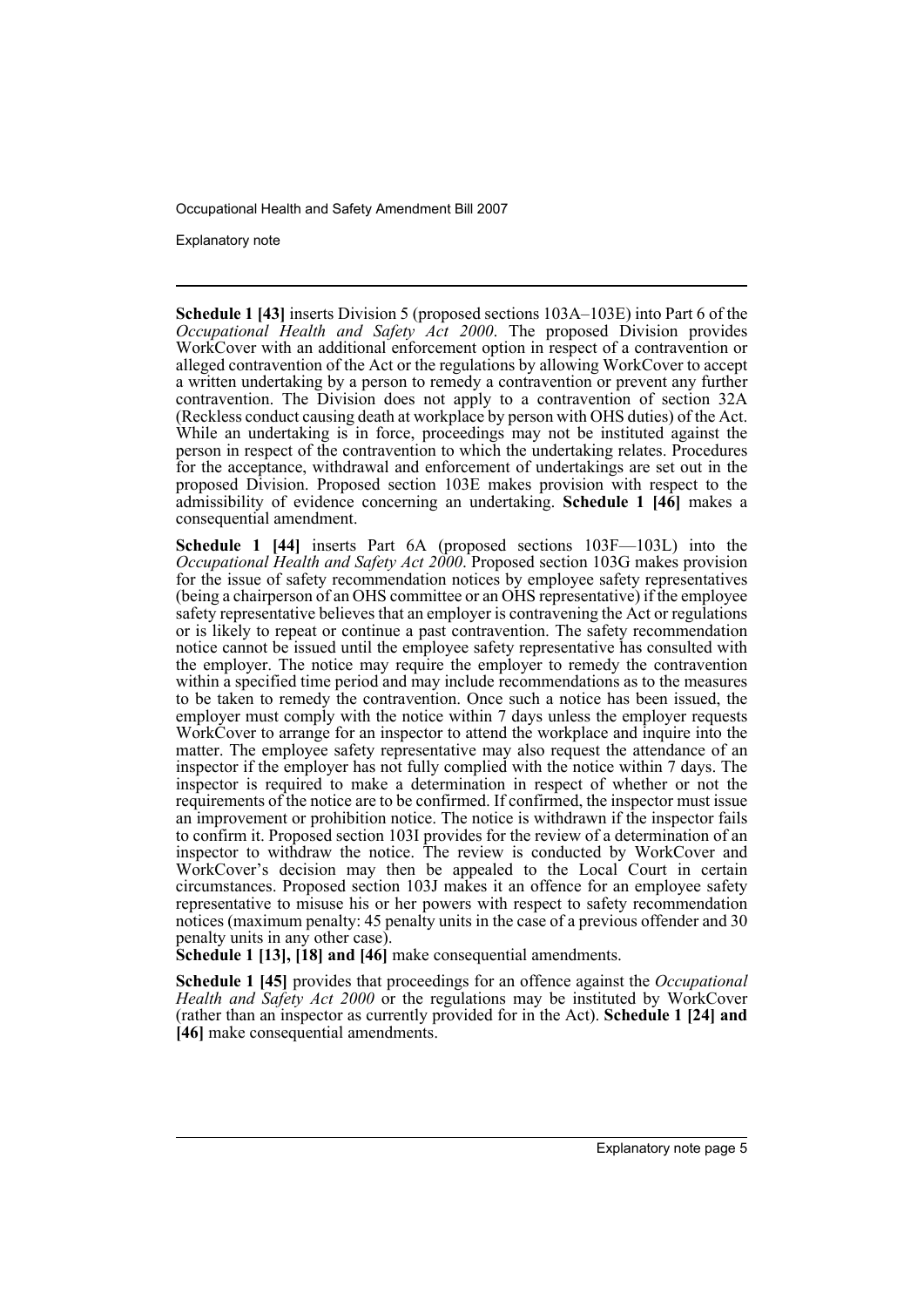Explanatory note

**Schedule 1 [50]** inserts proposed sections 136A and 136B into the *Occupational Health and Safety Act 2000*.

Proposed section 136A (1) makes it an offence for a person to obtain or attempt to obtain, by deception, any financial advantage (for himself or herself or any other person) in connection with any authority conferred by or under the Act on the person (or other person) if the person knows or has reason to believe that the person (or other person) did not have that authority (maximum penalty: 500 penalty units or imprisonment for 2 years, or both). Proposed section 136A (2) makes it an offence for a person to hold himself or herself out as having an accreditation, licence or other authorisation conferred by or under the Act if the person doesn't have (and is aware that he or she doesn't have) that authorisation (maximum penalty: 70 penalty units). Proposed section 136B makes provision for WorkCover to communicate certain information to an officer or authority engaged in administering or executing a law of another Australian jurisdiction relating to occupational health and safety. **Schedule 1 [46]** makes a consequential amendment.

**Schedule 1 [51]** enables the making of regulations of a savings or transitional nature consequent on the enactment of the proposed Act.

### **Schedule 2 Amendment of Workplace Injury Management and Workers Compensation Act 1998**

**Schedule 2 [1] and [2]** amend the provisions of the *Workplace Injury Management and Workers Compensation Act 1998* that set out the general and specific functions of WorkCover so that the advisory and educational functions of WorkCover are noted in those provisions. WorkCover's role in assisting employers, workers and others to comply with occupational health and safety legislation and eliminate or reduce risks to health and safety is also noted.

#### **Schedule 3 Amendment of Industrial Relations Act 1996**

**Schedule 3 [1] and [2]** amend section 196 of the *Industrial Relations Act 1996* to provide for a right of appeal to the Full Bench of the Industrial Court against an interlocutory judgment or order given or made by a member of that Court (in the same terms as the appeal that lies to the Court of Criminal Appeal from a Supreme Court judge in indictable proceedings).

**Schedule 3 [3]** omits section 197A of the *Industrial Relations Act 1996* to remove the right of appeal by WorkCover, the Department of Primary Industries or the Director of Public Prosecutions to the Full Bench of the Industrial Court against a decision of the Industrial Court or a Local Court constituted by an Industrial or other Magistrate to acquit a person of an offence under certain occupational health and safety legislation.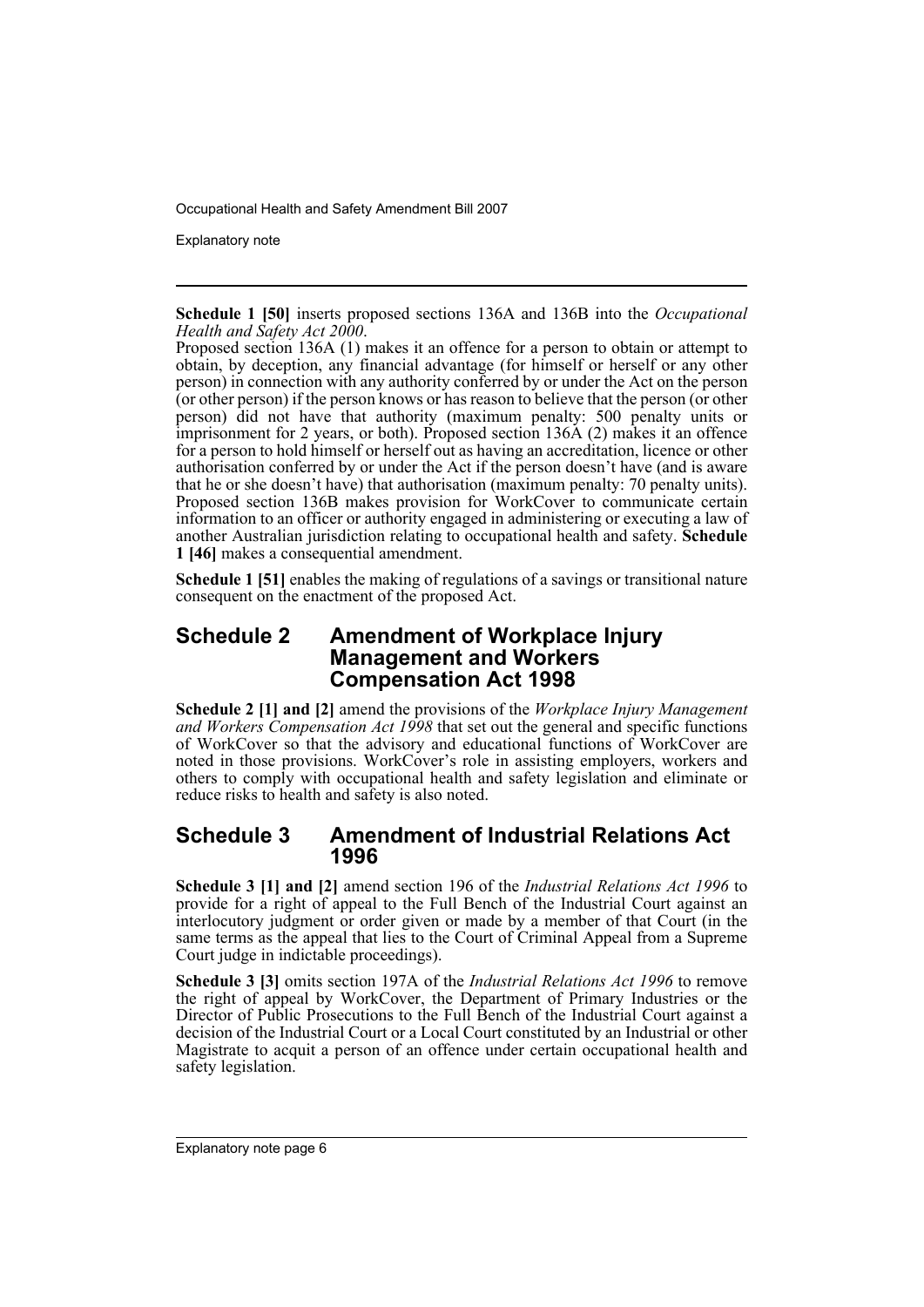Explanatory note

#### **Schedule 4 Amendment of Crimes (Sentencing Procedure) Act 1999**

**Schedule 4** amends section 27 of the *Crimes (Sentencing Procedure) Act 1999* so that a victim impact statement may be tendered to the Industrial Court in relation to offences under the *Occupational Health and Safety Act 2000* involving reckless conduct causing death. Currently, victim impact statements in relation to OHS offences being dealt with by the Industrial Court can only be tendered with respect to general duties offences involving a fatality or actual physical bodily harm.

# **Schedule 5 Amendment of Fines Act 1996**

**Schedule 5 [1] and [2]** make provision for information about whether or not a fine, that was imposed for an offence against the *Occupational Health and Safety Act 2000*, has been paid to be disclosed to the next of kin of any person that was killed as a result of the commission of the offence.

# **Schedule 6 Amendment of mine safety legislation**

**Schedule 6.1 [2]** omits section 150 (Bringing concerns regarding health, safety or welfare to the attention of operators) of the *Coal Mine Health and Safety Act 2002* as a consequence of the amendment to the *Occupational Health and Safety Act 2000* in **Schedule 1 [29]** (the introduction of WorkCover guidelines and compliance advice). **Schedule 6.2 [2]** makes a similar consequential amendment to section 131 (Bringing concerns regarding health, safety or welfare to the attention of operators) of the *Mine Health and Safety Act 2004*.

**Schedule 6.1 [1] and 6.2 [1]** make amendments by way of statute law revision.

### **Schedule 7 Amendment of Occupational Health and Safety Regulation 2001**

**Schedule 7 [2]** provides that any duty in the *Occupational Health and Safety Regulation 2001* to take or refrain from taking any action for the protection of health or safety applies only so far as it is reasonably practicable to take or refrain from taking that action. **Schedule 7 [1]** makes a consequential amendment.

**Schedule 7 [3]** makes a statute law revision amendment.

**Schedule 7 [4]** amends clause 358 of the *Occupational Health and Safety Regulation 2001* so that a reference in any of the following provisions of the Act to WorkCover, in connection with the application of a provision to a mine, is taken to be a reference to the Department of Primary Industries: sections  $17A$ ,  $77$  (2),  $106$  (c) and  $136B$ , Division 5 (Undertakings) of Part 6 and Part 6A.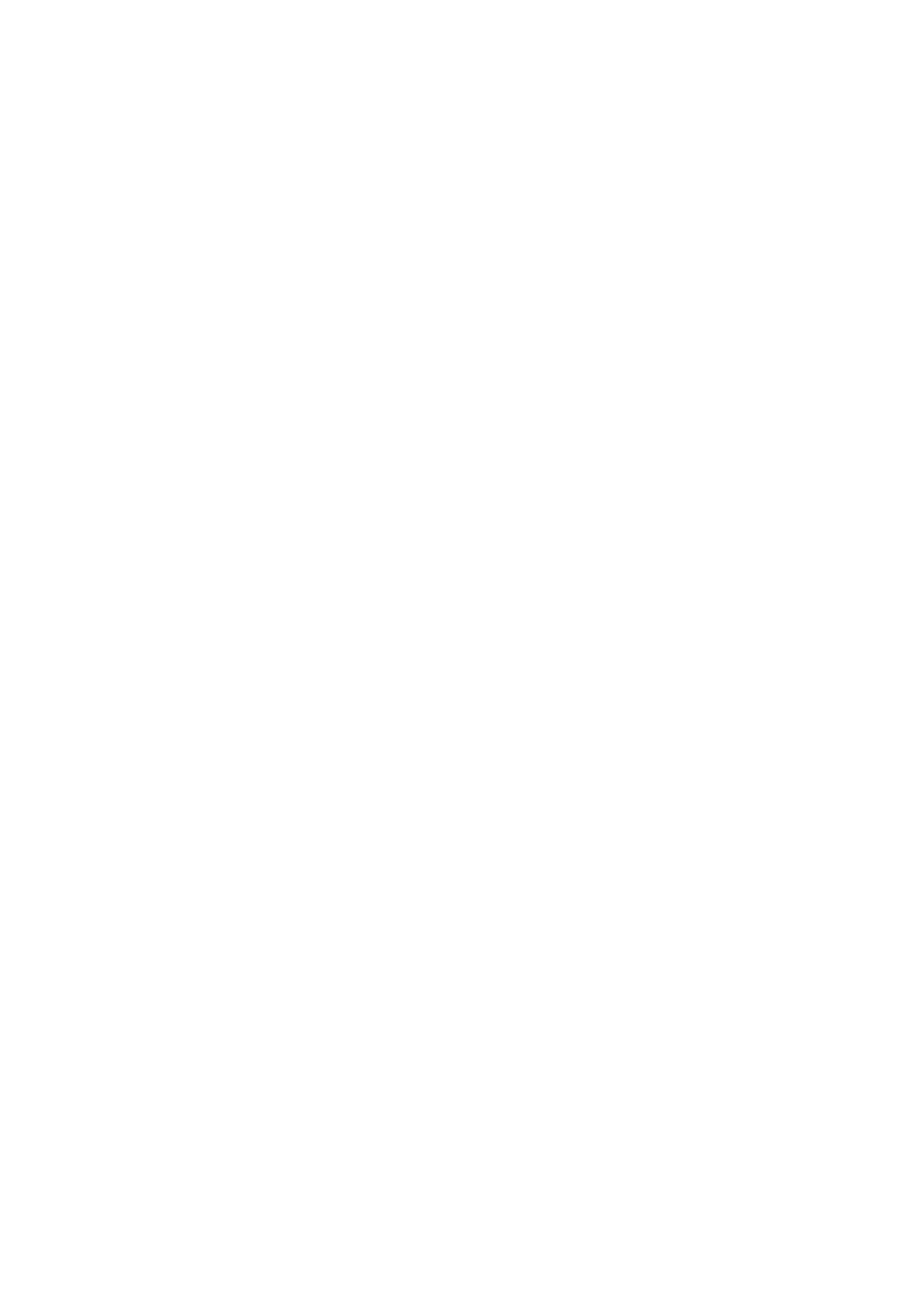Introduced by Mr B R O'Farrell, MP First print



New South Wales

# **Occupational Health and Safety Amendment Bill 2007**

# **Contents**

|            |                                                                                     | Page |
|------------|-------------------------------------------------------------------------------------|------|
| 1          | Name of Act                                                                         |      |
| 2          | Commencement                                                                        | 2    |
| 3          | Amendment of Occupational Health and Safety Act 2000                                |      |
|            | No 40                                                                               | 2    |
| 4          | Amendment of Workplace Injury Management and Workers<br>Compensation Act 1998 No 86 | 2    |
| 5.         | Amendment of Industrial Relations Act 1996 No 17                                    | 2    |
| 6          | Amendment of Crimes (Sentencing Procedure) Act 1999                                 |      |
|            | No 92                                                                               | 2    |
| 7          | Amendment of Fines Act 1996 No 99                                                   | 2    |
| 8          | Amendment of mine safety legislation                                                | 2    |
| 9          | Amendment of Occupational Health and Safety Regulation                              |      |
|            | 2001                                                                                | 2    |
| 10         | Repeal of Act                                                                       | 3    |
| Schedule 1 | Amendment of Occupational Health and Safety Act 2000                                | 4    |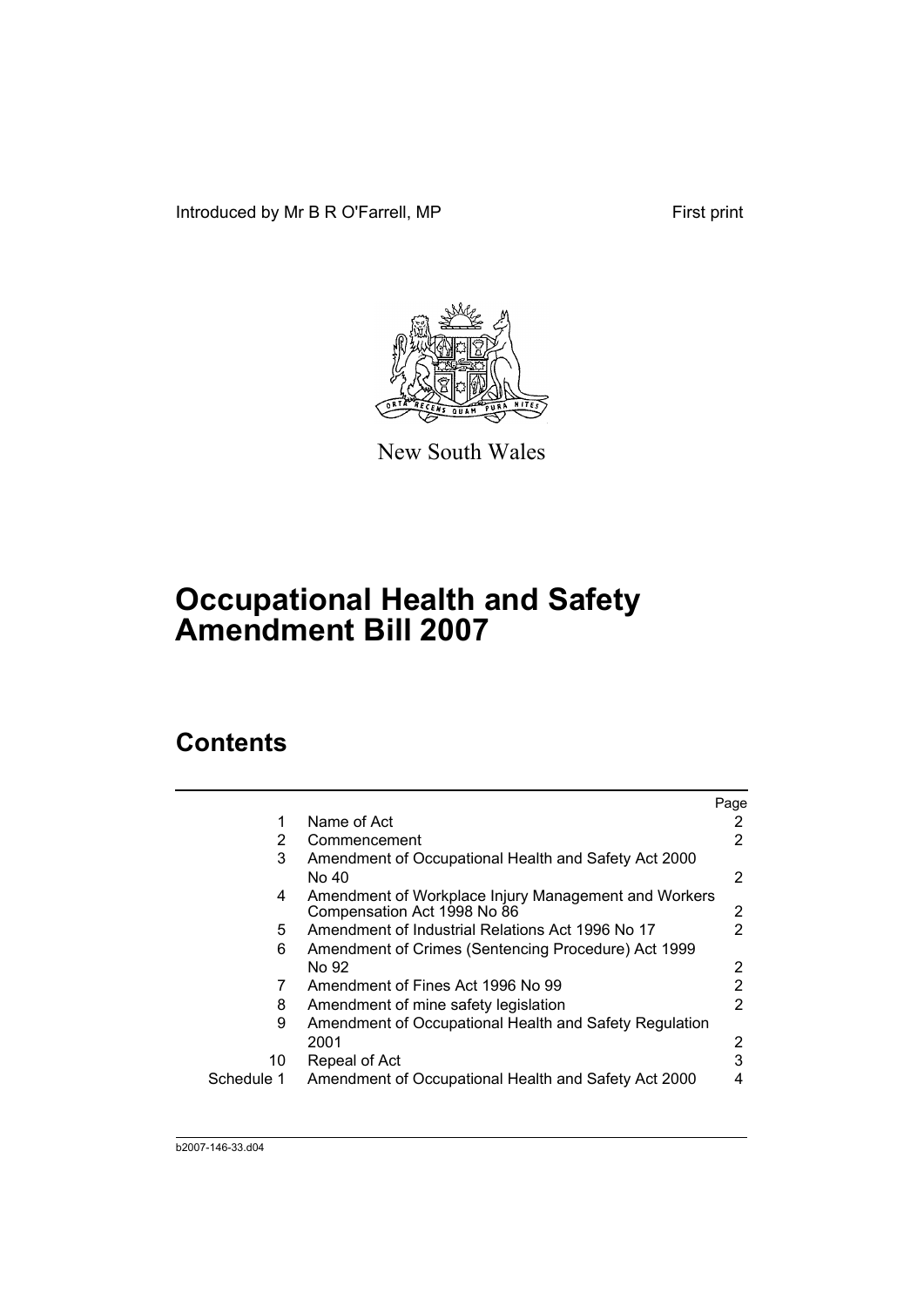Contents

| ×<br>۰.<br>I |
|--------------|
|--------------|

| Schedule 2 | Amendment of Workplace Injury Management and Workers   |    |
|------------|--------------------------------------------------------|----|
|            | Compensation Act 1998                                  | 26 |
| Schedule 3 | Amendment of Industrial Relations Act 1996             | 27 |
| Schedule 4 | Amendment of Crimes (Sentencing Procedure) Act 1999    | 28 |
| Schedule 5 | Amendment of Fines Act 1996                            | 29 |
| Schedule 6 | Amendment of mine safety legislation                   | 30 |
| Schedule 7 | Amendment of Occupational Health and Safety Regulation |    |
|            | 2001                                                   | 31 |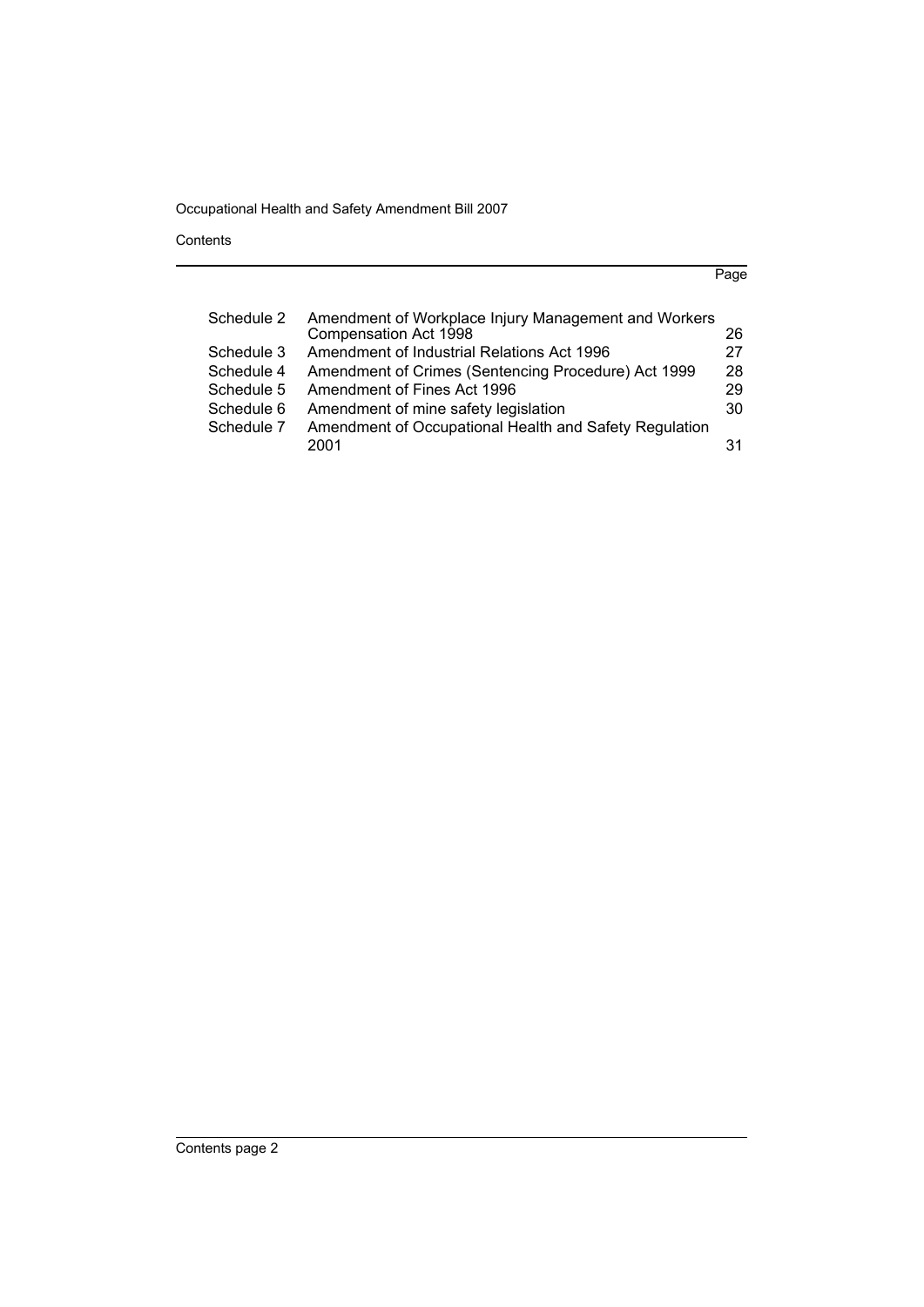

New South Wales

# **Occupational Health and Safety Amendment Bill 2007**

No , 2007

### **A Bill for**

An Act to amend the *Occupational Health and Safety Act 2000*, and related Acts, following the 5-year statutory review of that Act.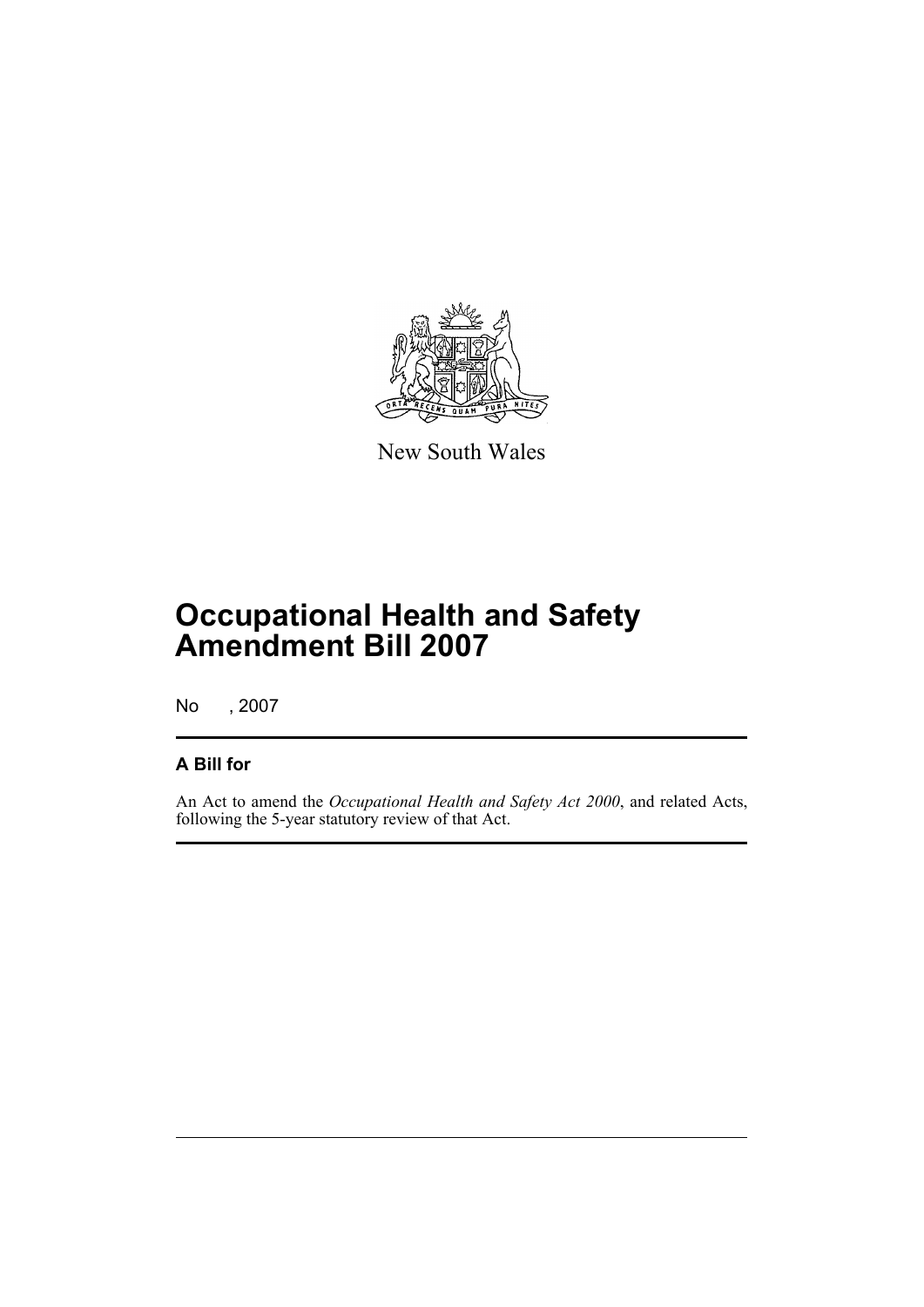<span id="page-11-8"></span><span id="page-11-7"></span><span id="page-11-6"></span><span id="page-11-5"></span><span id="page-11-4"></span><span id="page-11-3"></span><span id="page-11-2"></span><span id="page-11-1"></span><span id="page-11-0"></span>

|             | The Legislature of New South Wales enacts:                                                                | $\mathbf{1}$        |
|-------------|-----------------------------------------------------------------------------------------------------------|---------------------|
| 1           | <b>Name of Act</b>                                                                                        | 2                   |
|             | This Act is the Occupational Health and Safety Amendment Act 2007.                                        | $\mathfrak{S}$      |
| $\mathbf 2$ | Commencement                                                                                              | $\overline{4}$      |
|             | This Act commences on the date of assent, except as provided by<br>(1)<br>subsection (2).                 | 5<br>6              |
|             | (2)<br>The following provisions of this Act commence on a day or days to be<br>appointed by proclamation: | $\overline{7}$<br>8 |
|             | Schedule 1 [4]-[8], [10]-[23], [32], [34]-[39], [42], [44] and [46]<br>(a)<br>and [49],                   | 9<br>10             |
|             | Schedule $7$ [1] and [2].<br>(b)                                                                          | 11                  |
| 3           | Amendment of Occupational Health and Safety Act 2000 No 40                                                | 12                  |
|             | The Occupational Health and Safety Act 2000 is amended as set out in<br>Schedule 1.                       | 13<br>14            |
| 4           | Amendment of Workplace Injury Management and Workers<br>Compensation Act 1998 No 86                       | 15<br>16            |
|             | The Workplace Injury Management and Workers Compensation Act<br>1998 is amended as set out in Schedule 2. | 17<br>18            |
| 5           | Amendment of Industrial Relations Act 1996 No 17                                                          | 19                  |
|             | The <i>Industrial Relations Act 1996</i> is amended as set out in Schedule 3.                             | 20                  |
| 6           | Amendment of Crimes (Sentencing Procedure) Act 1999 No 92                                                 | 21                  |
|             | The Crimes (Sentencing Procedure) Act 1999 is amended as set out in<br>Schedule 4.                        | 22<br>23            |
| 7           | Amendment of Fines Act 1996 No 99                                                                         | 24                  |
|             | The <i>Fines Act 1996</i> is amended as set out in Schedule 5.                                            | 25                  |
| 8           | Amendment of mine safety legislation                                                                      | 26                  |
|             | The Acts specified in Schedule 6 are amended as set out in that<br>Schedule.                              | 27<br>28            |
| 9           | Amendment of Occupational Health and Safety Regulation 2001                                               | 29                  |
|             | The Occupational Health and Safety Regulation 2001 is amended as set<br>out in Schedule 7.                | 30<br>31            |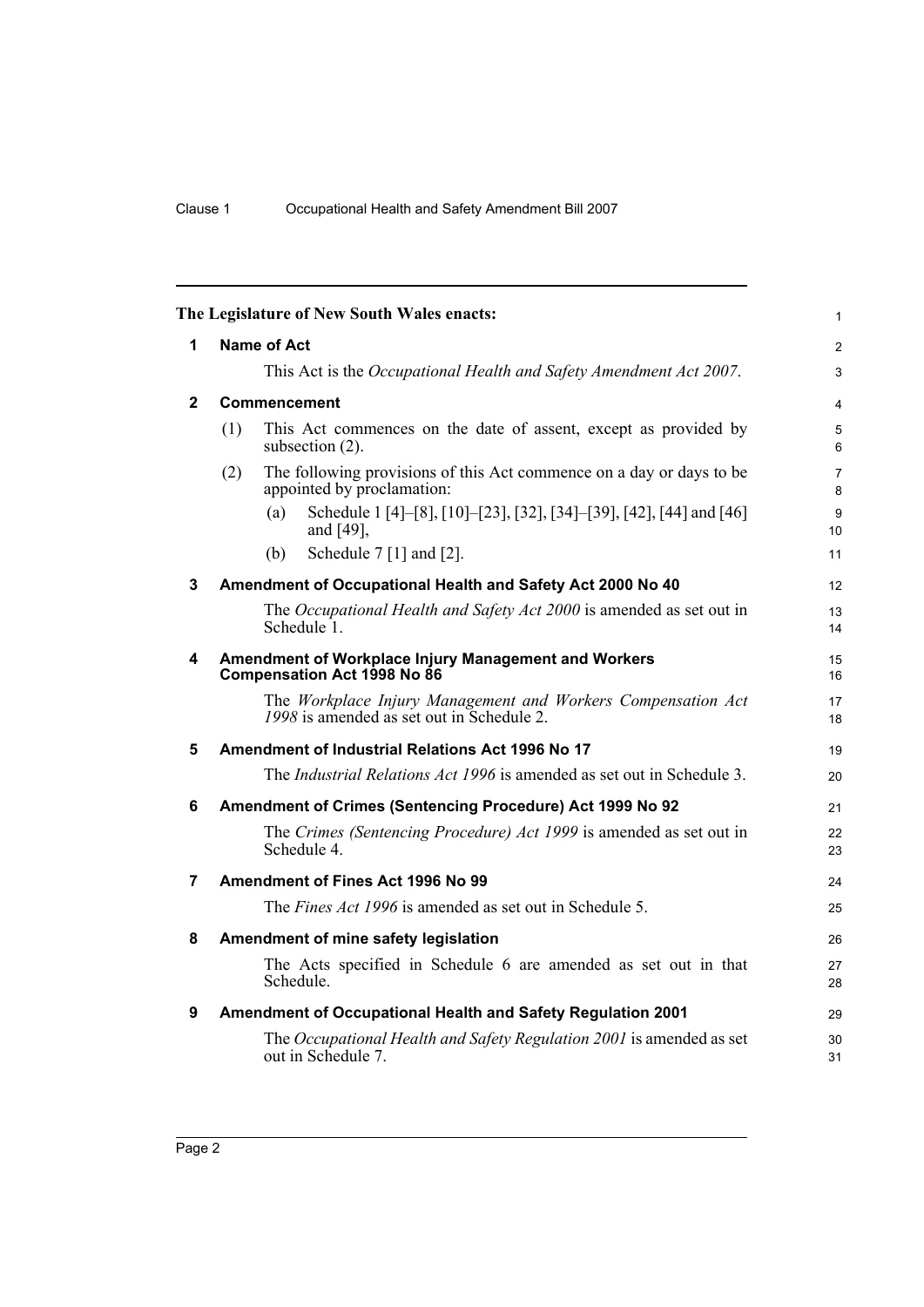<span id="page-12-0"></span>

| 10 | <b>Repeal of Act</b> |                                                                                                                                                           |                    |  |  |
|----|----------------------|-----------------------------------------------------------------------------------------------------------------------------------------------------------|--------------------|--|--|
|    |                      | This Act is repealed on the day following the day on which all of the<br>provisions of this Act have commenced.                                           | $\mathcal{P}$<br>3 |  |  |
|    |                      | The repeal of this Act does not, because of the operation of section 30<br>of the <i>Interpretation Act 1987</i> , affect any amendment made by this Act. | 4<br>5             |  |  |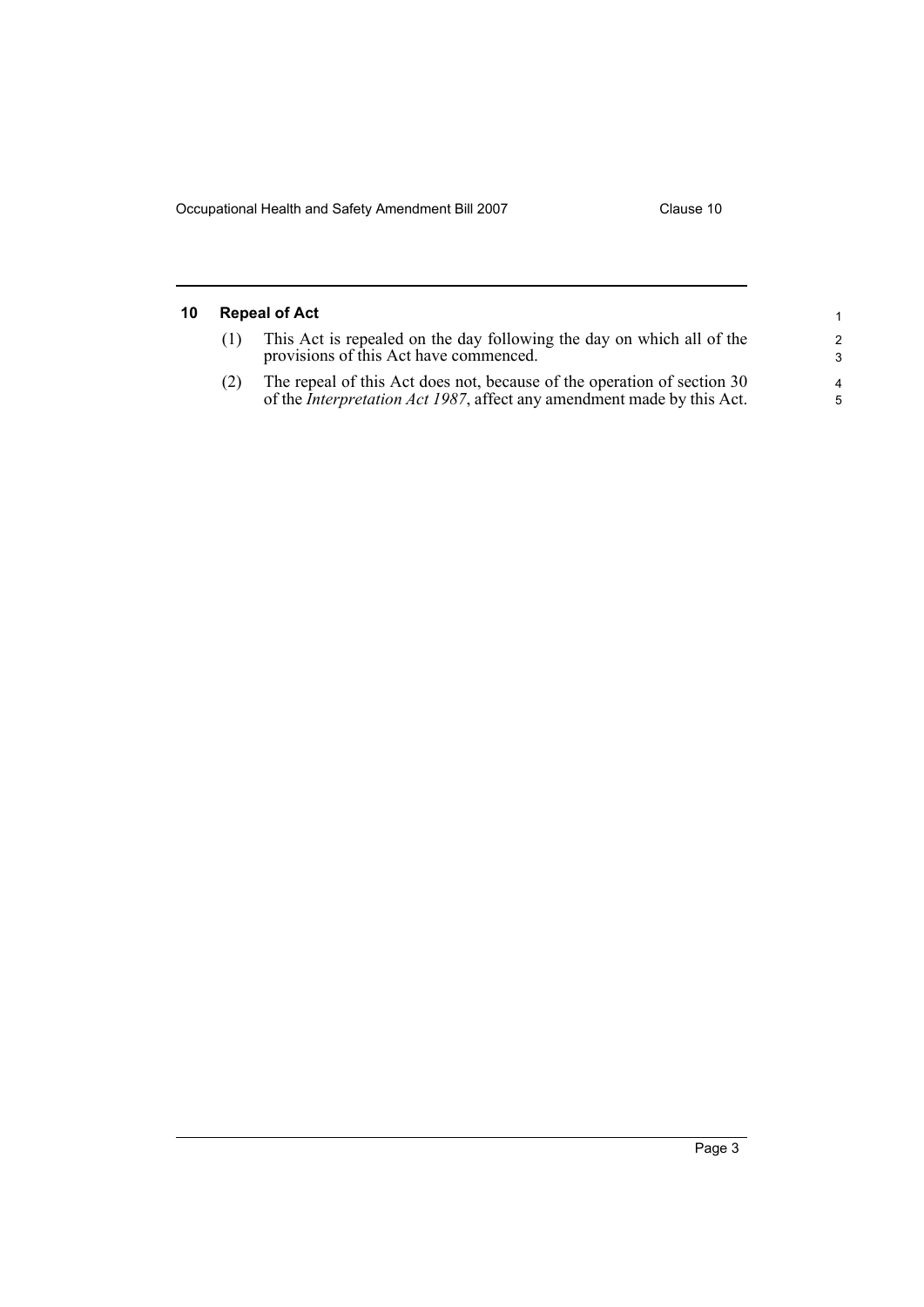Schedule 1 Amendment of Occupational Health and Safety Act 2000

### <span id="page-13-0"></span>**Schedule 1 Amendment of Occupational Health and Safety Act 2000**

(Section 3)

1 2

|     |    |                        |                               |      | (Section 3)                                                                                                                                                                                                                                            | 3                                   |
|-----|----|------------------------|-------------------------------|------|--------------------------------------------------------------------------------------------------------------------------------------------------------------------------------------------------------------------------------------------------------|-------------------------------------|
| [1] |    |                        | <b>Section 3 Objects</b>      |      |                                                                                                                                                                                                                                                        | 4                                   |
|     |    |                        | Insert after section $3$ (b): |      |                                                                                                                                                                                                                                                        | 5                                   |
|     |    |                        | (b1)                          |      | to encourage employers, employees and others with<br>occupational health and safety duties to take an active role<br>to protect themselves and other people at a place of work<br>against risks to health or safety at the place of work,              | 6<br>$\overline{7}$<br>$\bf 8$<br>9 |
| [2] |    | Section 3 (e)          |                               |      |                                                                                                                                                                                                                                                        | 10                                  |
|     |    |                        |                               |      | Omit section 3 (e). Insert instead:                                                                                                                                                                                                                    | 11                                  |
|     |    |                        | (e)                           |      | to ensure that risks to health and safety at a place of work<br>are identified, assessed and:                                                                                                                                                          | 12<br>13                            |
|     |    |                        |                               | (i)  | eliminated, or                                                                                                                                                                                                                                         | 14                                  |
|     |    |                        |                               | (ii) | if that is not reasonably practicable, reduced to the<br>lowest level that is reasonably practicable,                                                                                                                                                  | 15<br>16                            |
| [3] |    | <b>Section 3, Note</b> |                               |      |                                                                                                                                                                                                                                                        | 17                                  |
|     |    |                        |                               |      | Insert at the end of the section:                                                                                                                                                                                                                      | 18                                  |
|     |    |                        |                               |      | Note. See sections 22 and 23 of the Workplace Injury Management and<br>Workers Compensation Act 1998 for the role and functions of<br>WorkCover in securing the objectives of this Act.                                                                | 19<br>20<br>21                      |
| [4] |    | <b>Section 7A</b>      |                               |      |                                                                                                                                                                                                                                                        | 22                                  |
|     |    |                        | Insert before section 8:      |      |                                                                                                                                                                                                                                                        | 23                                  |
|     | 7A |                        |                               |      | The concept of ensuring health and safety                                                                                                                                                                                                              | 24                                  |
|     |    | (1)                    | (a)                           |      | A duty imposed on a person by this Division (or by any other<br>provision of or made under this Act) to ensure, so far as is<br>reasonably practicable, health and safety requires the person:<br>to eliminate risks to health and safety so far as is | 25<br>26<br>27<br>28                |
|     |    |                        |                               |      | reasonably practicable, and                                                                                                                                                                                                                            | 29                                  |
|     |    |                        | (b)                           |      | if it is not reasonably practicable to eliminate risks to<br>health and safety, to reduce the risks to the lowest level<br>reasonably practicable.                                                                                                     | 30<br>31<br>32                      |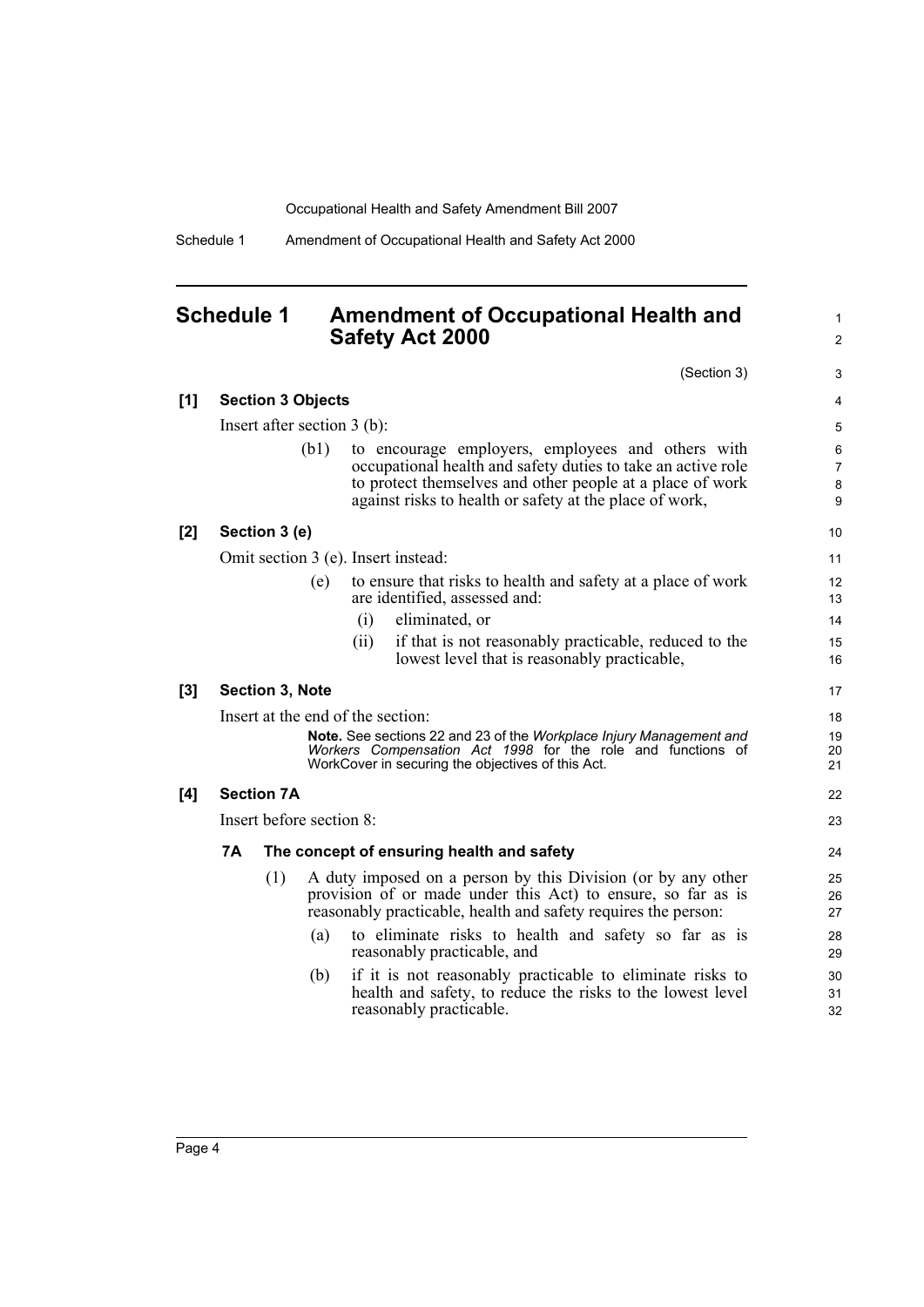#### Amendment of Occupational Health and Safety Act 2000 Schedule 1

|        | (2)                             |     | For the purposes of this Division (or of any such other provision),<br>regard must be had to the following matters in determining what<br>is (or was at a particular time) reasonably practicable in relation<br>to ensuring health and safety:                                                                               | $\mathbf{1}$<br>$\overline{2}$<br>$\ensuremath{\mathsf{3}}$<br>4 |
|--------|---------------------------------|-----|-------------------------------------------------------------------------------------------------------------------------------------------------------------------------------------------------------------------------------------------------------------------------------------------------------------------------------|------------------------------------------------------------------|
|        |                                 | (a) | what the person concerned knows, or ought reasonably to<br>know, about the hazards giving rise to the risk concerned,                                                                                                                                                                                                         | 5<br>6                                                           |
|        |                                 | (b) | the likelihood of the risk eventuating,                                                                                                                                                                                                                                                                                       | $\overline{7}$                                                   |
|        |                                 | (c) | the degree of harm that would result if the risk eventuated,                                                                                                                                                                                                                                                                  | 8                                                                |
|        |                                 | (d) | what the person concerned knows, or ought reasonably to<br>know, about any ways of eliminating or reducing the risk,                                                                                                                                                                                                          | 9<br>10                                                          |
|        |                                 | (e) | the availability and suitability of ways to eliminate or<br>reduce the risk,                                                                                                                                                                                                                                                  | 11<br>12                                                         |
|        |                                 | (f) | the cost of eliminating or reducing the risk.                                                                                                                                                                                                                                                                                 | 13                                                               |
|        | (3)                             |     | This section is enacted for the avoidance of doubt.                                                                                                                                                                                                                                                                           | 14                                                               |
| [5]    |                                 |     | <b>Section 8 Duties of employers</b>                                                                                                                                                                                                                                                                                          | 15                                                               |
|        | in section $8(1)$ and $(2)$ .   |     | Insert ", so far as is reasonably practicable," after "must" wherever occurring                                                                                                                                                                                                                                               | 16<br>17                                                         |
| [6]    | Section 8, note                 |     |                                                                                                                                                                                                                                                                                                                               | 18                                                               |
|        | Omit the note. Insert instead:  |     |                                                                                                                                                                                                                                                                                                                               | 19                                                               |
|        |                                 |     | Note. See section 12 for the penalty for an offence against this section<br>and other provisions of this Division. Division 4 makes ancillary provision<br>with respect to those offences, including section 26 (liability of officers of<br>corporations). See also Division 2 for duty of employer to consult<br>employees. | 20<br>21<br>22<br>23<br>24                                       |
| [7]    |                                 |     | Section 9 Duties of self-employed persons                                                                                                                                                                                                                                                                                     | 25                                                               |
|        |                                 |     | Insert ", so far as is reasonably practicable," after "must".                                                                                                                                                                                                                                                                 | 26                                                               |
| [8]    |                                 |     | Section 10 Duties of controllers of work premises, plant or substances                                                                                                                                                                                                                                                        | 27                                                               |
|        | in section 10 $(1)$ and $(2)$ . |     | Insert ", so far as is reasonably practicable," after "must" wherever occurring                                                                                                                                                                                                                                               | 28<br>29                                                         |
| [9]    | Section 10 (3) (b)              |     |                                                                                                                                                                                                                                                                                                                               | 30                                                               |
|        |                                 |     | Insert "or dwellings (including common property that no resident has an<br>exclusive right to occupy)" after "private dwelling".                                                                                                                                                                                              | 31<br>32                                                         |
| $[10]$ |                                 |     | Section 11 Duties of designers, manufacturers and suppliers of plant<br>and substances for use at work                                                                                                                                                                                                                        | 33<br>34                                                         |
|        |                                 |     | Insert ", so far as is reasonably practicable" after "must" in section 11 (1).                                                                                                                                                                                                                                                | 35                                                               |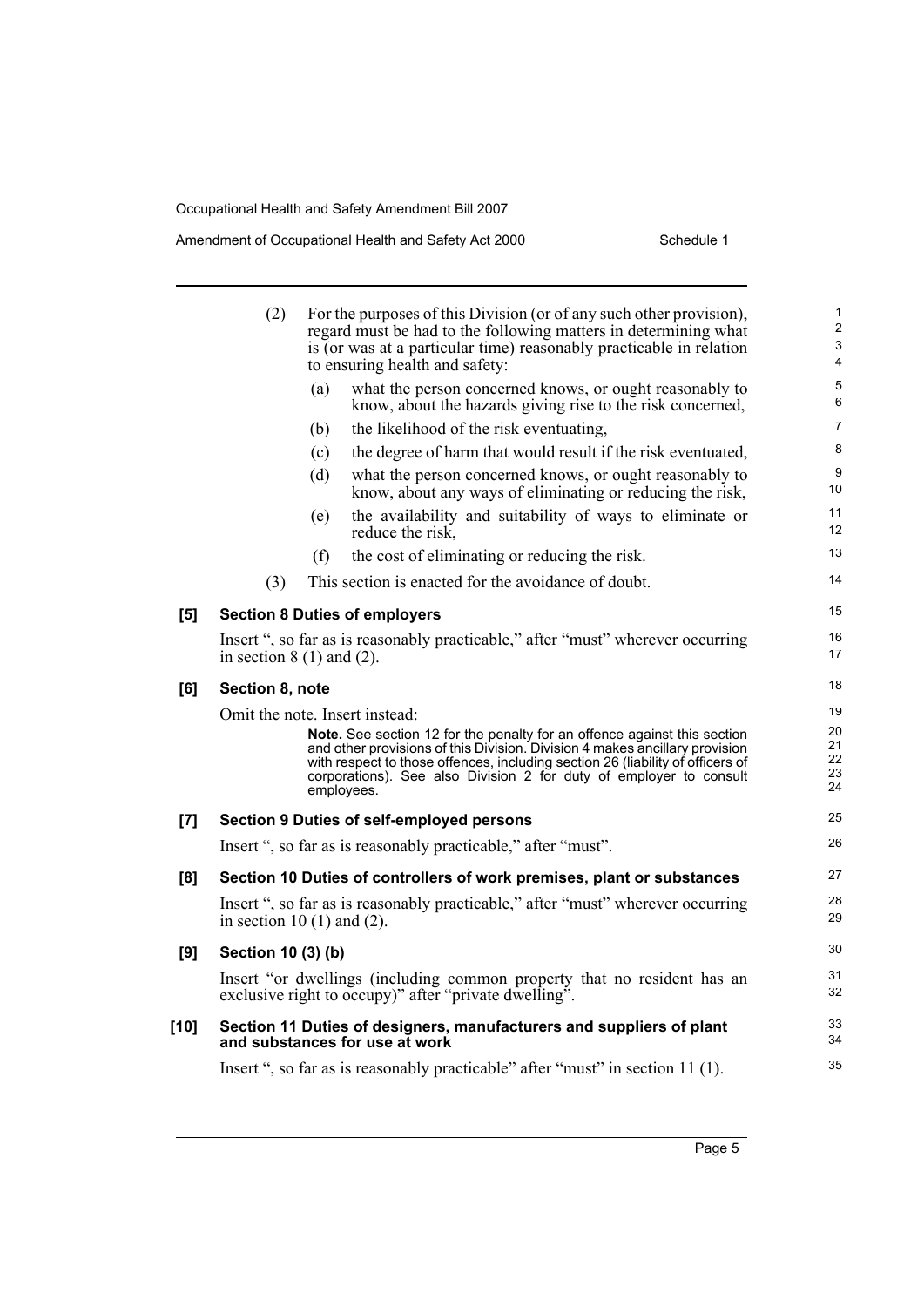| $[11]$ |     |                    | Section 15 When consultation required                                                                                                                                                                                                                                                                                                                                        | $\mathbf{1}$                     |
|--------|-----|--------------------|------------------------------------------------------------------------------------------------------------------------------------------------------------------------------------------------------------------------------------------------------------------------------------------------------------------------------------------------------------------------------|----------------------------------|
|        |     |                    | Insert at the end of the section:                                                                                                                                                                                                                                                                                                                                            | $\overline{2}$                   |
|        |     | (2)                | This Division requires consultation in a particular case only so far<br>as it is reasonably practicable in the circumstances of that case.                                                                                                                                                                                                                                   | 3<br>4                           |
| $[12]$ |     | <b>Section 17A</b> |                                                                                                                                                                                                                                                                                                                                                                              | 5                                |
|        |     |                    | Insert after section 17:                                                                                                                                                                                                                                                                                                                                                     | 6                                |
|        | 17A |                    | Determination by inspector of unresolved matters concerning<br>consultation arrangements                                                                                                                                                                                                                                                                                     | 7<br>8                           |
|        |     | (1)                | This section applies to negotiations between employers and<br>employees (or persons acting on their behalf) with respect to<br>consultation arrangements under sections 16 and 17.                                                                                                                                                                                           | 9<br>10<br>11                    |
|        |     | (2)                | Any of the parties to the negotiations may, if agreement is not<br>reached within a reasonable time, ask Workcover to arrange for<br>an inspector to determine any matter concerning consultation<br>arrangements that is unresolved.                                                                                                                                        | 12<br>13<br>14<br>15             |
|        |     | (3)                | An inspector who determines an unresolved matter must give<br>written notice of the determination to the parties and the parties<br>must give effect to the determination.                                                                                                                                                                                                   | 16<br>17<br>18                   |
|        |     | (4)                | The negotiations to which this section applies and any<br>determinations of unresolved matters by an inspector are to have<br>regard to the diversity of the employees and their work (including<br>any particular matters prescribed by the regulations) so as to<br>ensure that the consultation arrangements provide effective<br>representation for relevant workgroups. | 19<br>20<br>21<br>22<br>23<br>24 |
|        |     |                    | This subsection does not require the establishment of separate<br>workgroups for different categories of employees, places of work<br>or other matters referred to in the regulations.<br>Note. See clause 23 of the Occupational Health and Safety Regulation<br>2001 for particulars required to be taken into account under this<br>subsection.                           | 25<br>26<br>27<br>28<br>29<br>30 |
|        |     | (5)                | A determination of an inspector under this section is subject to<br>review by WorkCover and appeal to an Industrial Magistrate, and<br>for that purpose sections 96 and 97 apply in respect of any such<br>determination as if it were the issue of a notice under Part 6.                                                                                                   | 31<br>32<br>33<br>34             |
| $[13]$ |     |                    | Section 18 Functions of OHS committees and OHS representatives                                                                                                                                                                                                                                                                                                               | 35                               |
|        |     |                    | Insert "See Part 6A for issue of safety recommendation notices by approved<br>OHS representatives." at the beginning of the Note to that section.                                                                                                                                                                                                                            | 36<br>37                         |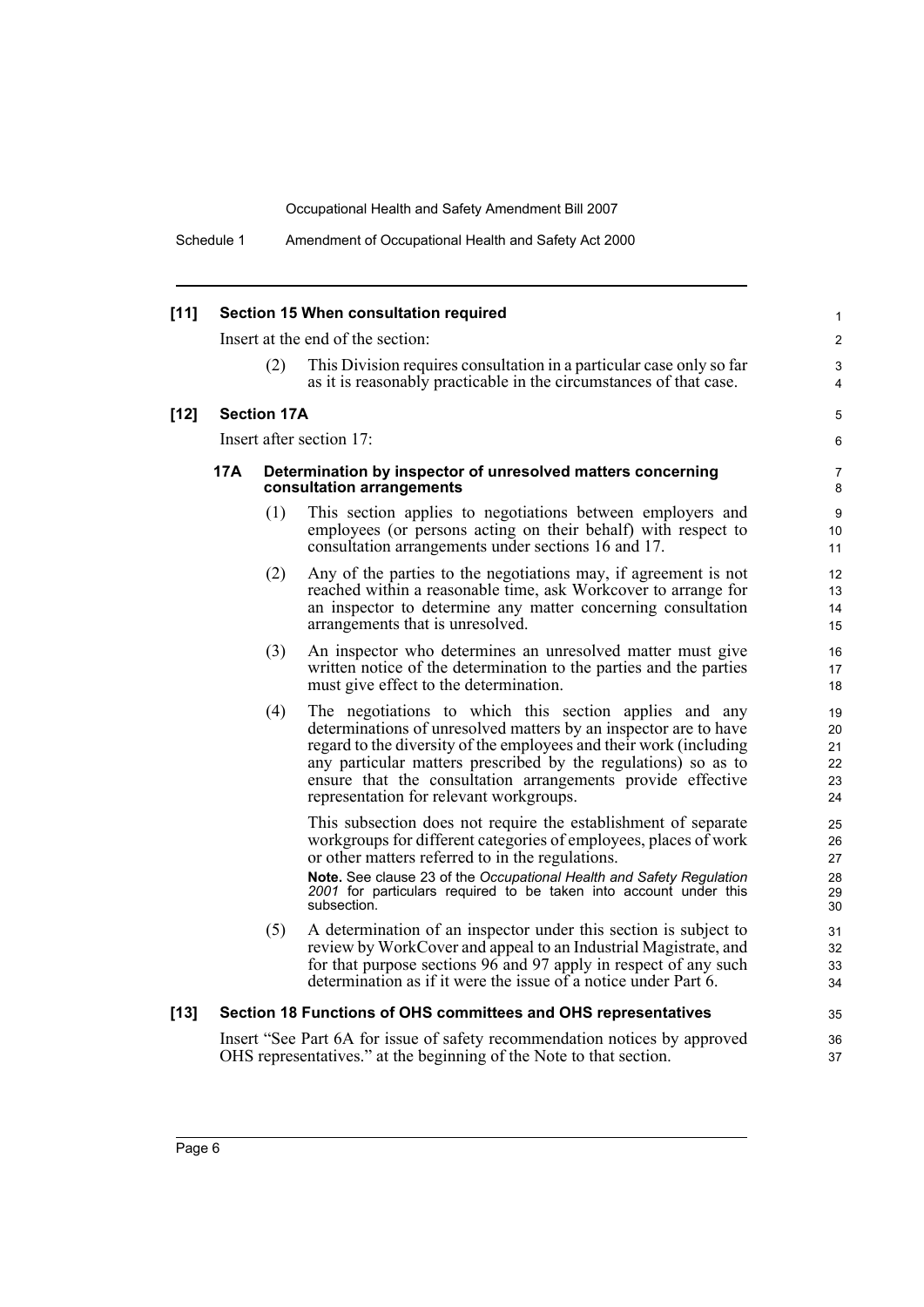| $[14]$ |                                                                              |                       | <b>Section 20 Duties of employees</b>                                                                                                                                                                                                                                            | $\mathbf{1}$                   |  |  |
|--------|------------------------------------------------------------------------------|-----------------------|----------------------------------------------------------------------------------------------------------------------------------------------------------------------------------------------------------------------------------------------------------------------------------|--------------------------------|--|--|
|        |                                                                              |                       | Insert after section 20 $(2)$ (and before the penalty provision for the section):                                                                                                                                                                                                | $\overline{2}$                 |  |  |
|        |                                                                              | (3)                   | An employee must, while at work, take reasonable care for his or<br>her own health and safety.                                                                                                                                                                                   | 3<br>$\overline{4}$            |  |  |
|        |                                                                              | (4)                   | In determining, for the purposes of this section, whether an<br>employee failed to take reasonable care, regard must be had to<br>what the employee knew about the relevant circumstances.                                                                                       | 5<br>$\,6\,$<br>$\overline{7}$ |  |  |
| $[15]$ |                                                                              | <b>Section 20 (2)</b> |                                                                                                                                                                                                                                                                                  | 8                              |  |  |
|        |                                                                              |                       | Insert "reasonably" before "necessary".                                                                                                                                                                                                                                          | 9                              |  |  |
| $[16]$ |                                                                              |                       | Section 21 Person not to interfere with or misuse things provided for<br>health, safety and welfare                                                                                                                                                                              | 10<br>11                       |  |  |
|        |                                                                              |                       | Insert "and without reasonable excuse" after "recklessly".                                                                                                                                                                                                                       | 12                             |  |  |
| $[17]$ |                                                                              |                       | Section 23 Unlawful dismissal or other victimisation of employee                                                                                                                                                                                                                 | 13                             |  |  |
|        | Insert "section 23A of this Act and" after "See" in the Note to the section. |                       |                                                                                                                                                                                                                                                                                  |                                |  |  |
| $[18]$ |                                                                              |                       | Section 23 (1) (c)                                                                                                                                                                                                                                                               | 15                             |  |  |
|        |                                                                              |                       | Insert "or Part 6A" after "Division 2".                                                                                                                                                                                                                                          | 16                             |  |  |
| $[19]$ | <b>Section 23A</b>                                                           |                       |                                                                                                                                                                                                                                                                                  |                                |  |  |
|        | Insert after section 23:                                                     |                       |                                                                                                                                                                                                                                                                                  |                                |  |  |
|        | 23A                                                                          |                       | Application for reinstatement of employee unlawfully dismissed<br>under section 23                                                                                                                                                                                               | 19<br>20                       |  |  |
|        |                                                                              | (1)                   | In this section:                                                                                                                                                                                                                                                                 | 21                             |  |  |
|        |                                                                              |                       | <i>reinstatement</i> includes re-employment.                                                                                                                                                                                                                                     | 22                             |  |  |
|        |                                                                              |                       | <i>unlawful dismissal</i> means the dismissal of an employee in<br>contravention of section 23.                                                                                                                                                                                  | 23<br>24                       |  |  |
|        |                                                                              | (2)                   | An employee who has been unlawfully dismissed may, within 21<br>days after the dismissal, apply to the Industrial Court of NSW for<br>reinstatement. The Court may accept an application that is made<br>out of time if it considers that there is a sufficient reason to do so. | 25<br>26<br>27<br>28           |  |  |
|        |                                                                              | (3)                   | An industrial organisation of employees may make such an<br>application on behalf of the employee.                                                                                                                                                                               | 29<br>30                       |  |  |
|        |                                                                              | (4)                   | The Industrial Court of NSW may, on such an application, order<br>the employer to reinstate the employee in accordance with the<br>terms of the order.                                                                                                                           | 31<br>32<br>33                 |  |  |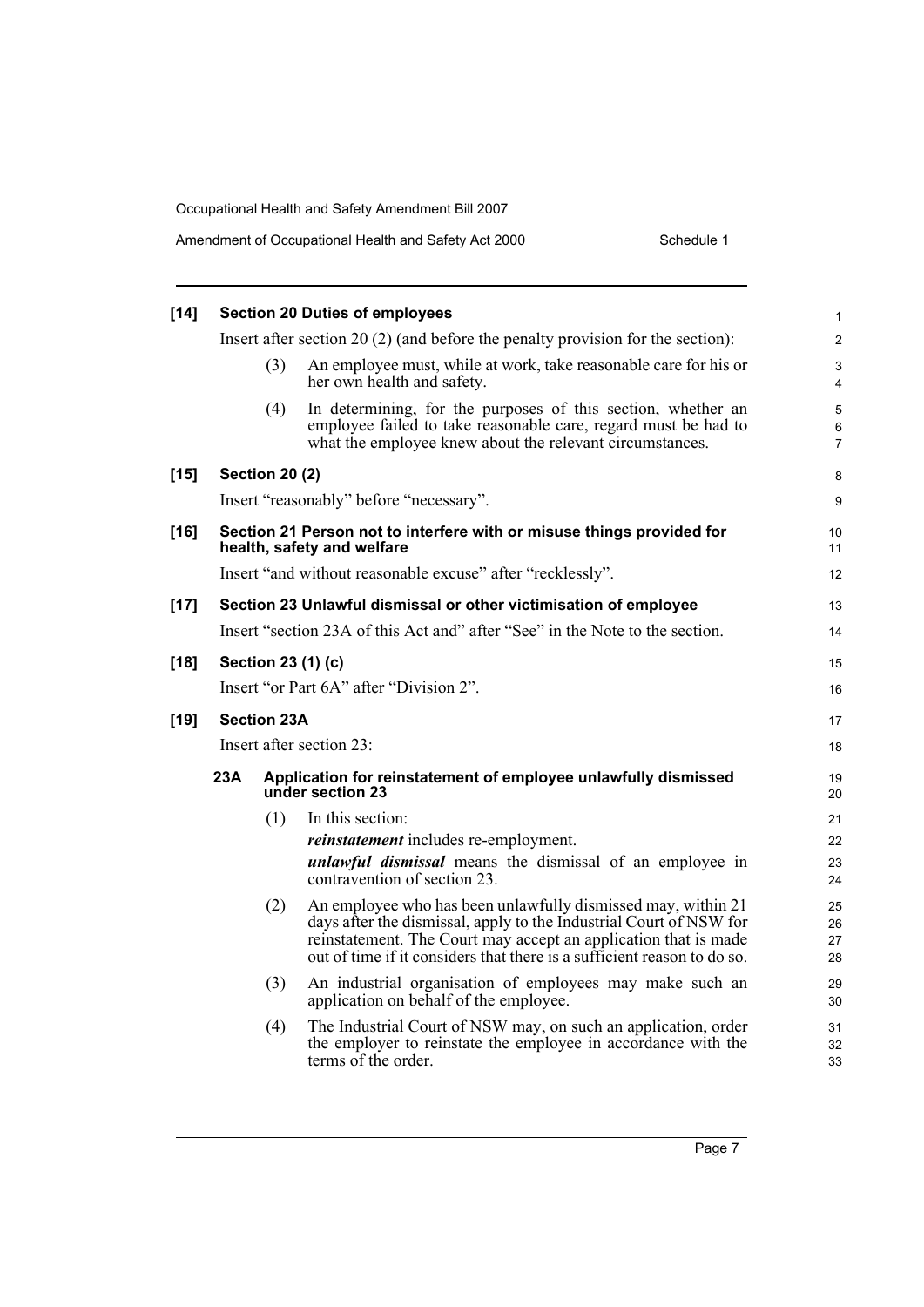- (5) If the Industrial Court of NSW is satisfied that the applicant was unlawfully dismissed:
	- (a) the Court is to order the employee to be reinstated in his or her former employment or in any other employment that is no less advantageous to the employee, except as provided by paragraph (b), or

- (b) if the employer satisfies the Court that it would be impracticable to reinstate the employee—the Court may order the employer to pay to the employee an amount of compensation determined by the Court to be appropriate in the circumstances (but not exceeding the amount of remuneration the employee would have received but for the dismissal in the period of 6 months following the dismissal).
- (6) If the Industrial Court of NSW orders reinstatement under this section, it may order that the period of employment of the applicant with the employer is taken not to have been broken by the dismissal.
- (7) An application under this section may be made regardless of whether the employer has been convicted of an offence against section 23.
- (8) The Industrial Court of NSW must not make an order on an application under this section if:
	- (a) another Act or a statutory instrument provides for redress to the employee in relation to the dismissal, and
	- (b) the employee has commenced proceedings under the other Act or instrument or has not lodged a written undertaking not to proceed under the other Act or instrument.
- (9) In any proceedings under this section, if an employee establishes that a matter referred to in section 23  $(1)$   $(a)$ ,  $(b)$  or  $(c)$  occurred or existed before the employee's dismissal, it is presumed that the employee was dismissed because of that matter. That presumption is rebutted if the employer satisfies the Industrial Court of NSW that the matter was not a substantial and operative cause of the dismissal.

**Note.** Appeals against a decision of the Industrial Court of NSW under this section are dealt with under Part 7 of Chapter 4 of the *Industrial Relations Act 1996*.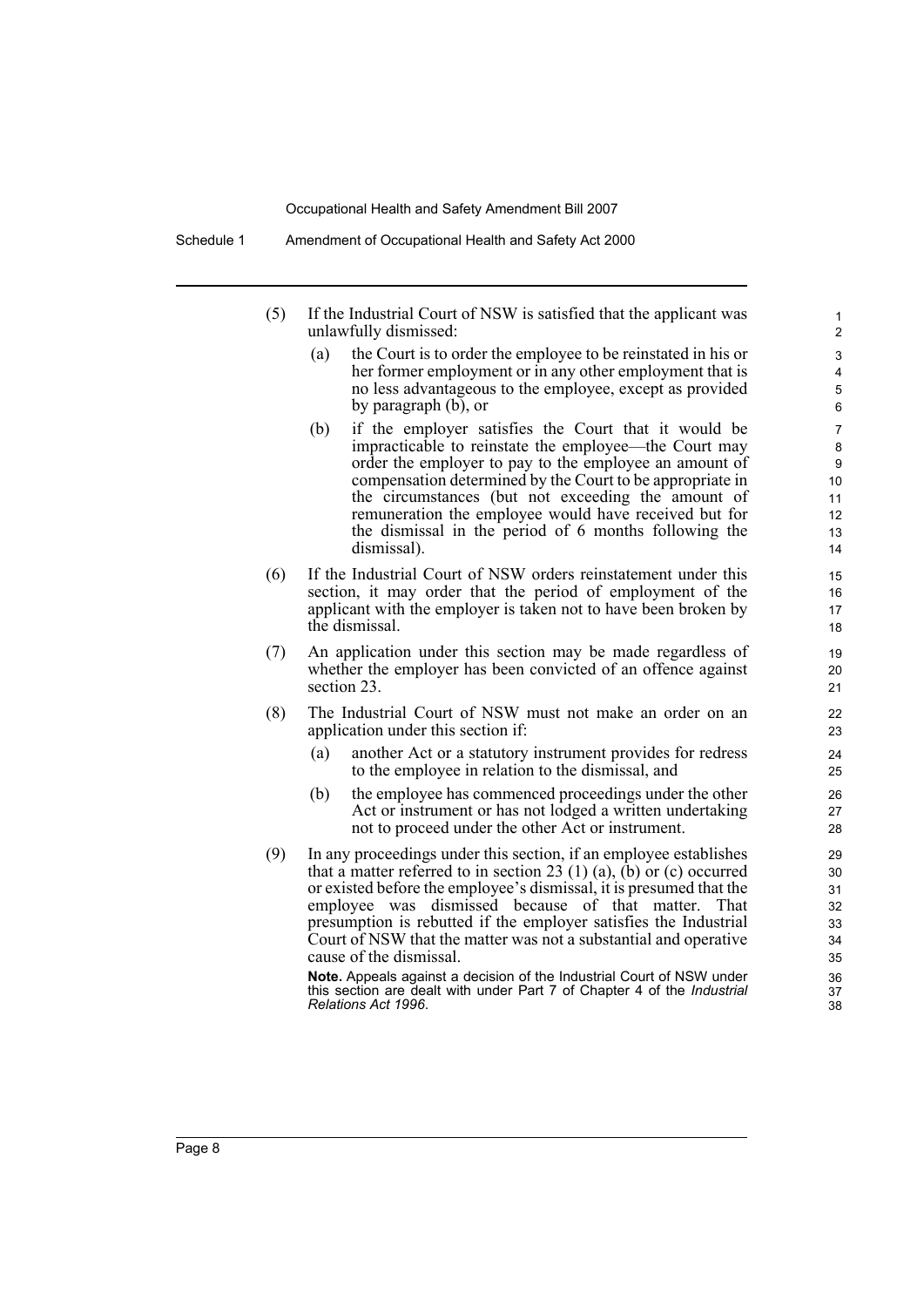#### Amendment of Occupational Health and Safety Act 2000 Schedule 1

| $[20]$ |    | <b>Section 26</b> |     |                                                                                                                                                                                                                                                | 1                    |
|--------|----|-------------------|-----|------------------------------------------------------------------------------------------------------------------------------------------------------------------------------------------------------------------------------------------------|----------------------|
|        |    |                   |     | Omit the section. Insert instead:                                                                                                                                                                                                              | $\overline{2}$       |
|        | 26 |                   |     | Liability of officers of corporations                                                                                                                                                                                                          | 3                    |
|        |    | (1)               | If: |                                                                                                                                                                                                                                                | 4                    |
|        |    |                   | (a) | a corporation contravenes a provision of this Act or the<br>regulations, and                                                                                                                                                                   | 5<br>6               |
|        |    |                   | (b) | a contravention of the provision is an offence, and                                                                                                                                                                                            | $\overline{7}$       |
|        |    |                   | (c) | the contravention by the corporation is attributable to an<br>officer of the corporation failing to take reasonable care,                                                                                                                      | 8<br>9               |
|        |    |                   |     | the officer is guilty of an offence.                                                                                                                                                                                                           | 10                   |
|        |    |                   |     | Maximum penalty: the same maximum penalty that is applicable<br>to contraventions of the provision by individuals.                                                                                                                             | 11<br>12             |
|        |    | (2)               |     | In determining whether a contravention by a corporation is<br>attributable to an officer of the corporation failing to take<br>reasonable care, regard must be had to the following:                                                           | 13<br>14<br>15       |
|        |    |                   | (a) | what the officer knew about the matter concerned,                                                                                                                                                                                              | 16                   |
|        |    |                   | (b) | the extent of the officer's ability to make, or participate in<br>the making of, decisions that affect the corporation in<br>relation to the matter concerned,                                                                                 | $17\,$<br>18<br>19   |
|        |    |                   | (c) | whether the contravention by the corporation is also<br>attributable to an act or omission of any other person,                                                                                                                                | 20<br>21             |
|        |    |                   | (d) | any other relevant matter.                                                                                                                                                                                                                     | 22                   |
|        |    | (3)               |     | An officer of a corporation who is a volunteer is not liable to be<br>prosecuted under this section for anything done or omitted to be<br>done by the officer as a volunteer.                                                                  | 23<br>24<br>25       |
|        |    | (4)               |     | An officer of a corporation may be proceeded against and<br>convicted of an offence under subsection (1) whether or not the<br>corporation has been proceeded against or has been convicted of<br>an offence in relation to the contravention. | 26<br>27<br>28<br>29 |
|        |    | (5)               |     | Nothing in this section affects any liability imposed on a<br>corporation for a contravention of the provision concerned.                                                                                                                      | 30<br>31             |
|        |    | (6)               |     | In this section:                                                                                                                                                                                                                               | 32                   |
|        |    |                   |     | <i>contravene</i> means contravene by act or omission.                                                                                                                                                                                         | 33                   |
|        |    |                   |     | <i>corporation</i> means any body corporate (including a body<br>corporate representing the Crown).                                                                                                                                            | 34<br>35             |
|        |    |                   |     | <i>officer</i> of a corporation has the same meaning as it has in section<br>9 of the Corporations Act 2001 of the Commonwealth. For that                                                                                                      | 36<br>37             |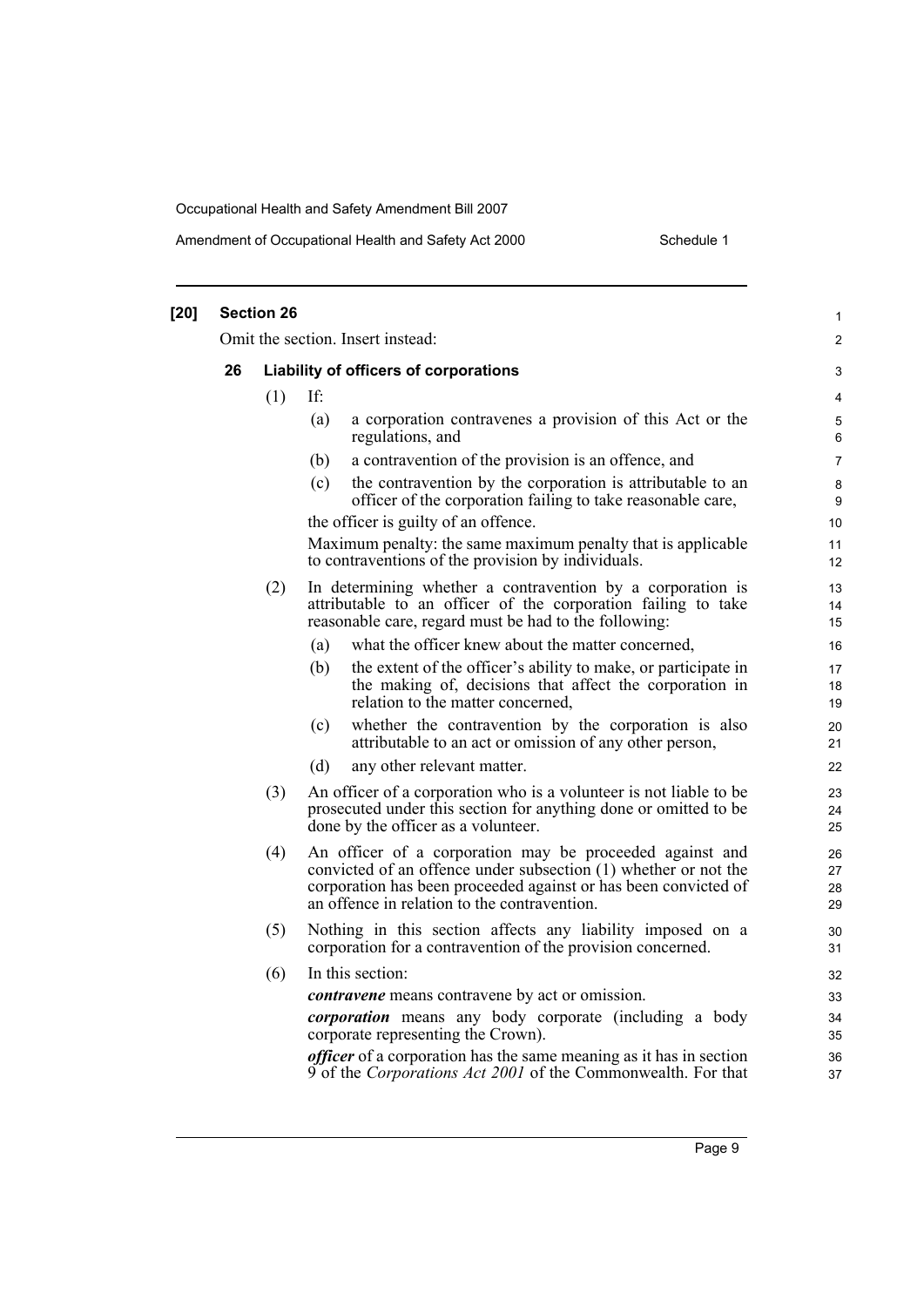purpose, section 9 applies as if a reference to a corporation were a reference to a corporation within the meaning of this section. *volunteer* means a person who is acting on a voluntary basis, regardless of whether the person receives out-of-pocket expenses. **[21] Section 27A** Insert after section 27: **27A Clothing outworkers—applied duties** (1) This section applies for the purposes of: (a) section 8 (Duties of employers), and (b) Part 2, Division 2 (Duty to consult), and (c) section 20 (Duties of employees) and section 23 (Unlawful dismissal or other victimisation of employee), and (d) any other provision of this Act prescribed by the regulations. (2) If the regulations so require: (a) a reference to an employee includes a reference to a clothing outworker engaged by an employer and any employees of the outworker, and (b) the duties of an employer extend to a clothing outworker engaged by the employer, and any employees of the outworker, but only in relation to matters over which the employer has control or would have control if not for any agreement purporting to limit or remove that control. (3) A provision of this Act that applies in relation to a clothing outworker or employer because of this section applies with such modifications as are prescribed by the regulations. (4) In this section: *clothing outworker* means a person described in clause 1 (f) of Schedule 1 to the *Industrial Relations Act 1996* as an employee. *employer* means a person described in clause 1 (f) of Schedule 1 to the *Industrial Relations Act 1996* as an employer. **[22] Section 28 Defence** Omit the section. 1 2 3 4 5 6 7 8 9 10 11 12 13 14 15 16 17 18 19 20 21 22 23 24 25 26 27 28 29 30 31 32 33 34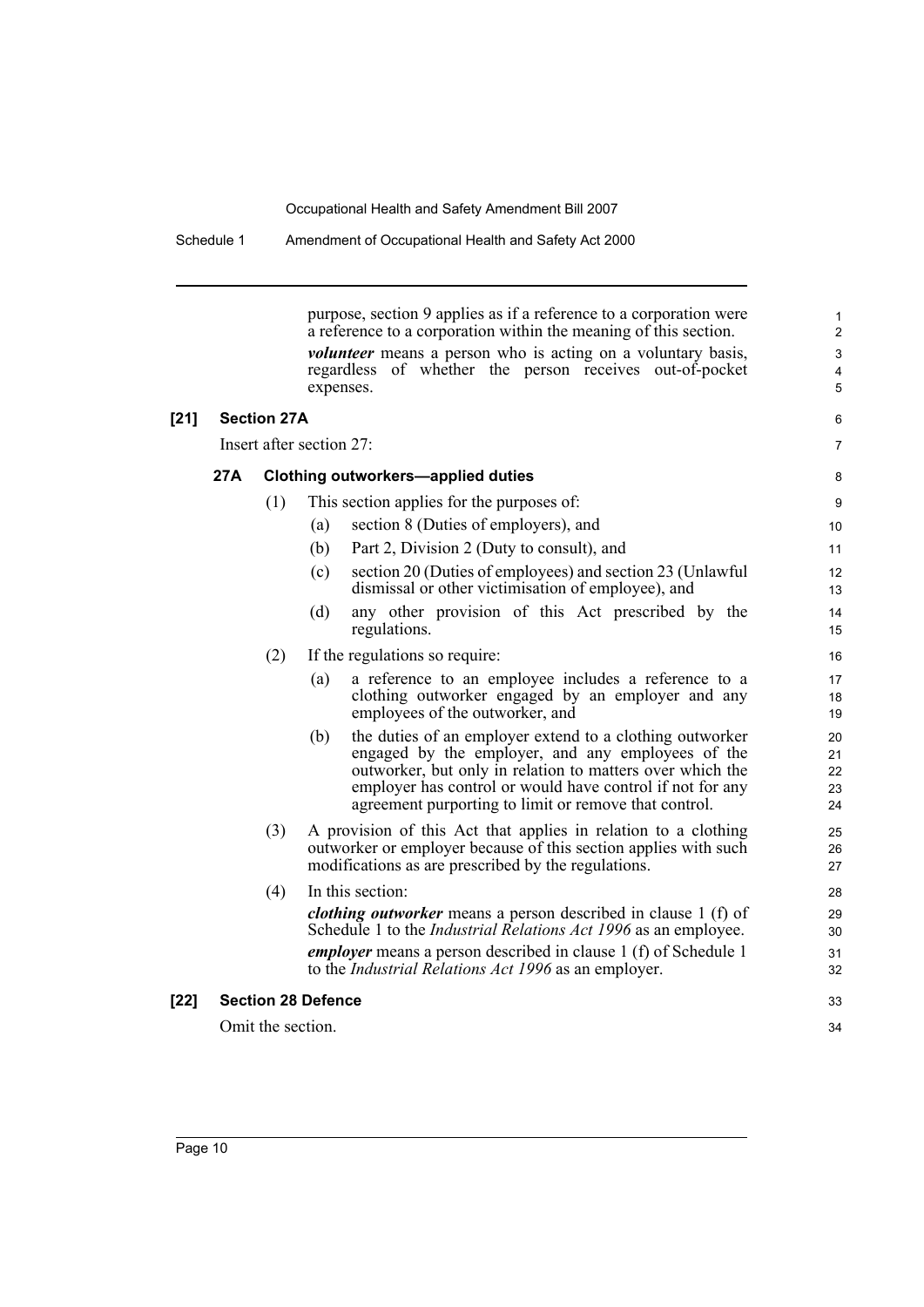| $[23]$ | Section 32A Reckless conduct causing death at workplace by person<br>with OHS duties                                                                                                                                       | 1<br>$\overline{2}$           |
|--------|----------------------------------------------------------------------------------------------------------------------------------------------------------------------------------------------------------------------------|-------------------------------|
|        | Omit section 32A (6). Insert instead:                                                                                                                                                                                      | 3                             |
|        | Section 26 does not apply to an offence against this section.<br>(6)<br>However, this does not prevent an officer of a corporation from<br>being prosecuted under this section for an offence committed by<br>the officer. | 4<br>5<br>6<br>$\overline{7}$ |
| $[24]$ | Section 32B Prosecution for offences under this Part                                                                                                                                                                       | 8                             |
|        | Omit "by an inspector" from section 32B (2). Insert instead "by WorkCover".                                                                                                                                                | 9                             |
| $[25]$ | <b>Section 32B (4)</b>                                                                                                                                                                                                     | 10                            |
|        | Omit the subsection.                                                                                                                                                                                                       | 11                            |
| $[26]$ | Part 4, heading                                                                                                                                                                                                            | 12                            |
|        | Omit the heading. Insert instead:                                                                                                                                                                                          | 13                            |
|        | Part 4<br>Industry codes of practice, guidelines and<br>compliance advice                                                                                                                                                  | 14<br>15                      |
|        | <b>Division 1</b><br>Industry codes of practice                                                                                                                                                                            | 16                            |
| $[27]$ | Section 40 Purpose of industry codes of practice                                                                                                                                                                           | 17                            |
|        | Insert "in particular industries" after "employers and others".                                                                                                                                                            | 18                            |
| $[28]$ | Section 45 Amendment or revocation of codes                                                                                                                                                                                | 19                            |
|        | Omit "Part". Insert instead "Division".                                                                                                                                                                                    | 20                            |
| $[29]$ | Part 4, Divisions 2 and 3                                                                                                                                                                                                  | 21                            |
|        | Insert after section 46:                                                                                                                                                                                                   | 22                            |
|        | <b>Division 2</b><br><b>Guidelines</b>                                                                                                                                                                                     | 23                            |
|        | 46A<br><b>Purpose of guidelines</b>                                                                                                                                                                                        | 24                            |
|        | The purpose of a guideline is to provide practical guidance to<br>employers and others who have duties under this Act or the<br>regulations about complying with those duties.                                             | 25<br>26<br>27                |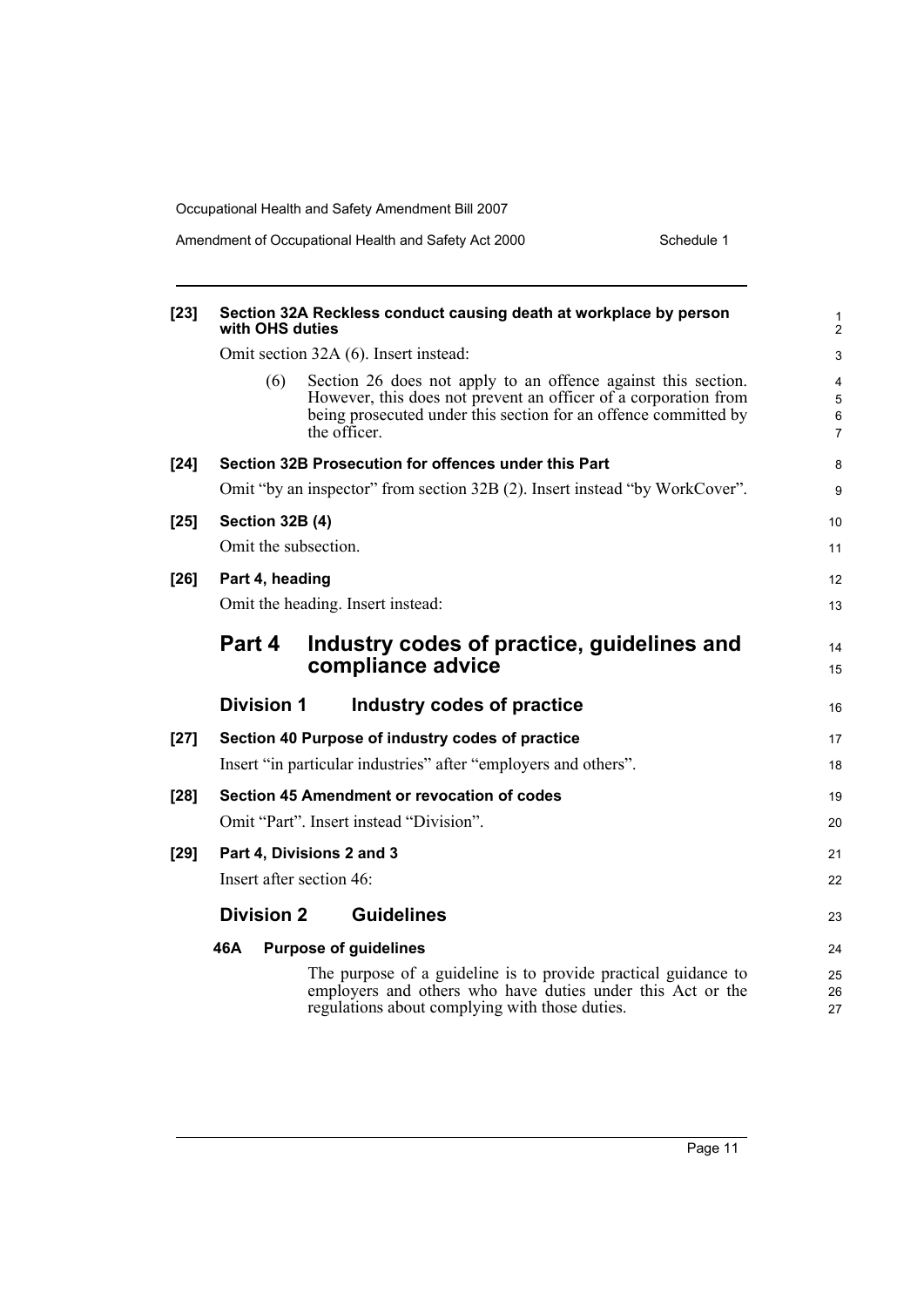Schedule 1 Amendment of Occupational Health and Safety Act 2000

#### **46B Guidelines**

| 46B |     | Guidelines                                                                                                                                                                                                                                                                                                       | 1                                              |
|-----|-----|------------------------------------------------------------------------------------------------------------------------------------------------------------------------------------------------------------------------------------------------------------------------------------------------------------------|------------------------------------------------|
|     | (1) | WorkCover may, in accordance with this Division, make<br>guidelines on the way in which:                                                                                                                                                                                                                         | $\overline{c}$<br>$\mathsf 3$                  |
|     |     | (a)<br>a provision of this Act or the regulations would, in<br>WorkCover's opinion, apply to a class of persons or to a<br>set of circumstances, or                                                                                                                                                              | $\overline{\mathbf{4}}$<br>$\overline{5}$<br>6 |
|     |     | a discretion of WorkCover under a provision of this Act or<br>(b)<br>the regulations would be exercised.                                                                                                                                                                                                         | $\overline{7}$<br>8                            |
|     | (2) | If WorkCover proposes to make guidelines, it must:                                                                                                                                                                                                                                                               | $\boldsymbol{9}$                               |
|     |     | publish notice of the proposed guidelines in the Gazette<br>(a)<br>and on WorkCover's internet website, and                                                                                                                                                                                                      | 10<br>11                                       |
|     |     | (b)<br>include in the notice a statement that written submissions<br>or comments on the proposed guidelines may be made to<br>WorkCover by a specified date, and                                                                                                                                                 | 12<br>13<br>14                                 |
|     |     | provide a copy of the notice to the Workers Compensation<br>(c)<br>and Workplace Occupational Health and Safety Council<br>(or the Mine Safety Advisory Council if in connection with<br>the application of this section to a mine), and                                                                         | 15<br>16<br>17<br>18                           |
|     |     | (d)<br>give a copy of the proposed guidelines to each person who<br>requests it before that specified date.                                                                                                                                                                                                      | 19<br>20                                       |
|     | (3) | After considering any submissions and comments received by<br>WorkCover by the specified date, WorkCover may make the<br>guidelines (with or without modifications) by causing them to be<br>published in the Gazette as guidelines under this Division.                                                         | 21<br>22<br>23<br>24                           |
| 46C |     | Amendment or revocation of guidelines                                                                                                                                                                                                                                                                            | 25                                             |
|     |     | Guidelines made under this Division may be amended or revoked<br>by publishing notice of the amendment or revocation, providing<br>copies of the notice and considering any comments or<br>submissions with respect to the notice in accordance with the<br>procedures in section 46B for the making guidelines. | 26<br>27<br>28<br>29<br>30                     |
| 46D |     | Use of guidelines and liability                                                                                                                                                                                                                                                                                  | 31                                             |
|     | (1) | Guidelines made by Workcover are not admissible in evidence in<br>any proceedings for an offence against this Act or the regulations.                                                                                                                                                                            | 32<br>33                                       |
|     | (2) | Guidelines made by Workcover do not give rise to:                                                                                                                                                                                                                                                                | 34                                             |
|     |     | any liability of, or other claim against, WorkCover, or<br>(a)                                                                                                                                                                                                                                                   | 35                                             |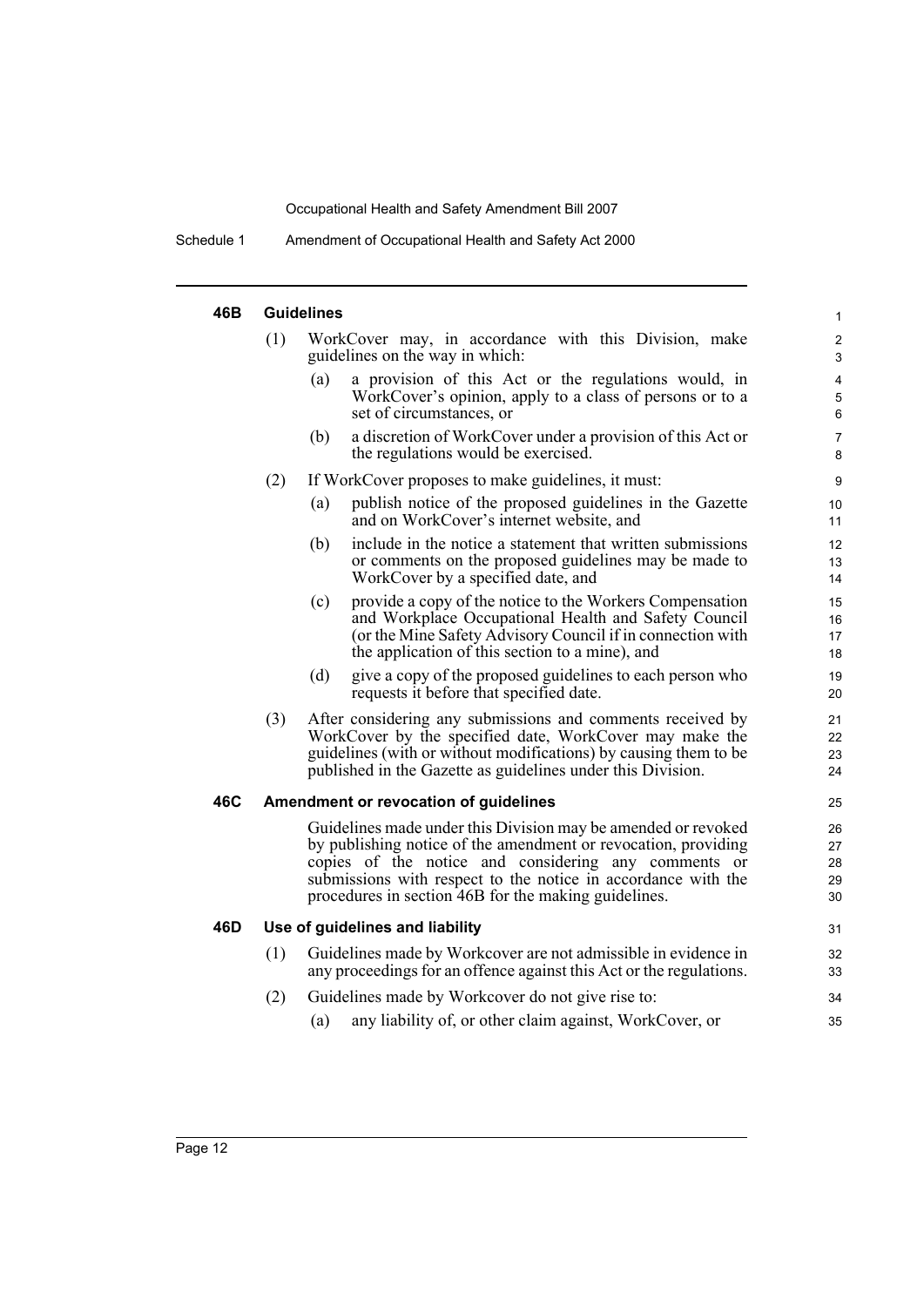|     |                   |         | Schedule 1<br>Amendment of Occupational Health and Safety Act 2000                                                                                                                                                      |                                |
|-----|-------------------|---------|-------------------------------------------------------------------------------------------------------------------------------------------------------------------------------------------------------------------------|--------------------------------|
|     |                   | (b)     | any right, expectation, duty or obligation that would not<br>otherwise be conferred or imposed on a person, or                                                                                                          | $\mathbf{1}$<br>$\overline{2}$ |
|     |                   | (c)     | any defence that would not otherwise be available to that<br>person.                                                                                                                                                    | 3<br>4                         |
|     | <b>Division 3</b> |         | <b>Compliance advice</b>                                                                                                                                                                                                | 5                              |
| 46E |                   |         | <b>Purpose of compliance advice</b>                                                                                                                                                                                     | 6                              |
|     |                   |         | The purpose of compliance advice is to provide practical<br>guidance to specific employers and others who have duties under<br>this Act or the regulations about complying with those duties.                           | $\overline{7}$<br>8<br>9       |
| 46F |                   |         | <b>Compliance advice</b>                                                                                                                                                                                                | 10                             |
|     | (1)               |         | WorkCover may give advice to a person who has a duty under<br>this Act or the regulations about complying with that duty.                                                                                               | 11<br>12                       |
|     | (2)               | person. | WorkCover's power under this section to give compliance advice<br>may also be exercised by an inspector or, if WorkCover<br>authorises any other person to exercise the power, that other                               | 13<br>14<br>15<br>16           |
|     | (3)               |         | If compliance advice is given to a person under this section in<br>written form, a copy of the advice must also be given to an OHS<br>committee or OHS representative representing employees<br>affected by the advice. | 17<br>18<br>19<br>20           |
| 46G |                   |         | Use of compliance advice and liability                                                                                                                                                                                  | 21                             |
|     | (1)               |         | Compliance advice given by Workcover is not admissible in<br>evidence in any proceedings for an offence against this Act or the<br>regulations.                                                                         | 22<br>23<br>24                 |
|     | (2)               |         | Compliance advice given by Workcover does not give rise to:                                                                                                                                                             | 25                             |
|     |                   | (a)     | any liability of, or other claim against, WorkCover, or                                                                                                                                                                 | 26                             |
|     |                   | (b)     | any right, expectation, duty or obligation that would not<br>otherwise be conferred or imposed on a person, or                                                                                                          | 27<br>28                       |
|     |                   | (c)     | any defence that would not otherwise be available to that<br>person.                                                                                                                                                    | 29<br>30                       |
|     | (3)               |         | An inspector, or any other person exercising WorkCover's power<br>to give compliance advice, is not liable for any thing done or<br>omitted to be done in good faith.                                                   | 31<br>32<br>33                 |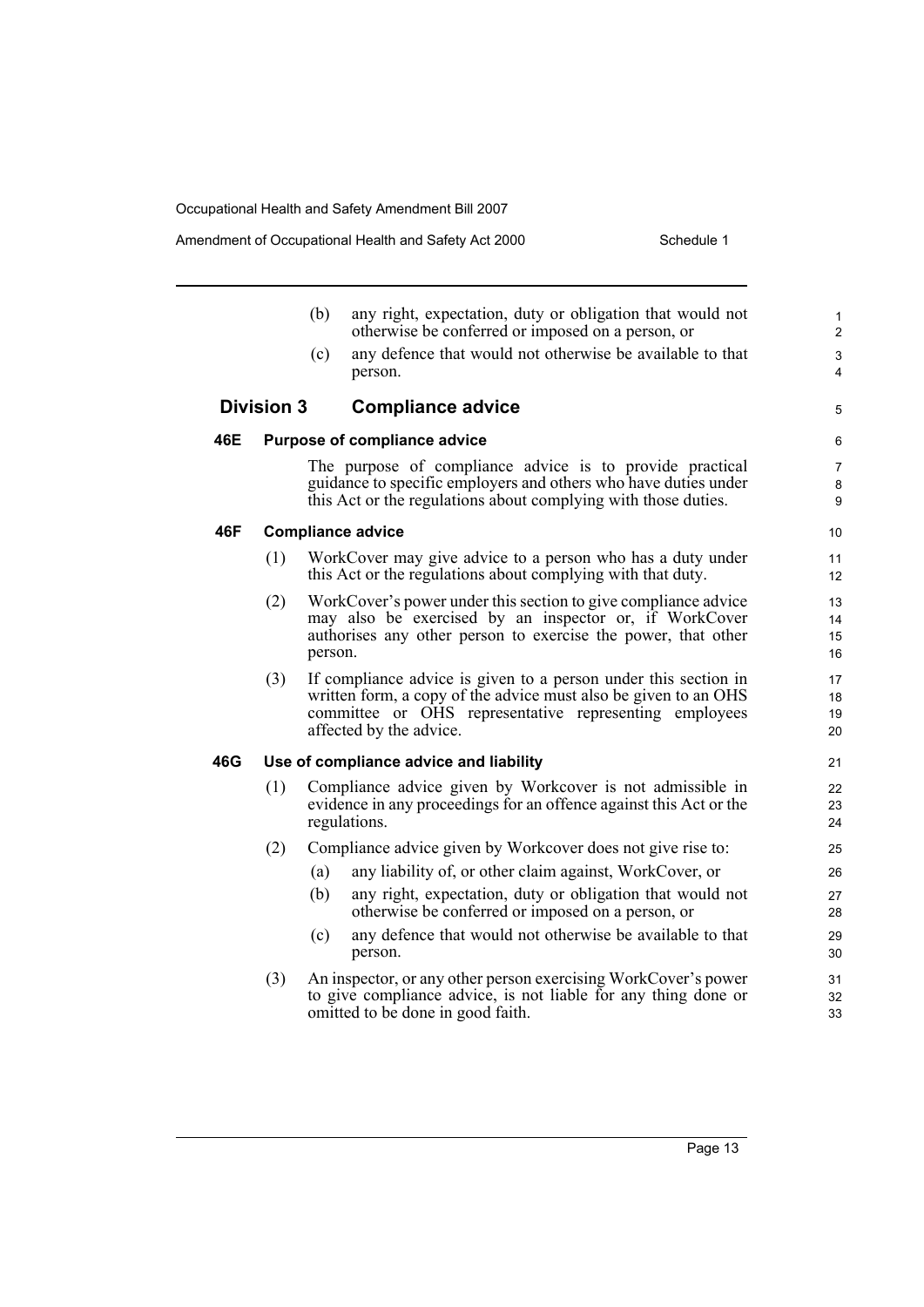| $[30]$ | evidence                 | Section 62 Power of inspectors to obtain information, documents and                                                                                                                                                                                                                                                                                                                                                                                                                                                                         | 1<br>2                                             |
|--------|--------------------------|---------------------------------------------------------------------------------------------------------------------------------------------------------------------------------------------------------------------------------------------------------------------------------------------------------------------------------------------------------------------------------------------------------------------------------------------------------------------------------------------------------------------------------------------|----------------------------------------------------|
|        |                          | Insert "(by answering questions or otherwise furnishing information)" after<br>"evidence" in section $62$ (1) (c).                                                                                                                                                                                                                                                                                                                                                                                                                          | $\mathfrak{S}$<br>4                                |
| $[31]$ | Section 62 (2A)          |                                                                                                                                                                                                                                                                                                                                                                                                                                                                                                                                             | 5                                                  |
|        |                          | Insert after section $62(2)$ :                                                                                                                                                                                                                                                                                                                                                                                                                                                                                                              | 6                                                  |
|        | (2A)                     | An inspector may record oral evidence given by a person under<br>this section (by means of an audio, video or other recording). The<br>consent of the person to the recording is not required if the person<br>is informed beforehand that the evidence will be recorded.                                                                                                                                                                                                                                                                   | 7<br>8<br>9<br>10                                  |
| $[32]$ |                          | Section 71 Powers supporting taking of things                                                                                                                                                                                                                                                                                                                                                                                                                                                                                               | 11                                                 |
|        |                          | Insert ", without reasonable excuse," after "must not" in section 71 (3).                                                                                                                                                                                                                                                                                                                                                                                                                                                                   | 12                                                 |
| $[33]$ | <b>Section 75A</b>       |                                                                                                                                                                                                                                                                                                                                                                                                                                                                                                                                             | 13                                                 |
|        | Insert after section 75: |                                                                                                                                                                                                                                                                                                                                                                                                                                                                                                                                             | 14                                                 |
|        | <b>75A</b>               | <b>Service of notices</b>                                                                                                                                                                                                                                                                                                                                                                                                                                                                                                                   | 15                                                 |
|        |                          | Section 101 applies to the service of notices under this Division.                                                                                                                                                                                                                                                                                                                                                                                                                                                                          | 16                                                 |
| $[34]$ | Part 5, Division 3       |                                                                                                                                                                                                                                                                                                                                                                                                                                                                                                                                             | 17                                                 |
|        |                          | Omit the heading to the Division. Insert instead:                                                                                                                                                                                                                                                                                                                                                                                                                                                                                           | 18                                                 |
|        | <b>Division 3</b>        | Entry and inspection powers of authorised<br>employees' representatives-suspected<br>breach                                                                                                                                                                                                                                                                                                                                                                                                                                                 | 19<br>20<br>21                                     |
| $[35]$ |                          | Section 77 Powers of entry of places of work                                                                                                                                                                                                                                                                                                                                                                                                                                                                                                | 22                                                 |
|        |                          | Insert at the end of the section:                                                                                                                                                                                                                                                                                                                                                                                                                                                                                                           | 23                                                 |
|        | (2)                      | Any dispute about the entitlement of an authorised representative<br>to enter any premises under this section may, if WorkCover is<br>unable to resolve the dispute, be referred to the Industrial<br>Relations Commission by any party to the dispute. The<br>Commission may make such order as it considers appropriate for<br>the resolution of the dispute in accordance the rights and<br>obligations of the parties under this section.<br>Note. See section 136 for offence if person obstructs, hinders or<br>impedes lawful entry. | 24<br>25<br>26<br>27<br>28<br>29<br>30<br>31<br>32 |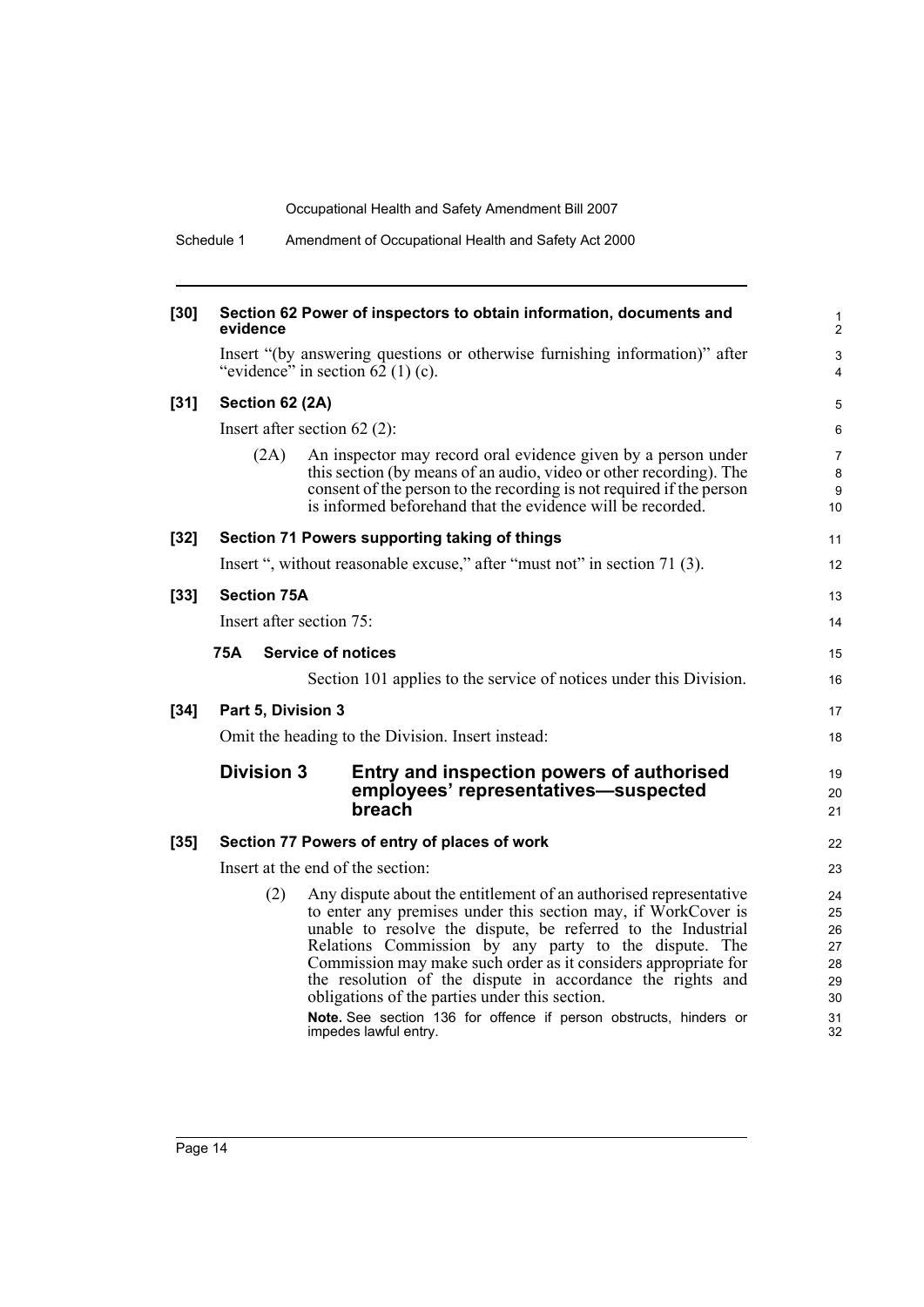| $[36]$ | <b>Section 83A</b>                                                                                              |                                               |                                                                                                                                                                                                                                                                                                                                                                      |                                  |  |  |  |
|--------|-----------------------------------------------------------------------------------------------------------------|-----------------------------------------------|----------------------------------------------------------------------------------------------------------------------------------------------------------------------------------------------------------------------------------------------------------------------------------------------------------------------------------------------------------------------|----------------------------------|--|--|--|
|        |                                                                                                                 |                                               | Insert after section 83:                                                                                                                                                                                                                                                                                                                                             | 2                                |  |  |  |
|        | 83A                                                                                                             | Misuse of powers by authorised representative |                                                                                                                                                                                                                                                                                                                                                                      |                                  |  |  |  |
|        |                                                                                                                 | (1)                                           | An authorised representative who enters premises under this<br>Division must not deliberately hinder or obstruct the occupier of<br>the premises or the persons at the premises during their working<br>time.<br>Maximum penalty: 100 penalty units.                                                                                                                 | 4<br>5<br>6<br>7<br>8            |  |  |  |
|        |                                                                                                                 | (2)                                           | The power of the Industrial Registrar under section 299 (4) of the<br><i>Industrial Relations Act 1996</i> to revoke an authority extends to<br>any contravention of subsection (1) by the authorised<br>representative or to any other improper action of the authorised<br>representative in exercising a power under this Division.                               | 9<br>10<br>11<br>12<br>13        |  |  |  |
| $[37]$ |                                                                                                                 |                                               | Part 5, Division 3A                                                                                                                                                                                                                                                                                                                                                  | 14                               |  |  |  |
|        |                                                                                                                 |                                               | Insert after section 85:                                                                                                                                                                                                                                                                                                                                             | 15                               |  |  |  |
|        | <b>Division 3A</b><br>Entry powers of authorised employees'<br>representatives—health and safety<br>discussions |                                               |                                                                                                                                                                                                                                                                                                                                                                      |                                  |  |  |  |
|        | 85A                                                                                                             |                                               | <b>Definition</b>                                                                                                                                                                                                                                                                                                                                                    | 19                               |  |  |  |
|        |                                                                                                                 |                                               | In this Division:<br><i>authorised representative</i> of an industrial organisation of<br>employees, means an officer of that organisation (including any<br>person who is concerned in, or takes part in, the management of<br>that organisation) who is authorised under Part 7 of Chapter 5 of<br>the <i>Industrial Relations Act 1996</i> .                      | 20<br>21<br>22<br>23<br>24<br>25 |  |  |  |
|        | 85B                                                                                                             |                                               | Powers of entry of places of work for discussing occupational<br>health and safety                                                                                                                                                                                                                                                                                   | 26<br>27                         |  |  |  |
|        |                                                                                                                 | (1)                                           | An authorised representative of an industrial organisation of<br>employees may enter any premises the representative has reason<br>to believe is a place of work where members of that organisation<br>(or persons who are eligible to be members of that organisation)<br>work for the purpose of discussing matters relating to<br>occupational health and safety. | 28<br>29<br>30<br>31<br>32<br>33 |  |  |  |
|        |                                                                                                                 | (2)                                           | After entering the place of work, the authorised representative<br>may discuss matters relating to occupational health and safety at<br>that place with any such member (or person) who wishes to take<br>part in such a discussion.                                                                                                                                 | 34<br>35<br>36<br>37             |  |  |  |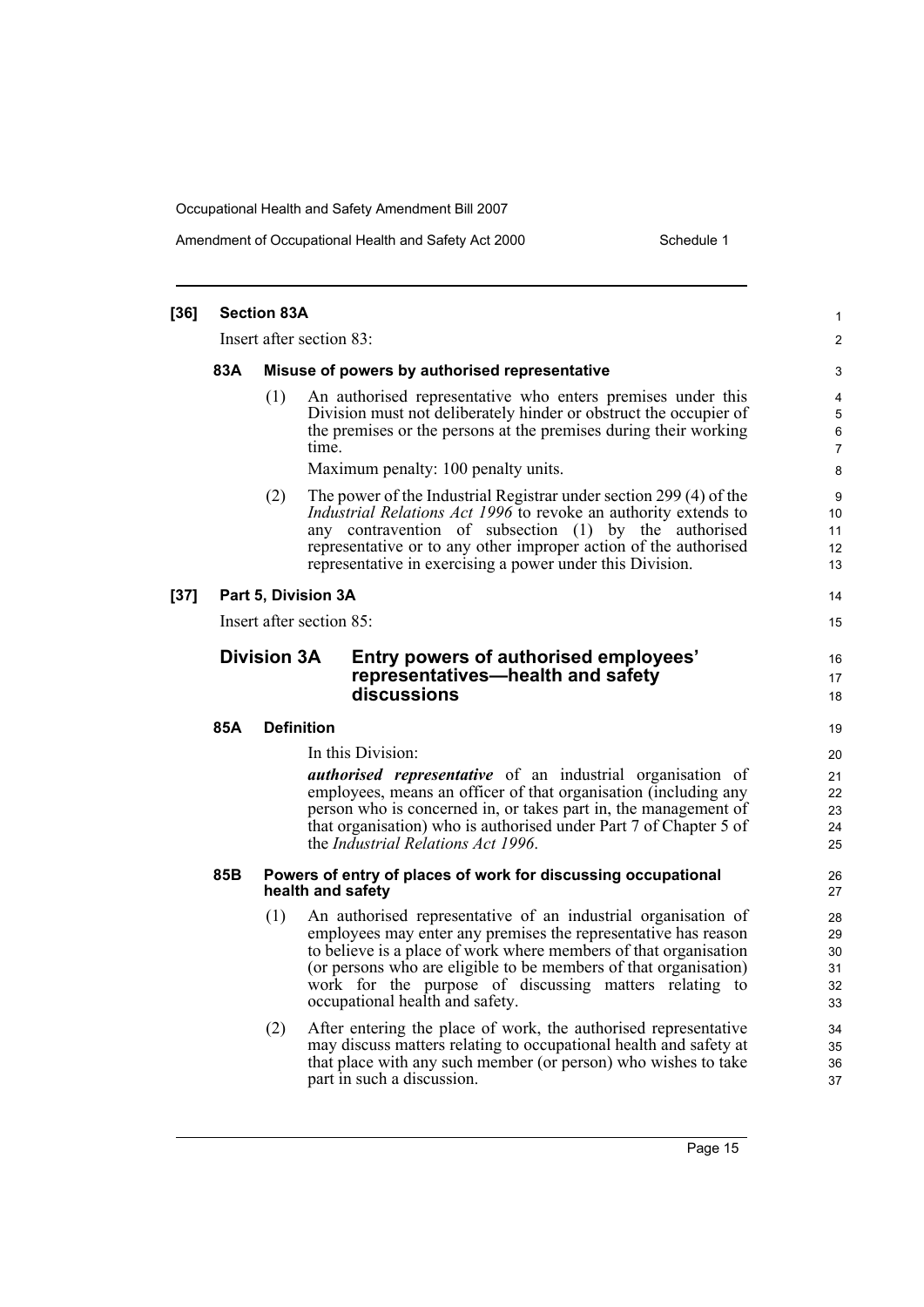|        |         | (3) | Any such discussion may take place only when the member or<br>person is on a work break (including a meal break).                                                                                                                                                                                                                                             | 1<br>2                                              |
|--------|---------|-----|---------------------------------------------------------------------------------------------------------------------------------------------------------------------------------------------------------------------------------------------------------------------------------------------------------------------------------------------------------------|-----------------------------------------------------|
|        | 85C     |     | Notice of entry                                                                                                                                                                                                                                                                                                                                               | 3                                                   |
|        |         |     | An authorised representative authorised to enter premises under<br>this Division must give the occupier of the place of work written<br>notice of the entry and the reasons for the entry at least 24 hours<br>before entering the premises.                                                                                                                  | $\overline{4}$<br>$\sqrt{5}$<br>6<br>$\overline{7}$ |
|        | 85D     |     | Application of other provisions concerning entry powers                                                                                                                                                                                                                                                                                                       | 8                                                   |
|        |         |     | Sections 79, 80, 82, 83, 83A and 85 apply in respect of an entry<br>to premises under this Division in the same way that those<br>sections apply in respect of an entry to premises under Division 3.<br>Note. See section 136 for offence if person obstructs, hinders or<br>impedes lawful entry.                                                           | 9<br>10<br>11<br>12<br>13                           |
| $[38]$ |         |     | <b>Section 86 Notification of incidents</b>                                                                                                                                                                                                                                                                                                                   | 14                                                  |
|        |         |     | Insert "(unless the occupier has a reasonable excuse for not doing so)" after<br>"following incidents" in section 86 (1).                                                                                                                                                                                                                                     | 15<br>16                                            |
| $[39]$ |         |     | Section 90 Offence: failure to comply with investigation notice                                                                                                                                                                                                                                                                                               | 17                                                  |
|        | "must". |     | Insert "(unless the occupier has a reasonable excuse for not doing so)" after                                                                                                                                                                                                                                                                                 | 18<br>19                                            |
| [40]   |         |     | Section 91 Issue of improvement notices                                                                                                                                                                                                                                                                                                                       | 20                                                  |
|        |         |     | Insert after section 91 $(4)$ :                                                                                                                                                                                                                                                                                                                               | 21                                                  |
|        |         | (5) | An inspector who issues an improvement notice is to give a copy<br>of the notice to the chairperson of an OHS committee or (if there<br>is no committee) to an OHS representative representing<br>employees affected by the notice. The notice may also be given<br>to any other person representing the employees as the inspector<br>considers appropriate. | 22<br>23<br>24<br>25<br>26<br>27                    |
| $[41]$ |         |     | Section 93 Issue of prohibition notices                                                                                                                                                                                                                                                                                                                       | 28                                                  |
|        |         |     | Insert after section 93 $(2)$ :                                                                                                                                                                                                                                                                                                                               | 29                                                  |
|        |         | (3) | An inspector who issues a prohibition notice is to give a copy of<br>the notice to the chairperson of an OHS committee or (if there is<br>no committee) to an OHS representative representing employees<br>affected by the notice. The notice may also be given to any other<br>person representing the employees as the inspector considers<br>appropriate.  | 30<br>31<br>32<br>33<br>34<br>35                    |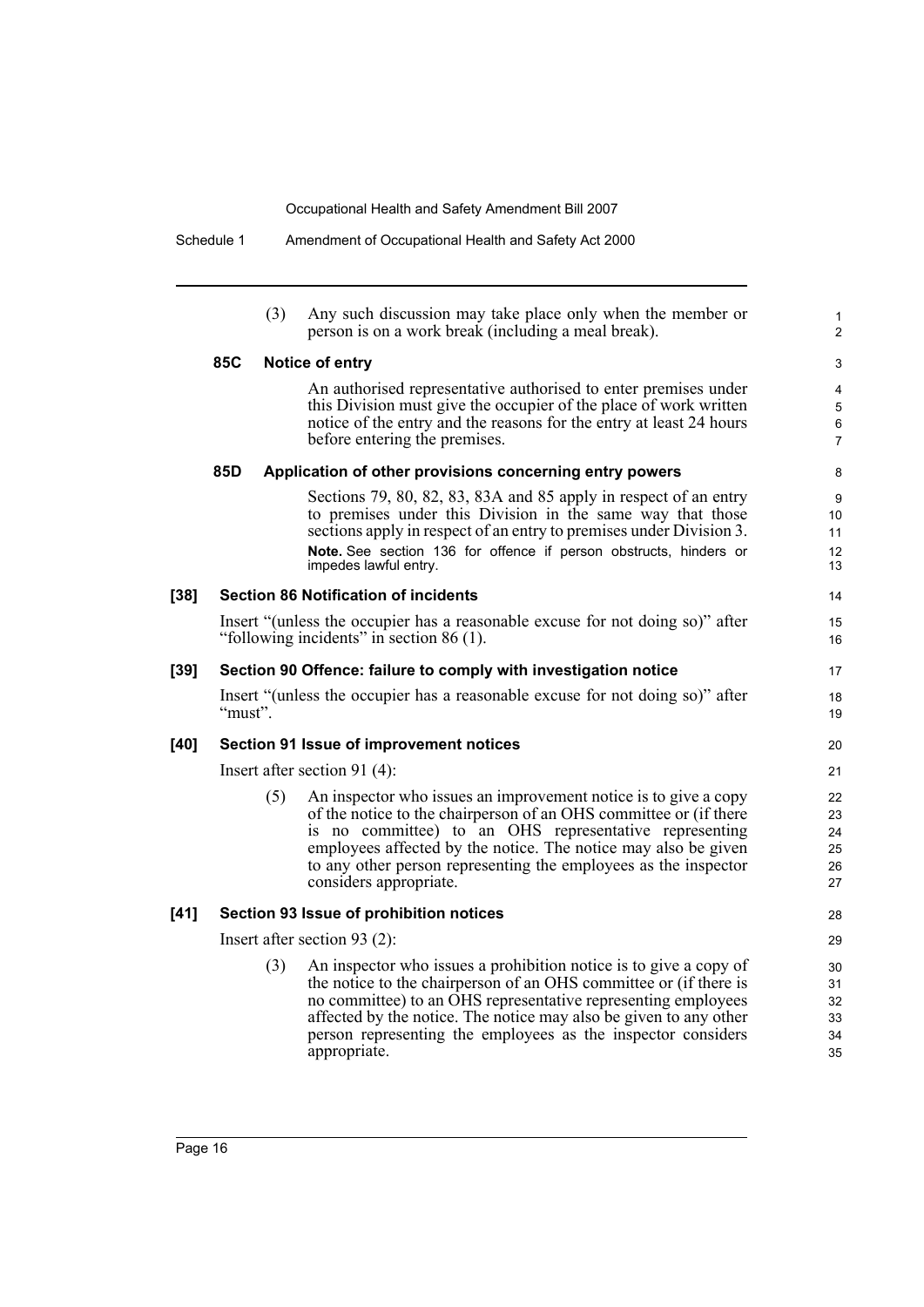| $[42]$ |                                   | <b>Section 102 Exhibition of notices</b>                                                                                                                                                                                                                                                                                                                                                                                                                                                                                                                                                                                       | 1                                                  |  |  |  |
|--------|-----------------------------------|--------------------------------------------------------------------------------------------------------------------------------------------------------------------------------------------------------------------------------------------------------------------------------------------------------------------------------------------------------------------------------------------------------------------------------------------------------------------------------------------------------------------------------------------------------------------------------------------------------------------------------|----------------------------------------------------|--|--|--|
|        |                                   | Insert ", without reasonable excuse," after "must not" in section 102 (2).                                                                                                                                                                                                                                                                                                                                                                                                                                                                                                                                                     | 2                                                  |  |  |  |
| $[43]$ | Part 6, Division 5                |                                                                                                                                                                                                                                                                                                                                                                                                                                                                                                                                                                                                                                | 3                                                  |  |  |  |
|        |                                   | Insert after section 103:                                                                                                                                                                                                                                                                                                                                                                                                                                                                                                                                                                                                      | 4                                                  |  |  |  |
|        | <b>Division 5</b><br>Undertakings |                                                                                                                                                                                                                                                                                                                                                                                                                                                                                                                                                                                                                                |                                                    |  |  |  |
| 103A   |                                   | WorkCover may accept undertakings                                                                                                                                                                                                                                                                                                                                                                                                                                                                                                                                                                                              |                                                    |  |  |  |
|        | (1)                               | WorkCover may accept a written undertaking given by a person<br>to remedy a contravention or alleged contravention of this Act<br>(except section 32A) or the regulations by the person or to take<br>action to prevent any such further contravention by the person.                                                                                                                                                                                                                                                                                                                                                          | 7<br>8<br>9<br>10                                  |  |  |  |
|        | (2)                               | WorkCover may accept the undertaking by giving the person<br>notice in writing of its acceptance of the undertaking.<br>Note. Proceedings against the person for the contravention concerned<br>is stayed if an undertaking given by the person is accepted - see section<br>103C.                                                                                                                                                                                                                                                                                                                                             | 11<br>12<br>13<br>14<br>15                         |  |  |  |
|        | (3)                               | The person who has given an undertaking may, at any time, vary<br>the undertaking with the written acceptance of WorkCover.                                                                                                                                                                                                                                                                                                                                                                                                                                                                                                    | 16<br>17                                           |  |  |  |
|        | (4)                               | WorkCover must lodge an undertaking (or variation) that it has<br>accepted with the Registry of the Industrial Court of NSW within<br>7 days of that acceptance.                                                                                                                                                                                                                                                                                                                                                                                                                                                               | 18<br>19<br>20                                     |  |  |  |
|        | (5)                               | Information relating to undertakings that have been accepted by<br>WorkCover is to be publicly accessible on WorkCover's website.                                                                                                                                                                                                                                                                                                                                                                                                                                                                                              | 21<br>22                                           |  |  |  |
| 103B   |                                   | Withdrawal of undertaking                                                                                                                                                                                                                                                                                                                                                                                                                                                                                                                                                                                                      | 23                                                 |  |  |  |
|        | (1)                               | The person who has given an undertaking may, at any time,<br>withdraw the undertaking with the written consent of<br>WorkCover.                                                                                                                                                                                                                                                                                                                                                                                                                                                                                                | 24<br>25<br>26                                     |  |  |  |
|        | (2)                               | If WorkCover is satisfied that a person has contravened an<br>undertaking given by the person, WorkCover may withdraw the<br>undertaking by notice in writing to the person.<br>Note. The withdrawal of the undertaking enables proceedings to be<br>taken against the person for the offence concerned. An alternative to<br>withdrawal of the undertaking, is proceedings in the Industrial Court to<br>enforce the undertaking under section 103D (1) and (2). Whether or not<br>the undertaking is withdrawn, action may be taken in the Industrial Court<br>to penalise the breach of the undertaking - section 103D (3). | 27<br>28<br>29<br>30<br>31<br>32<br>33<br>34<br>35 |  |  |  |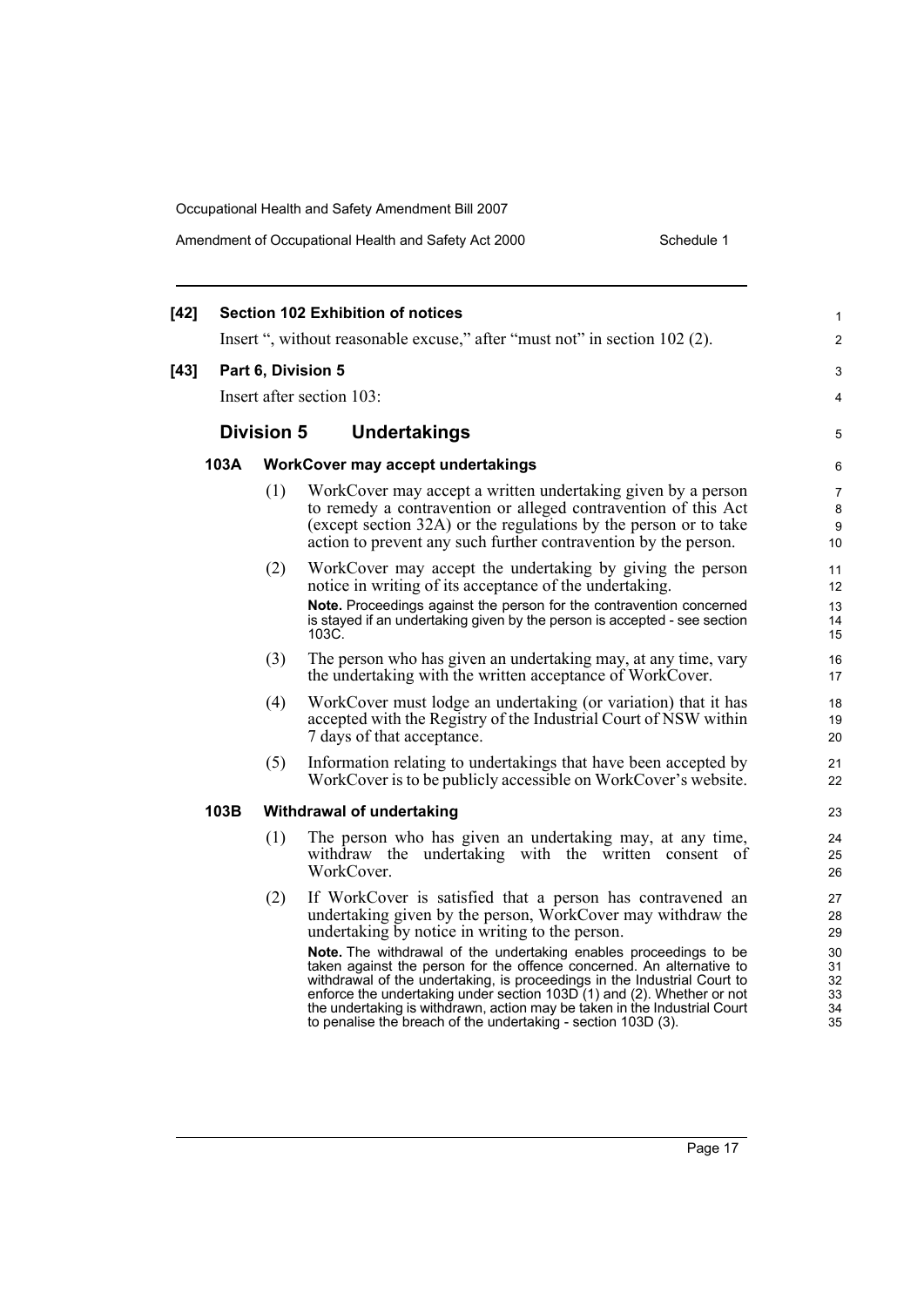Schedule 1 Amendment of Occupational Health and Safety Act 2000

#### **103C No proceedings for offence where undertaking in force**

Proceedings for an offence against this Act or the regulations cannot be instituted or continued against a person in respect of the contravention or alleged contravention to which an undertaking that has been accepted under section 103A relates, unless the undertaking has been duly withdrawn under section 103B.

- (2) A court before which any such proceedings are taken may, for the purposes of those proceedings, determine whether an undertaking relates to the proceedings and whether any such undertaking had been contravened and duly withdrawn by WorkCover.
- (3) The period within which any such proceedings may be taken following the withdrawal of an undertaking is extended by the period during with the undertaking remained in force.

#### **103D Enforcement of undertakings**

- (1) If an undertaking has been lodged with the Registry of the Industrial Court of NSW, Workcover may enforce the undertaking as if it were an order of that Court.
- (2) If the Industrial Court of NSW is satisfied that the person who gave the undertaking has contravened the undertaking, the Court may make any one or more of the following orders:
	- (a) an order that the person must comply with the undertaking or take specified action to comply with the undertaking,
	- (b) any other order the Court considers appropriate to remedy the contravention of the undertaking.
- (3) In addition, WorkCover may take proceedings in the Industrial Court of NSW for the contravention of the undertaking as if it were an order of that Court. Any such proceedings may be taken whether or not the undertaking has been withdrawn.

#### **103E Admissibility of evidence relating to undertakings**

- (1) Except as provided by this section, evidence concerning an undertaking under this Division (including negotiations relating to an undertaking, whether or not an undertaking is entered into) is not admissible in any criminal or civil proceedings before any court or tribunal.
- (2) Any such evidence is admissible in connection with the following:
	- (a) proceedings for a contravention of the undertaking,
	- (b) proceedings to enforce the undertaking,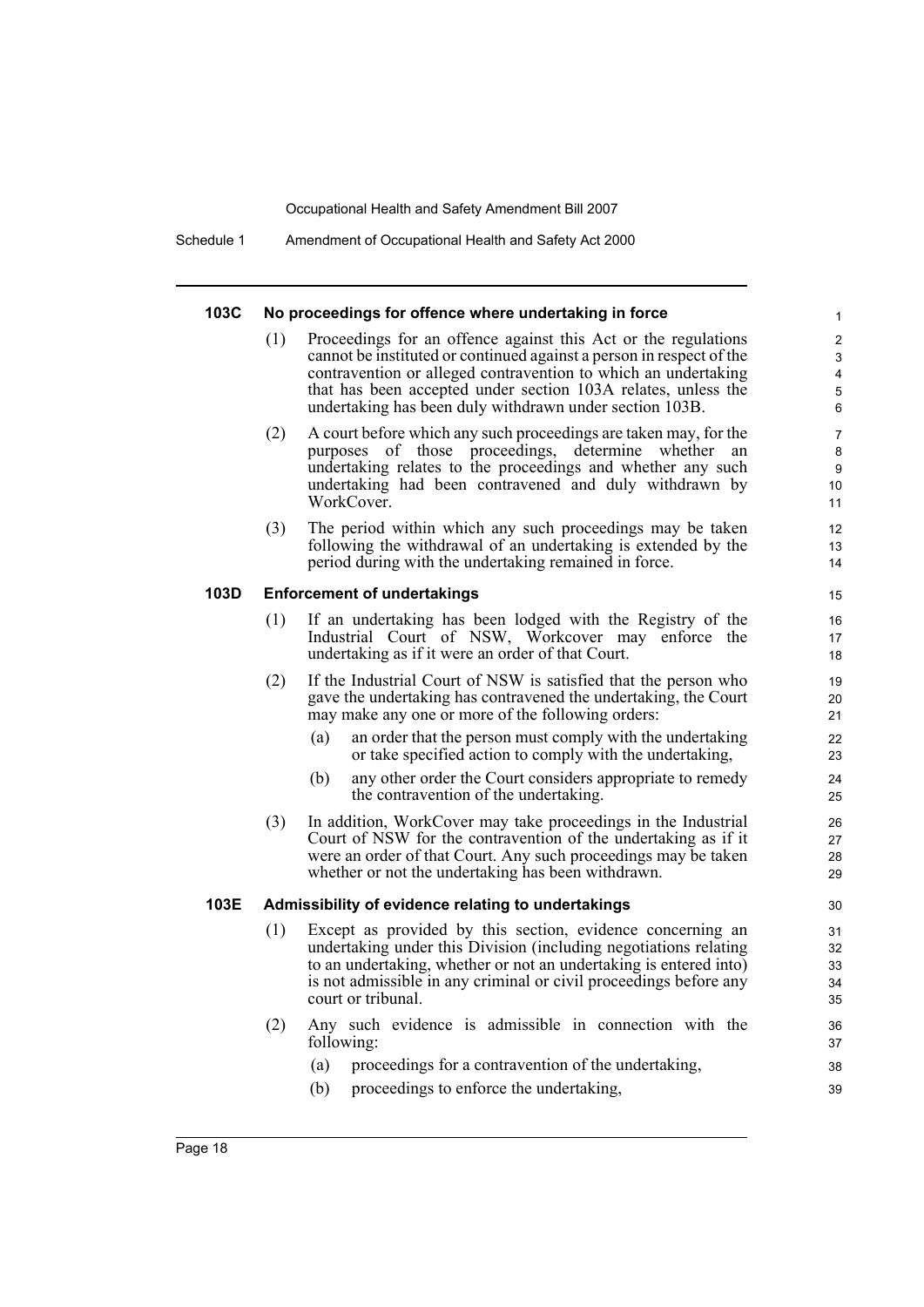#### Amendment of Occupational Health and Safety Act 2000 Schedule 1

7 8

9

(c) proceedings relating to the entering into of the undertaking.

(3) To avoid doubt, any such evidence is not admissible in proceedings for the offence to which the undertaking (or negotiations) relate in the event that the undertaking is withdrawn or not finally entered into.

#### **[44] Part 6A**

Insert after Part 6:

#### **Part 6A Safety recommendation notices**

#### **103F Employee safety representatives**

- (1) For the purposes of this Part, an employee safety representative is a person authorised under this section to issue safety recommendation notices.
- (2) The following persons are authorised to issue safety recommendation notices:
	- (a) the chairperson of an OHS committee for the purposes of protecting employees represented by the committee,
	- (b) an OHS representative for the purposes of protecting employees represented by that OHS representative (being employees not represented by an OHS committee).
- (3) A person is not authorised to issue safety recommendation notices unless the person has undertaken a course of training approved by WorkCover for the purposes of this Part.
- (4) A person is not authorised to issue safety recommendation notices if the person's authority is withdrawn under section 103J.

#### **103G Issue of safety recommendation notices**

- (1) If an employee safety representative believes on reasonable grounds that an employer:
	- (a) is contravening a provision of this Act or the regulations; or
	- (b) has contravened such a provision in circumstances that make it likely that the contravention will continue or be repeated,

the employee safety representative may issue to the employer a safety recommendation notice that makes recommendations to the employer about remedying the contravention or the matters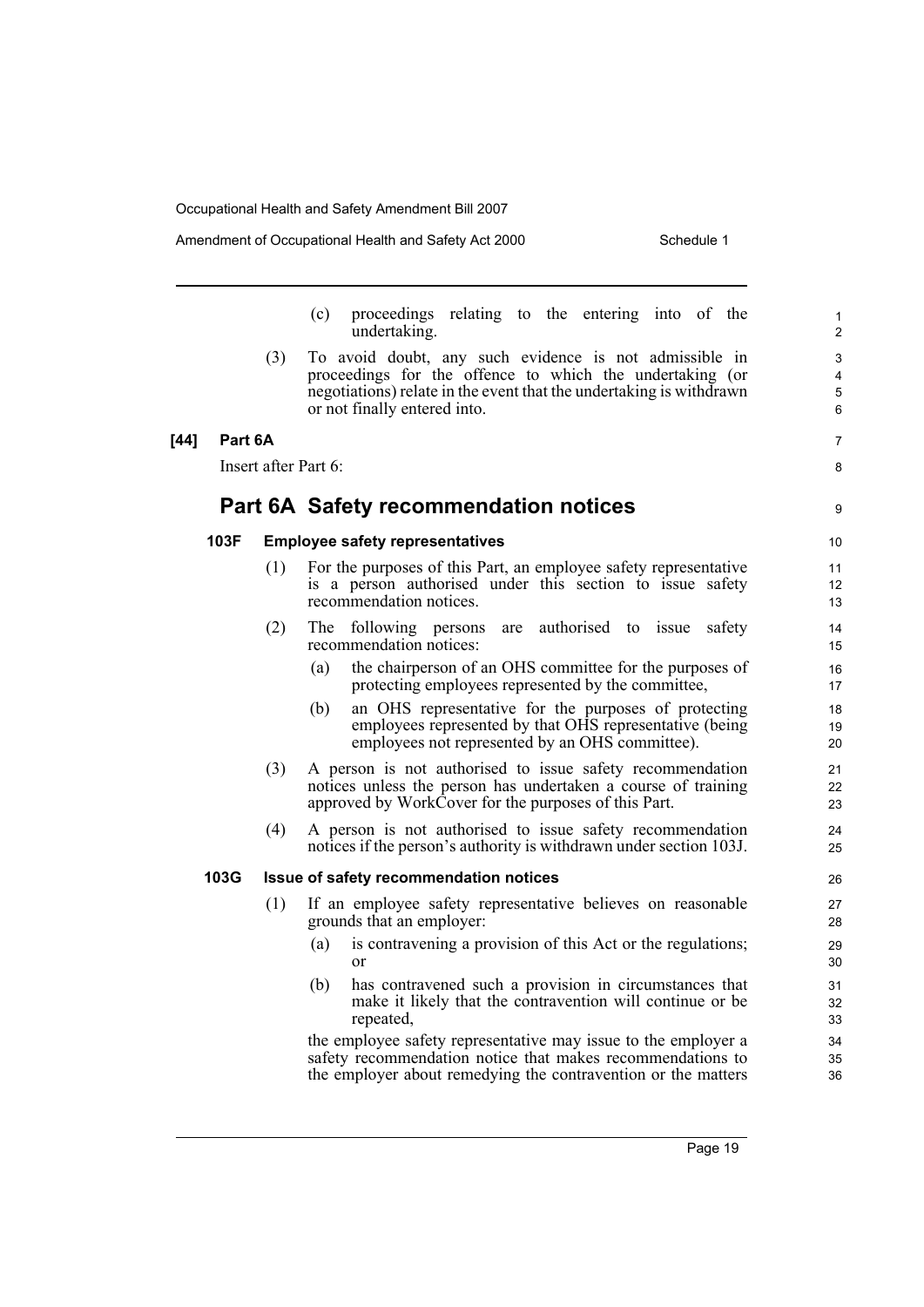| Schedule 1 | Amendment of Occupational Health and Safety Act 2000                                                                           |                                                                                                                                                                                                                                                                                                                                                                                                                                     |                                         |  |  |  |
|------------|--------------------------------------------------------------------------------------------------------------------------------|-------------------------------------------------------------------------------------------------------------------------------------------------------------------------------------------------------------------------------------------------------------------------------------------------------------------------------------------------------------------------------------------------------------------------------------|-----------------------------------------|--|--|--|
|            | occasioning it within the period specified in the notice (being a<br>period of at least 8 days after the issue of the notice). |                                                                                                                                                                                                                                                                                                                                                                                                                                     |                                         |  |  |  |
|            | (2)                                                                                                                            | A safety recommendation notice may only be issued in respect of<br>the contravention of a provision that directly affects the health or<br>safety of the employees for whose protection the employee safety<br>representative is authorised to issue the notice.<br>Note. Section 103F (2) describes the relevant employees for whose<br>protection the representative is authorised to issue notices.                              | 3<br>4<br>5<br>6<br>$\overline{7}$<br>8 |  |  |  |
|            | (3)                                                                                                                            | A safety recommendation notice may not be issued until the<br>employee safety representative has consulted the employer (or a<br>representative of the employer), in accordance with applicable<br>consultation arrangements established at the place of work, about<br>remedying the contravention or the matters occasioning it and has<br>given the employer a reasonable opportunity to remedy the<br>contravention or matters. | 9<br>10<br>11<br>12<br>13<br>14<br>15   |  |  |  |
|            | (4)                                                                                                                            | A safety recommendation notice must:                                                                                                                                                                                                                                                                                                                                                                                                | 16                                      |  |  |  |
|            |                                                                                                                                | state the employee safety representative's belief on which<br>(a)<br>the issue of the notice is based, and                                                                                                                                                                                                                                                                                                                          | 17<br>18                                |  |  |  |
|            |                                                                                                                                | (b)<br>state the grounds for that belief, and                                                                                                                                                                                                                                                                                                                                                                                       | 19                                      |  |  |  |
|            |                                                                                                                                | specify the provision of this Act or the regulations in<br>(c)<br>respect of which that belief is held, and                                                                                                                                                                                                                                                                                                                         | 20<br>21                                |  |  |  |
|            |                                                                                                                                | (d)<br>include information about the employer's right to seek a<br>review of the notice by an inspector, and                                                                                                                                                                                                                                                                                                                        | 22<br>23                                |  |  |  |
|            |                                                                                                                                | be in a form approved by WorkCover.<br>(e)                                                                                                                                                                                                                                                                                                                                                                                          | 24                                      |  |  |  |
|            | (5)                                                                                                                            | A safety recommendation notice may include recommendations<br>as to the measures to be taken to remedy the contravention or<br>matters occasioning it. A recommendation may:                                                                                                                                                                                                                                                        | 25<br>26<br>27                          |  |  |  |
|            |                                                                                                                                | adopt by reference, the requirements of any industry or<br>(a)<br>other code of practice or standard, and                                                                                                                                                                                                                                                                                                                           | 28<br>29                                |  |  |  |
|            |                                                                                                                                | suggest to the employer a choice of ways in which to<br>(b)<br>remedy the contravention or matter.                                                                                                                                                                                                                                                                                                                                  | 30<br>31                                |  |  |  |
| 103H       |                                                                                                                                | Request for attendance of inspector at place of work to determine<br>whether safety recommendation notice should be confirmed                                                                                                                                                                                                                                                                                                       | 32<br>33                                |  |  |  |
|            | (1)                                                                                                                            | An employer to whom a safety recommendation notice has been<br>issued may, within 7 days after the issue of the notice, request<br>WorkCover to arrange for an inspector to attend at the place of<br>work to inquire into the matter if the employer does not accept the<br>recommendations of the notice.                                                                                                                         | 34<br>35<br>36<br>37<br>38              |  |  |  |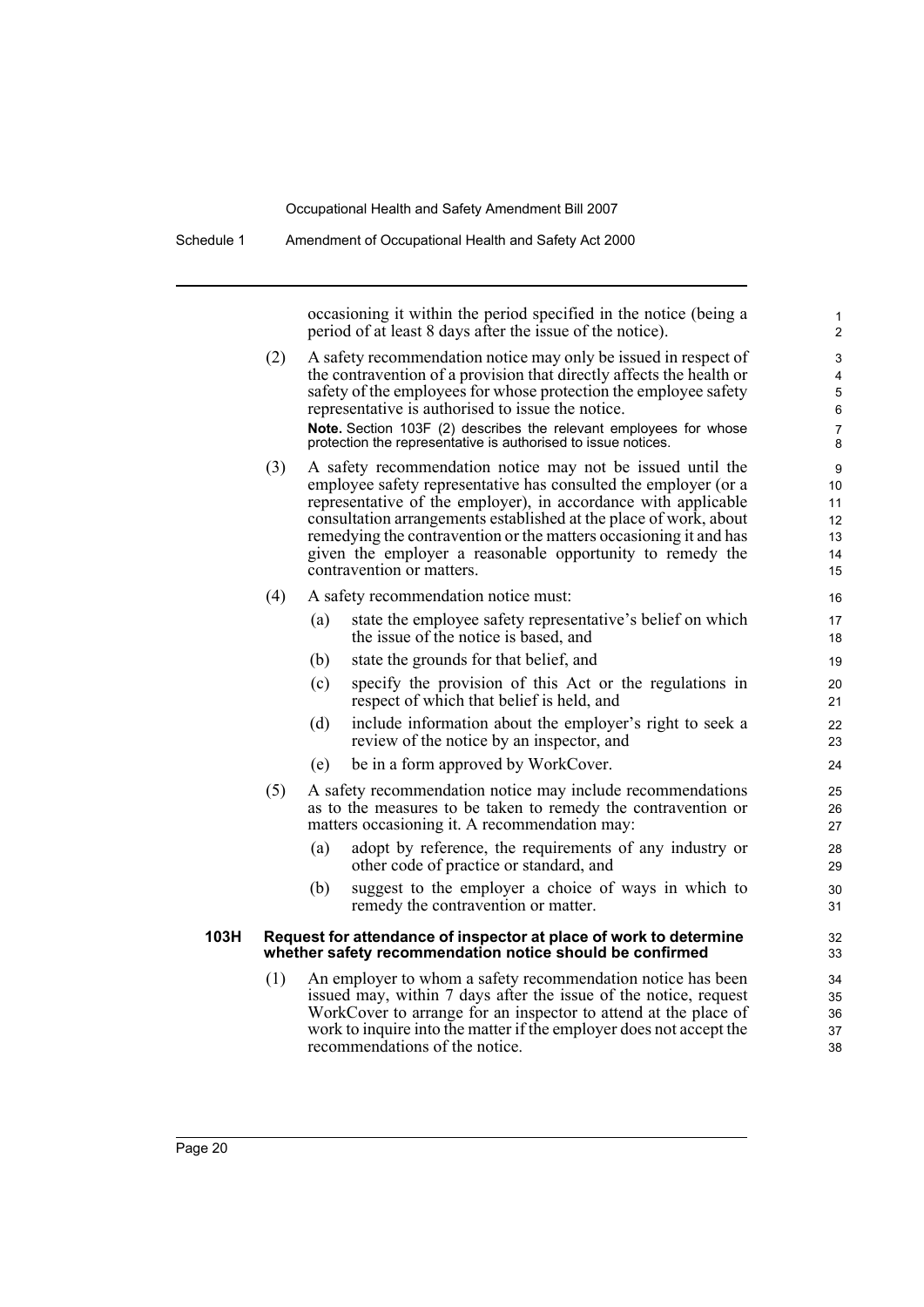i.

#### Amendment of Occupational Health and Safety Act 2000 Schedule 1

| If the employer does not make such a request within that period,<br>the employee safety representative who issued the notice may<br>request WorkCover to arrange for an inspector to attend at the<br>place of work to inquire into the matter if the representative<br>believes on reasonable grounds that the employer has not<br>remedied the contravention or matter to which the notice relates. | $\mathbf{1}$<br>$\overline{\mathbf{c}}$<br>3<br>4<br>5<br>6                                                                                                                                                                                    |
|-------------------------------------------------------------------------------------------------------------------------------------------------------------------------------------------------------------------------------------------------------------------------------------------------------------------------------------------------------------------------------------------------------|------------------------------------------------------------------------------------------------------------------------------------------------------------------------------------------------------------------------------------------------|
| WorkCover must ensure that an inspector attends the place of<br>work as soon as possible after a request is made under this section<br>(but in any case within 14 days after the request is made).                                                                                                                                                                                                    | $\overline{7}$<br>8<br>9                                                                                                                                                                                                                       |
| The inspector must, as soon as possible:                                                                                                                                                                                                                                                                                                                                                              | 10                                                                                                                                                                                                                                             |
| inquire into the contravention or matter to which the safety<br>(a)<br>recommendation notice relates, and                                                                                                                                                                                                                                                                                             | 11<br>12                                                                                                                                                                                                                                       |
| determine whether or not to confirm the notice.<br>(b)                                                                                                                                                                                                                                                                                                                                                | 13                                                                                                                                                                                                                                             |
| If the inspector determines to confirm the notice, the inspector<br>must issue an improvement or prohibition notice under Part 6 that<br>requires the employer to comply with the recommendations of<br>the notice (with or without variation). The requirements of the<br>improvement or prohibition notice replace the recommendations<br>of the safety recommendation notice.                      | 14<br>15<br>16<br>17<br>18<br>19<br>20                                                                                                                                                                                                         |
|                                                                                                                                                                                                                                                                                                                                                                                                       | 21                                                                                                                                                                                                                                             |
| inspector must withdraw the notice and notify the employee<br>safety representative and the employer in writing of the<br>withdrawal of the notice. The notification must set out the<br>reasons for the inspector's determination.<br>Note. An inspector attending a place of work may also provide                                                                                                  | 22<br>23<br>24<br>25<br>26<br>27<br>28                                                                                                                                                                                                         |
| A further safety recommendation notice cannot be issued to<br>remedy the same contravention or the same matters occasioning<br>it.                                                                                                                                                                                                                                                                    | 29<br>30<br>31                                                                                                                                                                                                                                 |
| Review and appeal against decision of inspector to withdraw<br>safety recommendation notice                                                                                                                                                                                                                                                                                                           | 32<br>33                                                                                                                                                                                                                                       |
| An employee safety representative may apply in writing to<br>WorkCover for a review of the determination of the inspector to<br>withdraw a safety recommendation notice issued by that<br>representative.                                                                                                                                                                                             | 34<br>35<br>36<br>37                                                                                                                                                                                                                           |
| An application must be made within 7 days after the notice is<br>withdrawn or, if the regulations prescribe a different period,<br>within the period so prescribed. An application for review may be<br>made only once in respect of any particular notice.                                                                                                                                           | 38<br>39<br>40<br>41                                                                                                                                                                                                                           |
|                                                                                                                                                                                                                                                                                                                                                                                                       |                                                                                                                                                                                                                                                |
| Page 21                                                                                                                                                                                                                                                                                                                                                                                               |                                                                                                                                                                                                                                                |
|                                                                                                                                                                                                                                                                                                                                                                                                       | Note. For failure to comply with a notice see sections 92 and 94 and for<br>rights of review and appeal see sections 96 and 97.<br>If the inspector determines not to confirm the notice, the<br>compliance advice under Division 3 of Part 4. |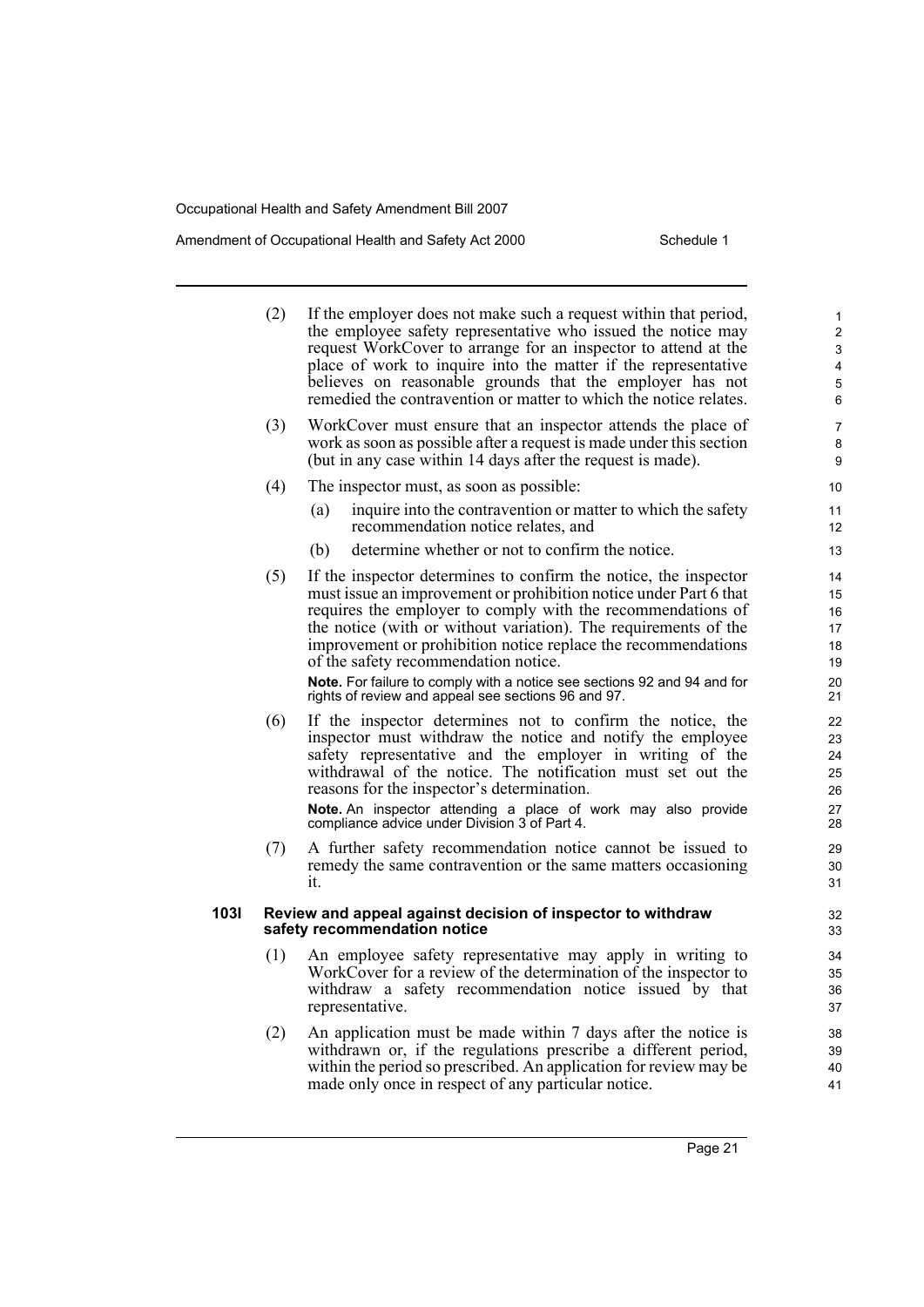|      | (3) | WorkCover is to review the determination of the inspector that is<br>the subject of a duly made application for review and may:                                                                                                                                                                                | 1<br>$\overline{2}$                     |
|------|-----|----------------------------------------------------------------------------------------------------------------------------------------------------------------------------------------------------------------------------------------------------------------------------------------------------------------|-----------------------------------------|
|      |     | (a)<br>confirm the determination of the inspector, or                                                                                                                                                                                                                                                          | 3                                       |
|      |     | revoke the withdrawal of the safety recommendation<br>(b)<br>notice and exercise the powers of the inspector to issue an<br>improvement notice or prohibition notice in respect of the<br>contravention or matter.                                                                                             | 4<br>$\mathbf 5$<br>6<br>$\overline{7}$ |
|      | (4) | An applicant for review who is not satisfied with a decision of<br>WorkCover to confirm the determination of the inspector to<br>withdraw the safety recommendation notice may appeal against<br>the determination of the inspector to a Local Court constituted by<br>an Industrial Magistrate sitting alone. | 8<br>9<br>10<br>11<br>12                |
|      | (5) | The Local Court may, on the appeal:                                                                                                                                                                                                                                                                            | 13                                      |
|      |     | confirm the determination of the inspector, or<br>(a)                                                                                                                                                                                                                                                          | 14                                      |
|      |     | (b)<br>revoke the withdrawal of the safety recommendation<br>notice and refer the matter back to WorkCover to<br>determine under subsection (3) having regard to the<br>matters raised in the appeal.                                                                                                          | 15<br>16<br>17<br>18                    |
|      | (6) | An improvement notice or prohibition notice issued by<br>WorkCover in accordance with this section is taken to be a such<br>a notice issued by an inspector under this Act, except that an<br>application to WorkCover by the employer for review of the<br>notice under section 96 is not available.          | 19<br>20<br>21<br>22<br>23              |
| 103J |     | Misuse of powers of employee safety representative                                                                                                                                                                                                                                                             | 24                                      |
|      | (1) | An employee safety representative must not misuse the powers<br>conferred by this Part.<br>Maximum penalty:<br>in the case of a previous offender—45 penalty units, or<br>(a)                                                                                                                                  | 25<br>26<br>27<br>28                    |
|      |     | in any other case—30 penalty units.<br>(b)                                                                                                                                                                                                                                                                     | 29                                      |
|      | (2) | WorkCover may, by notice in writing to a person, withdraw the<br>authority conferred on the person by section 103F to issue safety<br>recommendation notices if it is satisfied the person has misused<br>the powers conferred by this Part. WorkCover may, by a similar<br>notice, restore that authority.    | 30<br>31<br>32<br>33<br>34              |
|      | (3) | For the purposes of this section, a person misuses the powers<br>conferred by this Part if the person's use of those powers is not a<br>genuine use of those powers for the protection of the health and<br>safety of the employees concerned or if the person's use of those                                  | 35<br>36<br>37<br>38                    |
|      |     |                                                                                                                                                                                                                                                                                                                |                                         |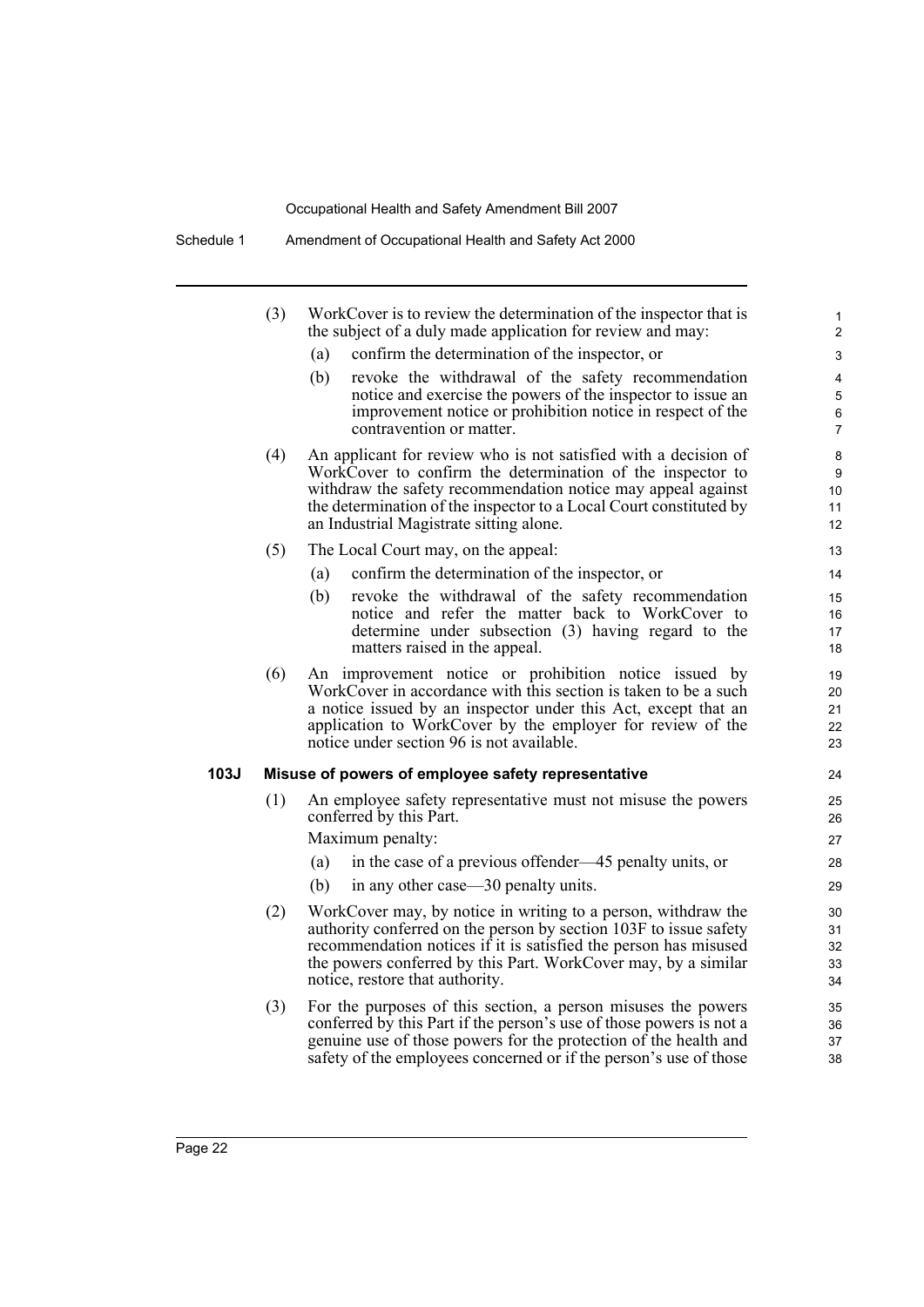powers is excessive or otherwise unreasonable in the circumstances. **103K Provisions relating to safety recommendation notices** (1) A safety recommendation notice may be withdrawn at any time by the employee safety representative who issued it. The withdrawal has effect when notification of the withdrawal is given in writing to the employer concerned. (2) A safety recommendation notice (including notification of the withdrawal of such a notice) may be issued or given to an employer by delivering it personally to the employer or to a representative of the employer at the place of work concerned. (3) The issue or withdrawal of a safety recommendation notice does not affect any proceedings for an offence against this Act or the regulations in connection with any matter in respect of which the notice was issued. **103L Regulations** The regulations may make further provision with respect to safety recommendation notices under this Part and, in particular, for or with respect to: (a) the training of employee safety representatives, and (b) the exhibition or service of a safety recommendation notice. **[45] Section 106 Authority to prosecute** Omit section 106 (c). Insert instead: (c) by WorkCover, or **[46] Section 133 Application of Act to mines: references to WorkCover** Omit "Part 4 (Industry codes of practice), and section 114 (Orders regarding costs and expenses of investigation)." from the note. Insert instead "Part 4 (Industry codes of practice, guidelines and compliance advice), Division 5 (Undertakings) of Part 6, section 106 (c) (Authority to prosecute), section 114 (Orders regarding costs and expenses of investigation) and section 136B (Disclosure of information by WorkCover)." **[47] Section 135 Plant affecting public safety—extension of Act** Omit "Part 4 (Industry codes of practice)" from section 135 (2) (b). Insert instead "Part 4 (Industry codes of practice, guidelines and compliance advice)". 1 2 3 4 5 6 7 8 9 10 11 12 13 14 15 16 17 18 19 20  $21$ 22 23 24 25 26 27 28 29 30 31 32 33 34 35 36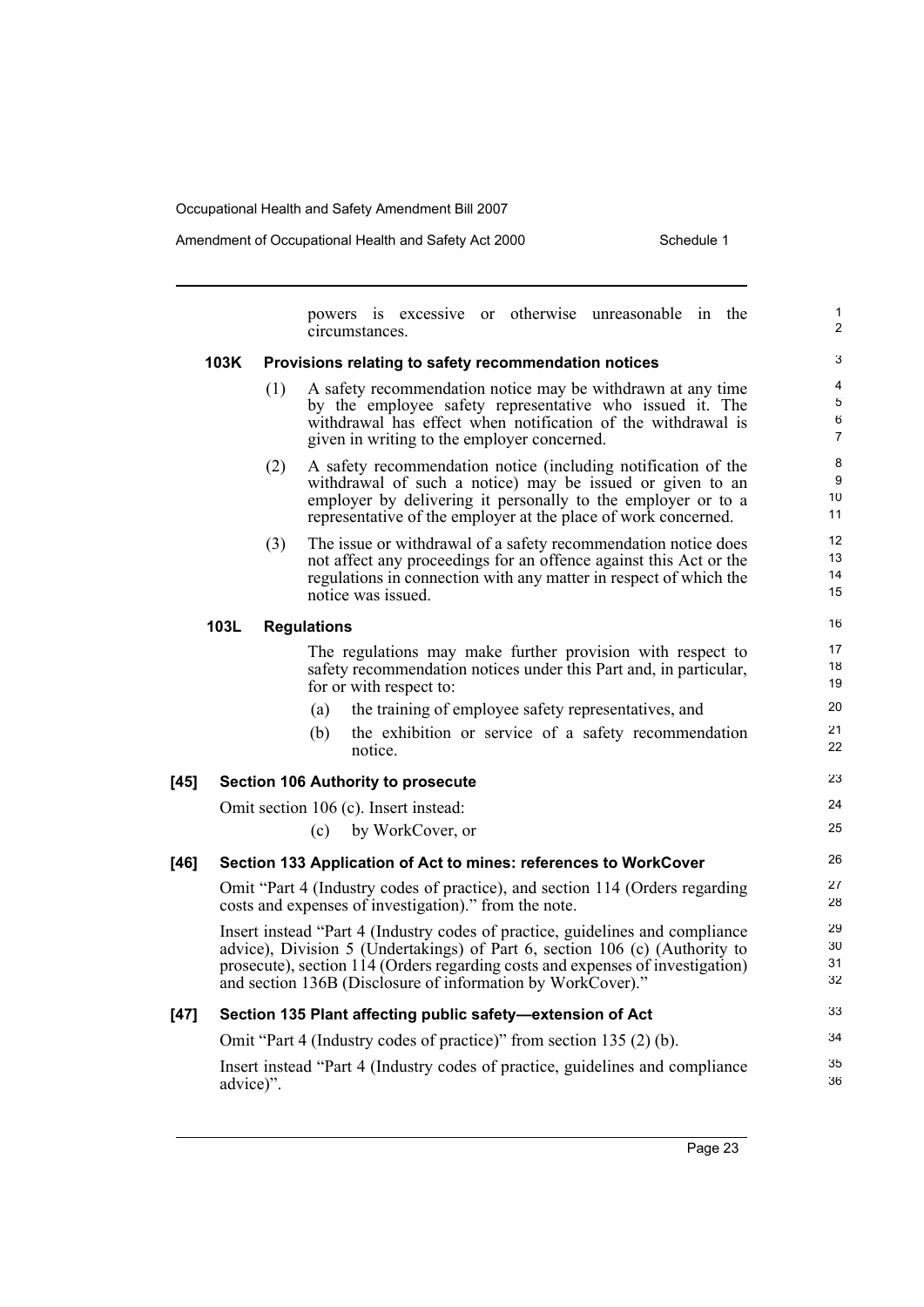| $[48]$ |                                                                                                            |                                                                                            | Section 135A Dangerous goods - extension of Act                                                                                                                                                                                                                                                                                                                                                                                                                                                                                                                                                                                                                                                                                                                                                                                                                                                                                                 | 1                                                                                            |  |  |  |  |
|--------|------------------------------------------------------------------------------------------------------------|--------------------------------------------------------------------------------------------|-------------------------------------------------------------------------------------------------------------------------------------------------------------------------------------------------------------------------------------------------------------------------------------------------------------------------------------------------------------------------------------------------------------------------------------------------------------------------------------------------------------------------------------------------------------------------------------------------------------------------------------------------------------------------------------------------------------------------------------------------------------------------------------------------------------------------------------------------------------------------------------------------------------------------------------------------|----------------------------------------------------------------------------------------------|--|--|--|--|
|        |                                                                                                            |                                                                                            | Omit "Part 4 (Industry codes of practice)" from section 135A (3) (b).                                                                                                                                                                                                                                                                                                                                                                                                                                                                                                                                                                                                                                                                                                                                                                                                                                                                           | $\overline{2}$                                                                               |  |  |  |  |
|        |                                                                                                            | Insert instead "Part 4 (Industry codes of practice, guidelines and compliance<br>advice)". |                                                                                                                                                                                                                                                                                                                                                                                                                                                                                                                                                                                                                                                                                                                                                                                                                                                                                                                                                 |                                                                                              |  |  |  |  |
| $[49]$ | Section 136 Offence of obstructing or intimidating inspectors and others<br>exercising functions under Act |                                                                                            |                                                                                                                                                                                                                                                                                                                                                                                                                                                                                                                                                                                                                                                                                                                                                                                                                                                                                                                                                 |                                                                                              |  |  |  |  |
|        |                                                                                                            |                                                                                            | Insert ", without reasonable excuse," after "must not" in section 136 (1).                                                                                                                                                                                                                                                                                                                                                                                                                                                                                                                                                                                                                                                                                                                                                                                                                                                                      | $\overline{7}$                                                                               |  |  |  |  |
| [50]   |                                                                                                            |                                                                                            | Sections 136A-136B                                                                                                                                                                                                                                                                                                                                                                                                                                                                                                                                                                                                                                                                                                                                                                                                                                                                                                                              | 8                                                                                            |  |  |  |  |
|        |                                                                                                            |                                                                                            | Insert after section 136:                                                                                                                                                                                                                                                                                                                                                                                                                                                                                                                                                                                                                                                                                                                                                                                                                                                                                                                       | 9                                                                                            |  |  |  |  |
|        | 136A                                                                                                       |                                                                                            | Fraud and false claims relating to occupational health and safety                                                                                                                                                                                                                                                                                                                                                                                                                                                                                                                                                                                                                                                                                                                                                                                                                                                                               | 10                                                                                           |  |  |  |  |
|        |                                                                                                            | (1)<br>(2)<br>(3)                                                                          | A person who, by deception, obtains, or attempts to obtain, for<br>himself or herself (or for another person) any financial advantage<br>in connection with any authority conferred by or under this Act<br>on the person (or other person) is guilty of an offence if the<br>person knows or has reason to believe that the person (or other<br>person) did not have that authority.<br>Maximum penalty: 500 penalty units or imprisonment for 2<br>years, or both.<br>A person who holds himself or herself out as having an<br>accreditation, licence or other authorisation conferred by or under<br>this Act is guilty of an offence if the person does not have, and is<br>aware that he or she does not have, that authorisation.<br>Maximum penalty: 70 penalty units.<br>In this section:<br><i>deception</i> means any deception, by words or conduct, as to fact<br>or law, including the making of a statement or the production of | 11<br>12<br>13<br>14<br>15<br>16<br>17<br>18<br>19<br>20<br>21<br>22<br>23<br>24<br>25<br>26 |  |  |  |  |
|        |                                                                                                            |                                                                                            | a document that is false or misleading.                                                                                                                                                                                                                                                                                                                                                                                                                                                                                                                                                                                                                                                                                                                                                                                                                                                                                                         | 27                                                                                           |  |  |  |  |
|        | 136B                                                                                                       |                                                                                            | <b>Disclosure of information by WorkCover</b>                                                                                                                                                                                                                                                                                                                                                                                                                                                                                                                                                                                                                                                                                                                                                                                                                                                                                                   | 28                                                                                           |  |  |  |  |
|        |                                                                                                            | (1)                                                                                        | WorkCover may communicate any matter which comes to its<br>knowledge in the exercise of its functions under this Act:                                                                                                                                                                                                                                                                                                                                                                                                                                                                                                                                                                                                                                                                                                                                                                                                                           | 29<br>30                                                                                     |  |  |  |  |
|        |                                                                                                            |                                                                                            | to an officer or authority engaged in administering or<br>(a)<br>executing a law of New South Wales,<br>of the<br>Commonwealth or of another State or a Territory relating<br>to occupational health and safety, and                                                                                                                                                                                                                                                                                                                                                                                                                                                                                                                                                                                                                                                                                                                            | 31<br>32<br>33<br>34                                                                         |  |  |  |  |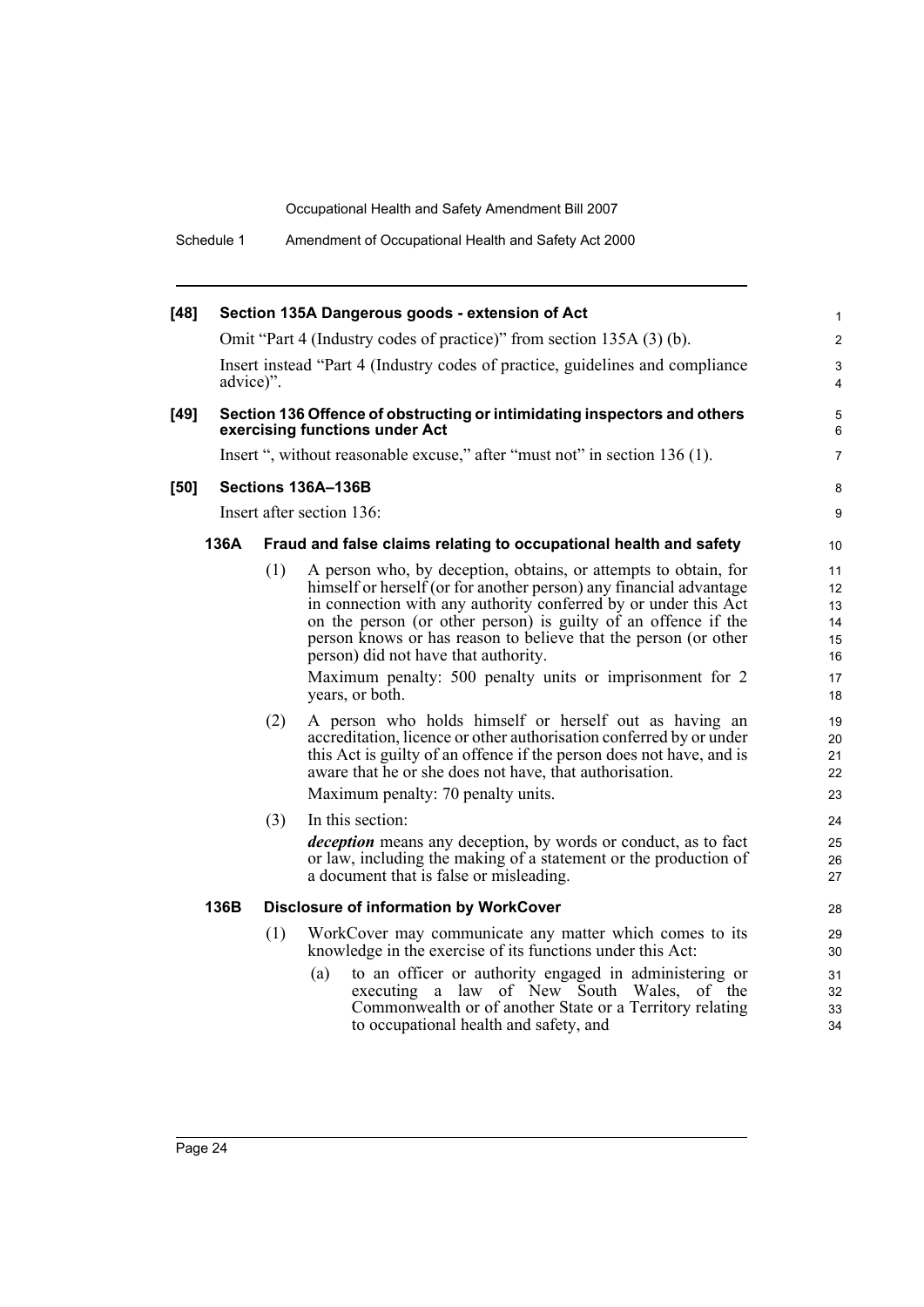#### Amendment of Occupational Health and Safety Act 2000 Schedule 1

| (b) | to any other public officer or authority (of this or any other<br>jurisdiction) prescribed by the regulations. | 1<br>$\mathcal{P}$                                                                                                                                                                                                                              |
|-----|----------------------------------------------------------------------------------------------------------------|-------------------------------------------------------------------------------------------------------------------------------------------------------------------------------------------------------------------------------------------------|
|     |                                                                                                                | 3                                                                                                                                                                                                                                               |
|     |                                                                                                                | $\overline{4}$                                                                                                                                                                                                                                  |
|     |                                                                                                                | 5                                                                                                                                                                                                                                               |
|     |                                                                                                                | 6                                                                                                                                                                                                                                               |
|     |                                                                                                                | 7                                                                                                                                                                                                                                               |
|     |                                                                                                                | In this section:<br><b>this Act</b> includes the Occupational Health and Safety Act 1983.<br>Schedule 3 Savings, transitional and other provisions<br>Insert at the end of clause $1(1)$ :<br>Occupational Health and Safety Amendment Act 2007 |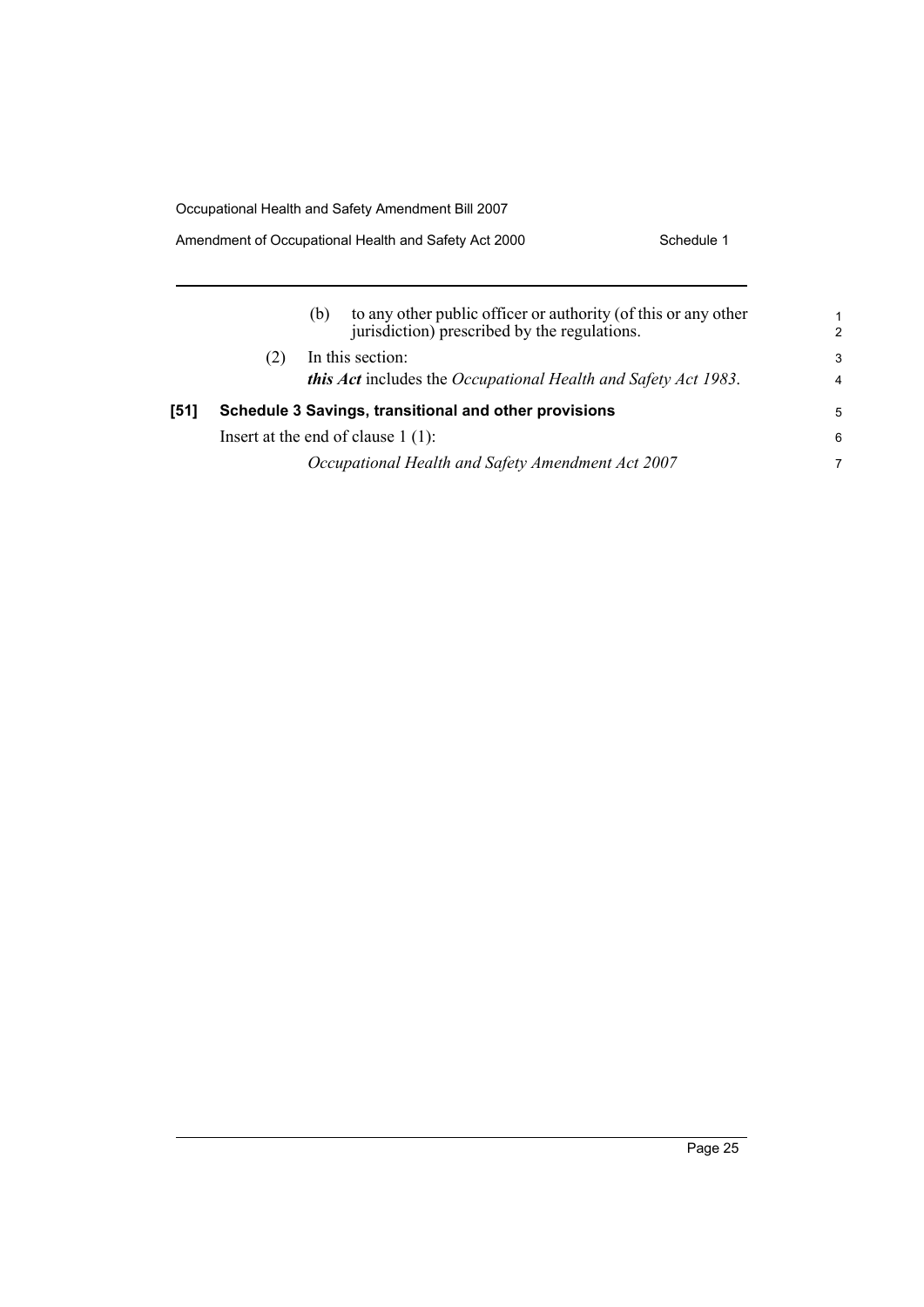Schedule 2 Amendment of Workplace Injury Management and Workers Compensation Act 1998

#### <span id="page-35-0"></span>**Schedule 2 Amendment of Workplace Injury Management and Workers Compensation Act 1998**

(Section 4)

1  $\mathfrak{p}$ 3

#### **[1] Section 22 General functions of the Authority**

Insert after section 22 (1) (d1):

(d2) to provide advice and information to employers, workers and others about the occupational health and safety legislation and the workers compensation legislation,

#### **[2] Section 23 Specific functions**

Insert after section 23 (1) (n):

- (n1) to ensure that as part of its advisory services, the Authority:
	- (i) disseminates information about the duties, obligations and rights of persons under the occupational health and safety legislation and provides guidance for the purpose of assisting persons to comply with their duties and obligations, and
	- (ii) initiates or promotes events such as conferences and forums, and the publication of information, relating to occupational health, safety and welfare, and
	- (iii) engages in, promotes and co-ordinates the sharing of information to achieve the objects of the occupational health and safety legislation, and
	- (iv) promotes public awareness and discussion of occupational health, safety and welfare issues and an understanding and acceptance of the principles of health and safety protection, and
	- (v) develops and implements programs to provide incentives for employers to implement measures to eliminate or reduce risks to health or safety; and to otherwise improve occupational health, safety and welfare.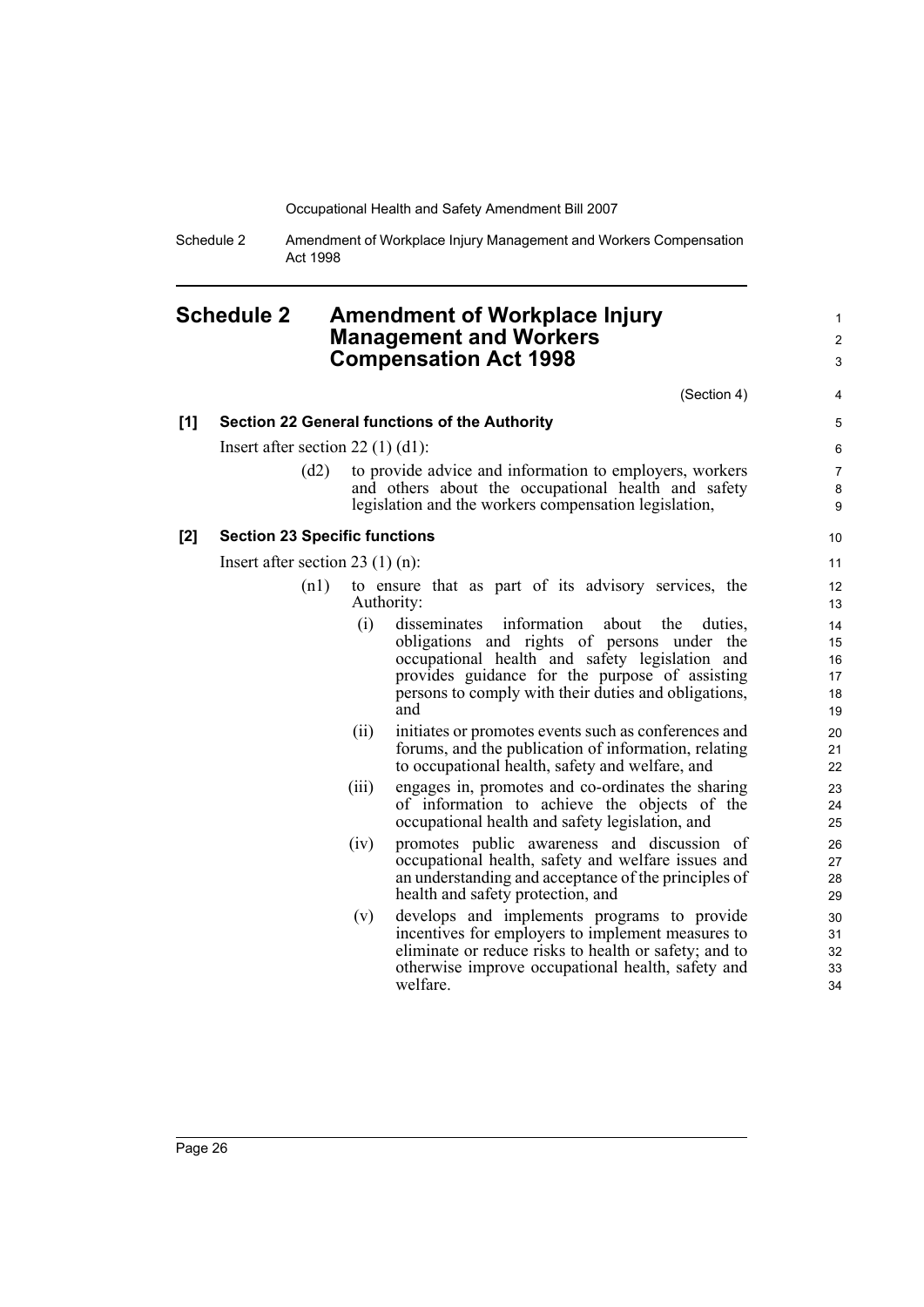Amendment of Industrial Relations Act 1996 Schedule 3

<span id="page-36-0"></span>

|     | <b>Schedule 3</b>      | <b>Amendment of Industrial Relations Act</b><br>1996                                                                                                                                                                                                                                                                |                         |
|-----|------------------------|---------------------------------------------------------------------------------------------------------------------------------------------------------------------------------------------------------------------------------------------------------------------------------------------------------------------|-------------------------|
|     |                        | (Section 5)                                                                                                                                                                                                                                                                                                         | 3                       |
| [1] |                        | Section 196 Appeals from and references by members of Commission in<br>criminal proceedings                                                                                                                                                                                                                         | 4<br>5                  |
|     |                        | Insert after section $196(2)$ :                                                                                                                                                                                                                                                                                     | 6                       |
|     | (2A)                   | In addition, section 5F of the Criminal Appeal Act 1912 applies<br>to any such appeal against an interlocutory judgment or order in<br>the same way as it applies to an appeal to the Court of Criminal<br>Appeal in respect of proceedings for the prosecution of offenders<br>on indictment in the Supreme Court. | 7<br>8<br>9<br>10<br>11 |
| [2] | <b>Section 196 (3)</b> |                                                                                                                                                                                                                                                                                                                     | 12                      |
|     |                        | Insert "or $(2A)$ " after "subsection $(2)$ ".                                                                                                                                                                                                                                                                      | 13                      |
| [3] |                        | Section 197A Appeals against acquittals in proceedings for offences<br>against occupational health and safety legislation                                                                                                                                                                                           | 14<br>15                |
|     | Omit the section.      |                                                                                                                                                                                                                                                                                                                     | 16                      |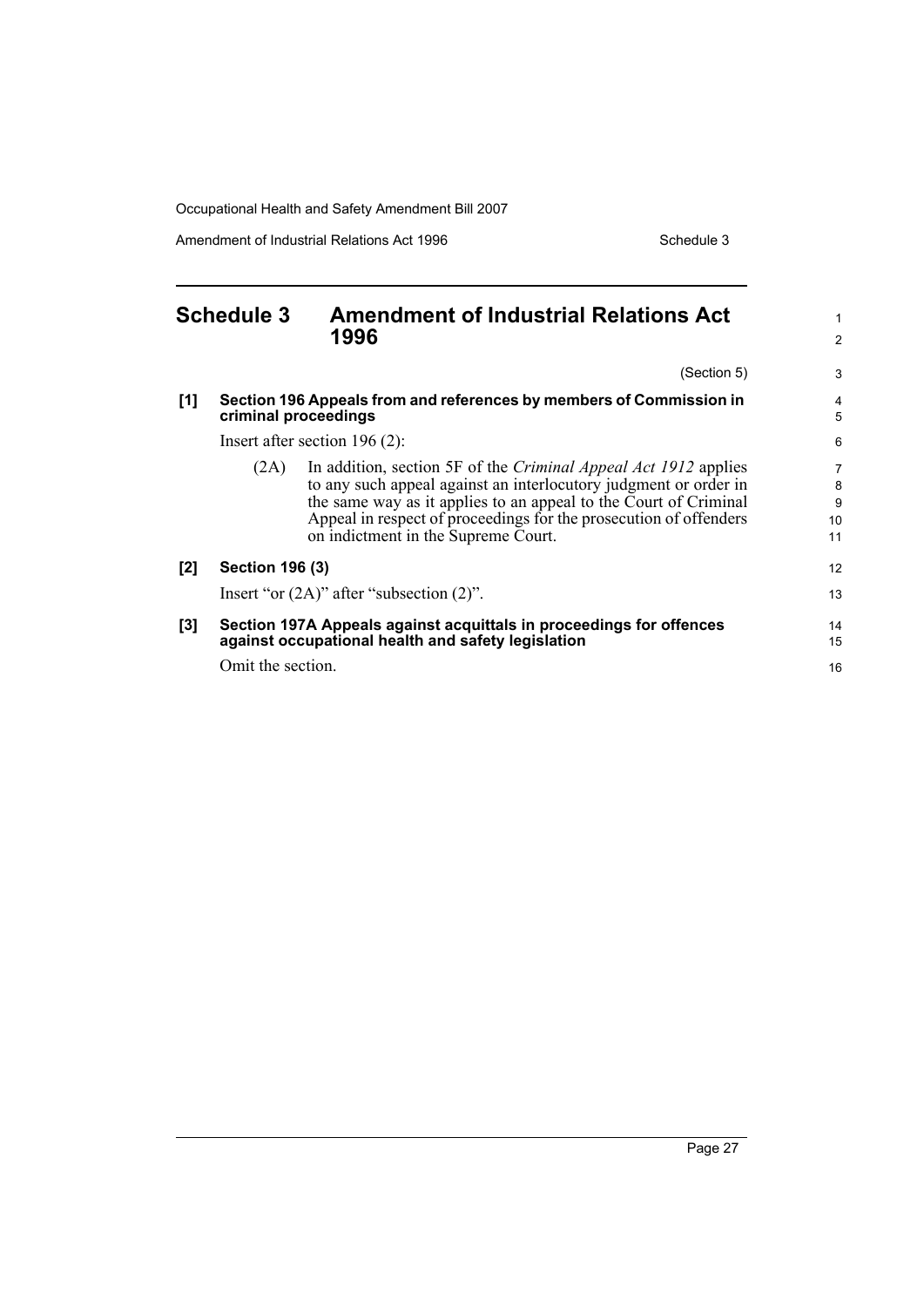Schedule 4 Amendment of Crimes (Sentencing Procedure) Act 1999

### <span id="page-37-0"></span>**Schedule 4 Amendment of Crimes (Sentencing Procedure) Act 1999**

(Section 6)

1 2

3

| <b>Section 27 Application of Division</b>                               |  |
|-------------------------------------------------------------------------|--|
| Insert ", or against Part 2A," after "Part 2" in section $27 (2A)$ (a). |  |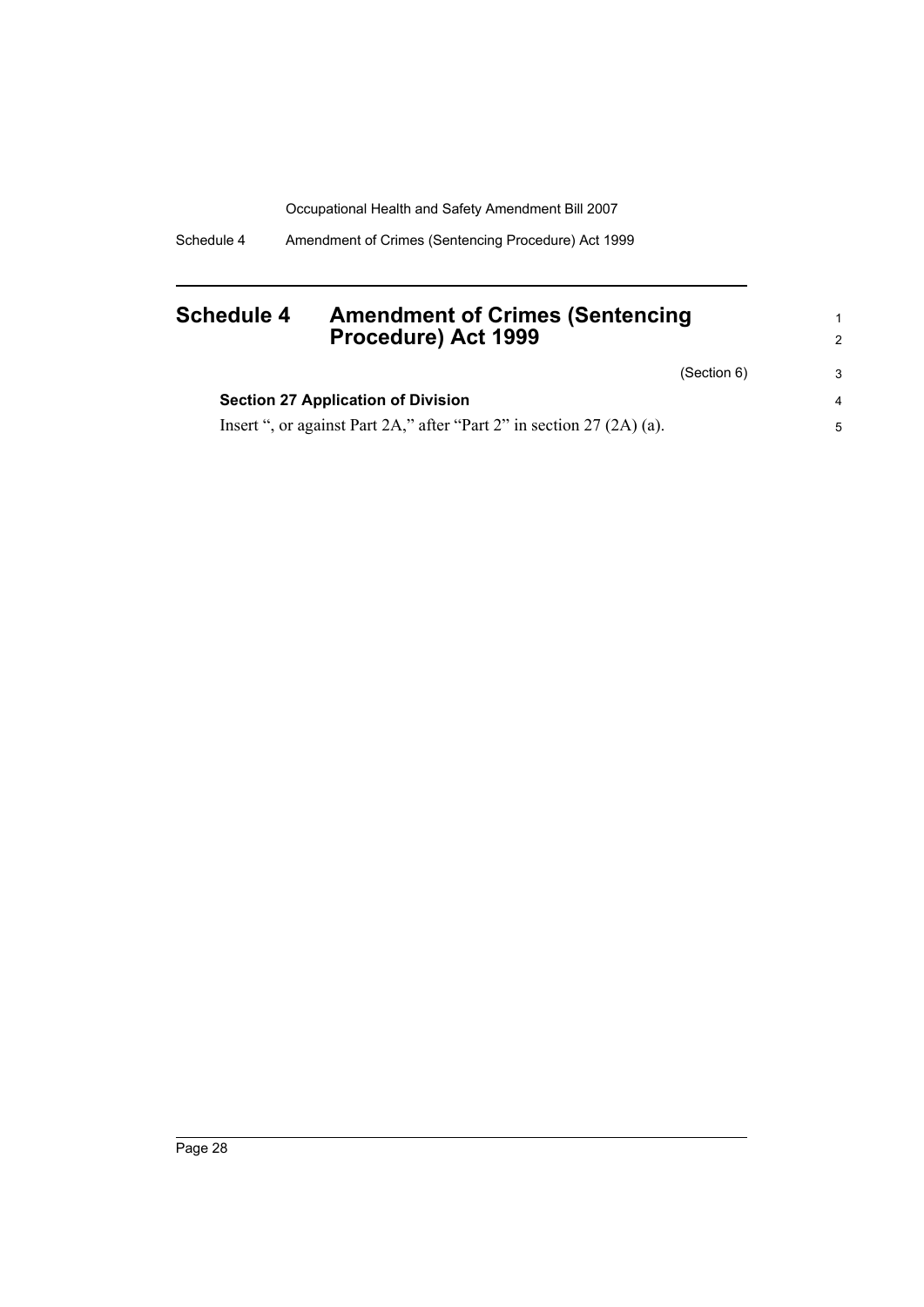Amendment of Fines Act 1996 Schedule 5

<span id="page-38-0"></span>

|     | <b>Schedule 5</b>                |                                             | <b>Amendment of Fines Act 1996</b>                                                                                                                                              | 1                          |  |
|-----|----------------------------------|---------------------------------------------|---------------------------------------------------------------------------------------------------------------------------------------------------------------------------------|----------------------------|--|
|     |                                  |                                             | (Section 7)                                                                                                                                                                     | 2                          |  |
| [1] |                                  |                                             | Section 117A Disclosure of information by State Debt Recovery Office                                                                                                            | 3                          |  |
|     |                                  | Insert at the end of section $117A(1)(c)$ : |                                                                                                                                                                                 |                            |  |
|     |                                  |                                             | , or                                                                                                                                                                            | 5                          |  |
|     |                                  | (d)                                         | to WorkCover for the purposes of subsection (3A).                                                                                                                               | 6                          |  |
| [2] | Section 117A (3A)                |                                             |                                                                                                                                                                                 |                            |  |
|     | Insert after section $117A(3)$ : |                                             |                                                                                                                                                                                 |                            |  |
|     | (3A)                             |                                             | If a fine has been imposed for an offence under the <i>Occupational</i><br><i>Health and Safety Act 2000</i> and a person died as a result of the<br>commission of the offence: | 9<br>10 <sup>°</sup><br>11 |  |
|     |                                  | (a)                                         | information may be disclosed to WorkCover about<br>whether the fine has been paid or is outstanding (in whole<br>or in part), and                                               | 12<br>13<br>14             |  |
|     |                                  | (b)                                         | WorkCover may disclose that information, on request, to<br>the next of kin of the deceased.                                                                                     | 15<br>16                   |  |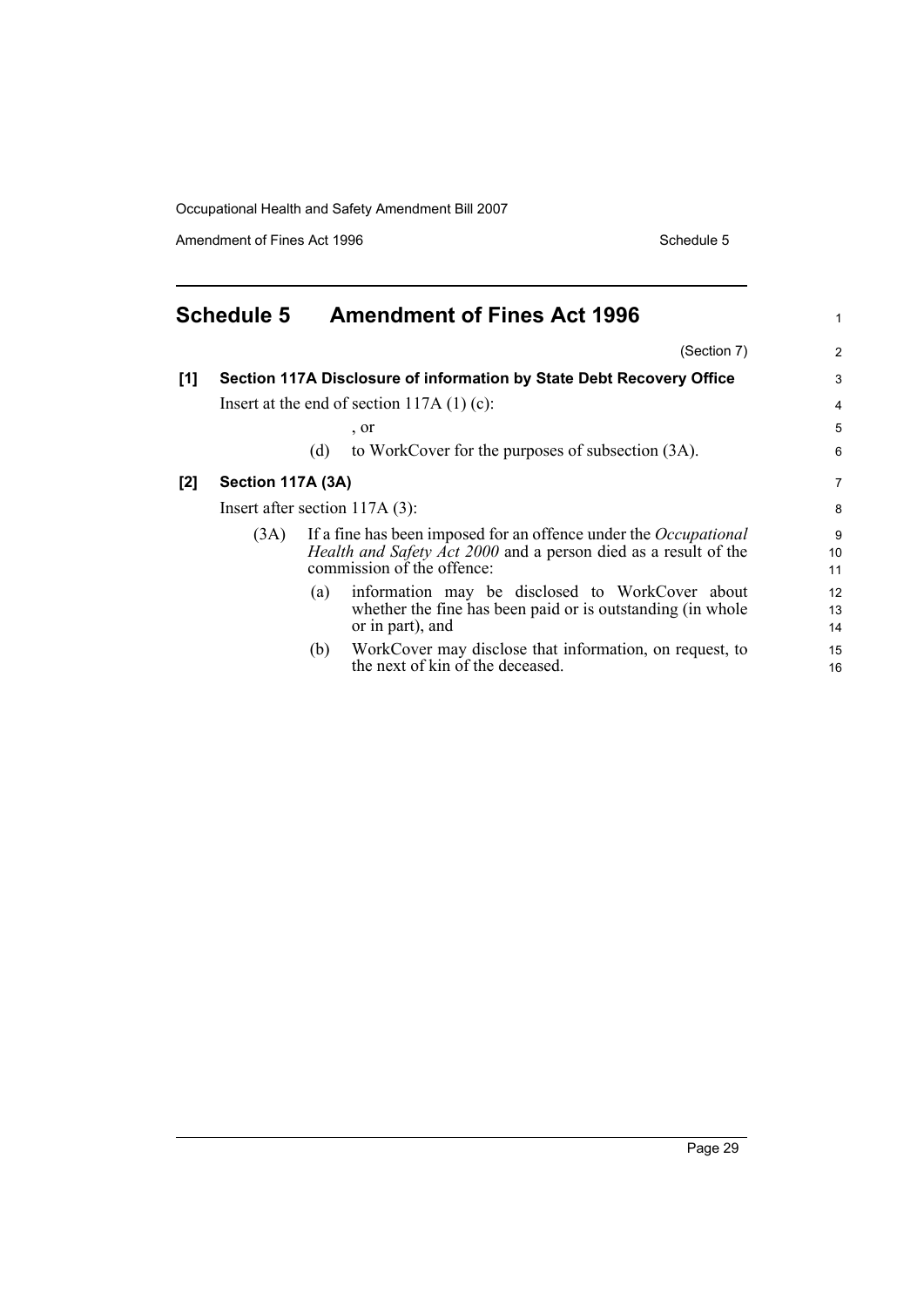Schedule 6 Amendment of mine safety legislation

# <span id="page-39-0"></span>**Schedule 6 Amendment of mine safety legislation**

|     | (Section 8)                                                                                        | $\overline{2}$ |  |  |  |
|-----|----------------------------------------------------------------------------------------------------|----------------|--|--|--|
| 6.1 | Coal Mine Health and Safety Act 2002 No 129                                                        | 3              |  |  |  |
| [1] | <b>Section 3 Definitions</b>                                                                       | $\overline{4}$ |  |  |  |
|     | Omit "Mineral Resources" from the definition of <b>Department</b> .                                | 5              |  |  |  |
|     | Insert instead "Primary Industries".                                                               | 6              |  |  |  |
| [2] | Section 150 Bringing concerns regarding health, safety or welfare to the<br>attention of operators | 7<br>8         |  |  |  |
|     | Omit the section.                                                                                  | 9              |  |  |  |
| 6.2 | Mine Health and Safety Act 2004 No 74                                                              | 10             |  |  |  |
| [1] | <b>Section 3 Definitions</b>                                                                       | 11             |  |  |  |
|     | Omit "Mineral Resources" from the definition of <i>Department</i> in section 3 (1).                | 12             |  |  |  |
|     | Insert instead "Primary Industries".                                                               | 13             |  |  |  |
| [2] | Section 131 Bringing concerns regarding health, safety or welfare to the<br>attention of operators |                |  |  |  |
|     | Omit the section.                                                                                  | 16             |  |  |  |

1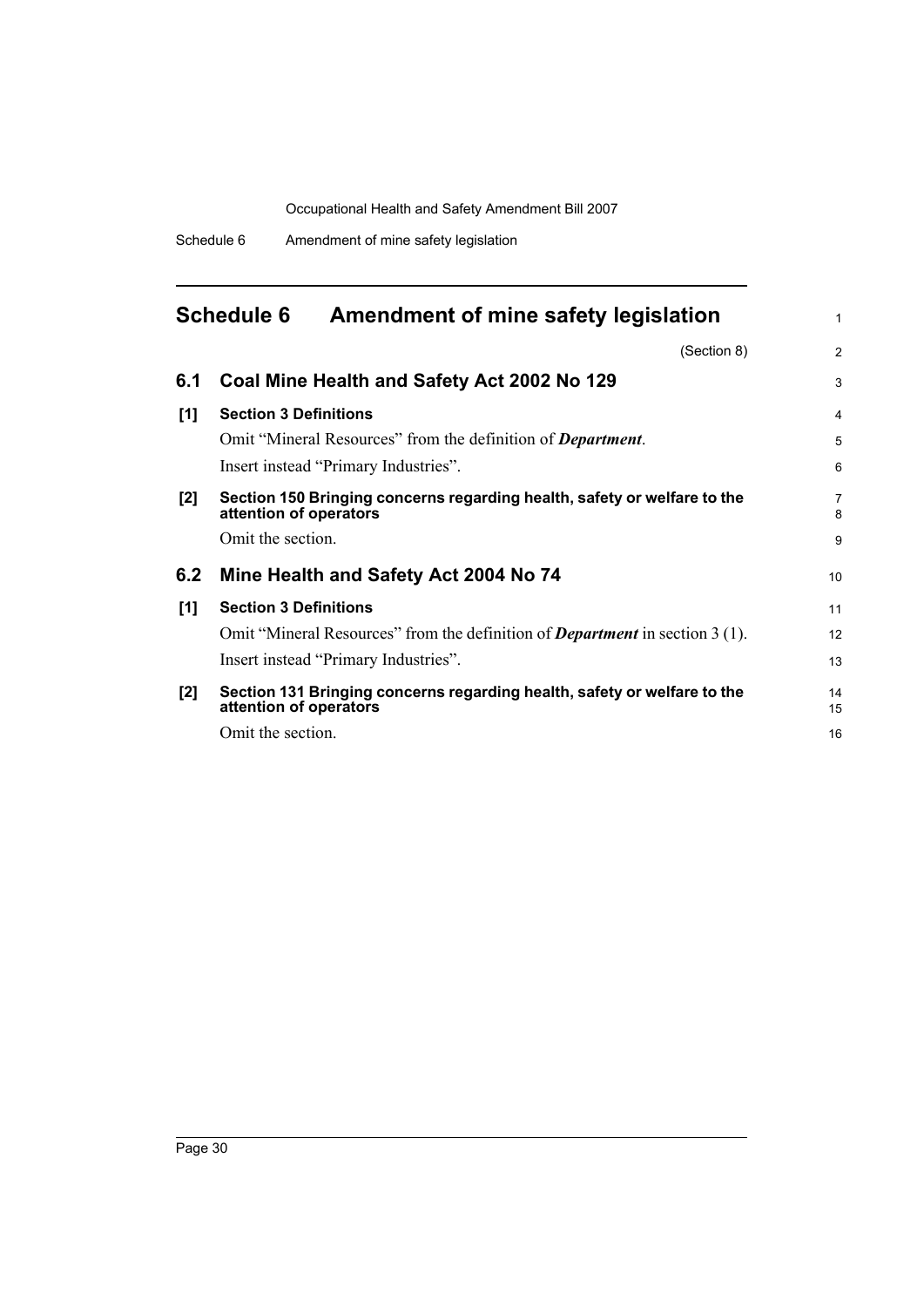Amendment of Occupational Health and Safety Regulation 2001 Schedule 7

<span id="page-40-0"></span>

| <b>Schedule 7</b> |                                                                                                                   |                  | <b>Amendment of Occupational Health and</b><br><b>Safety Regulation 2001</b> | $\mathbf{1}$<br>$\overline{c}$                                                                                                                                                                                                                    |                      |
|-------------------|-------------------------------------------------------------------------------------------------------------------|------------------|------------------------------------------------------------------------------|---------------------------------------------------------------------------------------------------------------------------------------------------------------------------------------------------------------------------------------------------|----------------------|
|                   |                                                                                                                   |                  |                                                                              | (Section 9)                                                                                                                                                                                                                                       | 3                    |
| [1]               | Clause 6 Application of provisions providing for alternative duties if<br>primary duty not reasonably practicable |                  |                                                                              |                                                                                                                                                                                                                                                   | 4<br>5               |
|                   |                                                                                                                   |                  |                                                                              | Omit the note to the clause. Insert instead:                                                                                                                                                                                                      | 6                    |
|                   |                                                                                                                   |                  |                                                                              | Note. Clause 6A provides that the alternative duty applies only so far as<br>is reasonably practicable.                                                                                                                                           | 7<br>8               |
| [2]               |                                                                                                                   | <b>Clause 6A</b> |                                                                              |                                                                                                                                                                                                                                                   | 9                    |
|                   |                                                                                                                   |                  | Insert after clause 6:                                                       |                                                                                                                                                                                                                                                   | 10                   |
|                   | 6A                                                                                                                |                  |                                                                              | Duties to apply so far as is reasonably practicable                                                                                                                                                                                               | 11                   |
|                   |                                                                                                                   | (1)              |                                                                              | If a provision of this Regulation imposes a duty to take or refrain<br>from taking any action for the protection of health or safety, the<br>duty applies only so far as is reasonably practicable to take or<br>refrain from taking that action. | 12<br>13<br>14<br>15 |
|                   |                                                                                                                   | (2)              | safety.                                                                      | Subclause (1) extends to provisions of this Regulation made<br>under section 135 or 135A for the protection of public health or                                                                                                                   | 16<br>17<br>18       |
| [3]               |                                                                                                                   |                  |                                                                              | Clauses 357 and 358 and clauses 10 and 12 of Schedule 4                                                                                                                                                                                           | 19                   |
|                   |                                                                                                                   |                  |                                                                              | Omit "Department of Mineral Resources" wherever occurring.                                                                                                                                                                                        | 20                   |
|                   |                                                                                                                   |                  |                                                                              | Insert instead "Department of Primary Industries".                                                                                                                                                                                                | 21                   |
| [4]               |                                                                                                                   |                  |                                                                              | Clause 358 Application of Act to mines: references to WorkCover                                                                                                                                                                                   | 22                   |
|                   | Omit clause $358(1)(a1)$ –(b). Insert instead:                                                                    |                  |                                                                              |                                                                                                                                                                                                                                                   |                      |
|                   |                                                                                                                   |                  | (a)                                                                          | section 17A (Determination by inspector of unresolved<br>matters concerning consultation arrangements),                                                                                                                                           | 24<br>25             |
|                   |                                                                                                                   |                  | (b)                                                                          | section 32B (3) (Reasons for non-prosecution of offence),                                                                                                                                                                                         | 26                   |
|                   |                                                                                                                   |                  | (c)                                                                          | Part 4 (Industry codes of practice, guidelines and<br>compliance advice),                                                                                                                                                                         | 27<br>28             |
|                   |                                                                                                                   |                  | (d)                                                                          | section 106 (c) (Authority to prosecute),                                                                                                                                                                                                         | 29                   |
|                   |                                                                                                                   |                  | (e)                                                                          | Division 5 (Undertakings) of Part 6,                                                                                                                                                                                                              | 30                   |
|                   |                                                                                                                   |                  | (f)                                                                          | Part 6A (Safety recommendation notices),                                                                                                                                                                                                          | 31                   |